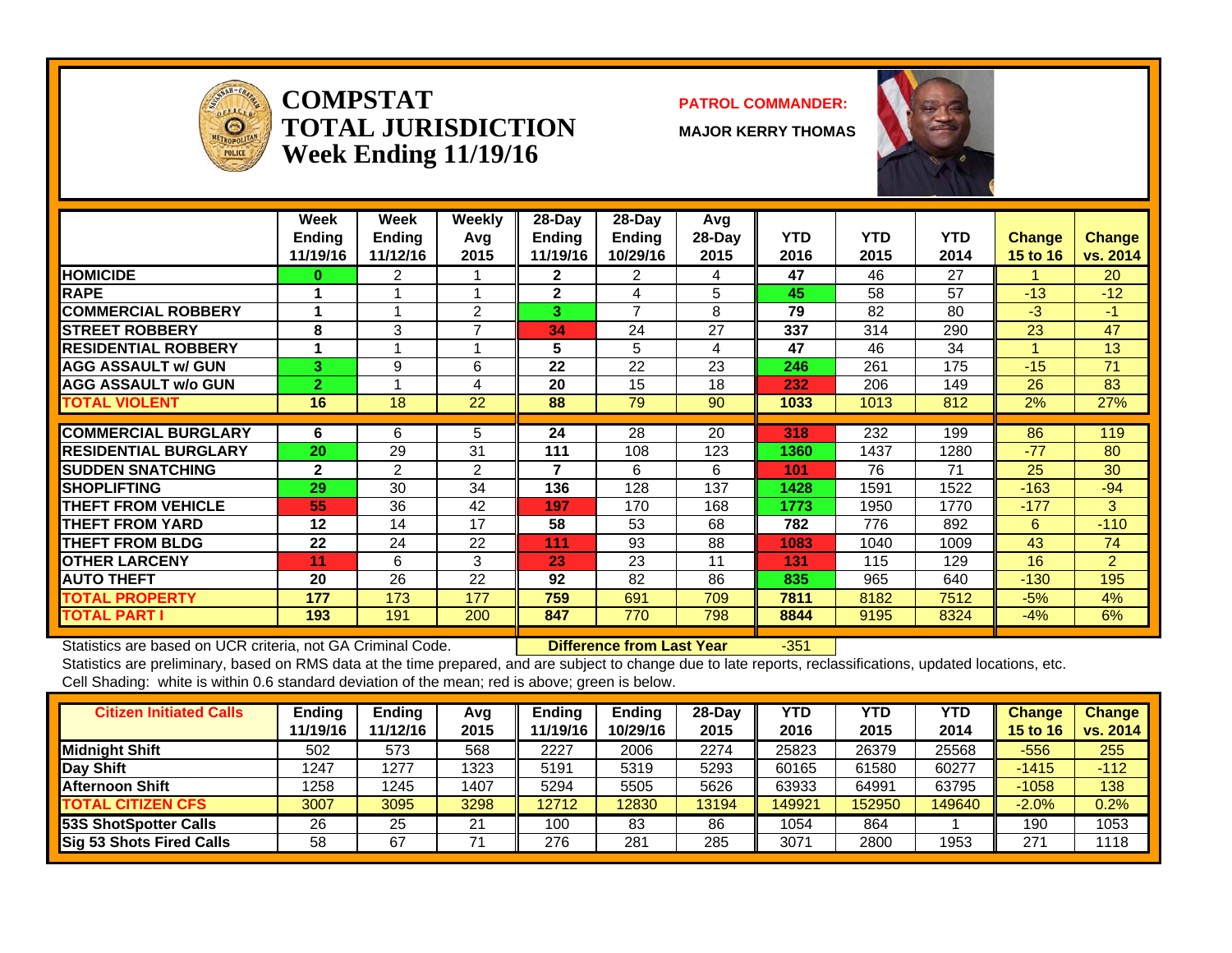

#### **Unincorporated Chatham County PRECINCT COMMANDER: within West Chatham PrecinctWeek Ending 11/19/16**

**CAPT. JOHN BEST**



|                             | Week<br><b>Ending</b><br>11/19/16 | Week<br><b>Ending</b><br>11/12/16 | <b>Weekly</b><br>Avg<br>2015 | 28-Day<br><b>Ending</b><br>11/19/16 | 28-Day<br>Ending<br>10/29/16 | Avg<br>28-Day<br>2015 | <b>YTD</b><br>2016 | <b>YTD</b><br>2015       | <b>YTD</b><br>2014 | Change<br>15 to 16 | <b>Change</b><br>vs. 2014 |
|-----------------------------|-----------------------------------|-----------------------------------|------------------------------|-------------------------------------|------------------------------|-----------------------|--------------------|--------------------------|--------------------|--------------------|---------------------------|
| <b>HOMICIDE</b>             | 0                                 | 0                                 | 0.0                          | 0                                   | $\Omega$                     | 0.1                   | 4                  |                          |                    | 3                  | 3                         |
| <b>RAPE</b>                 | $\bf{0}$                          | 0                                 | 0.2                          | 0                                   | $\Omega$                     | 0.6                   | 3                  | 8                        | 8                  | $-5$               | $-5$                      |
| <b>COMMERCIAL ROBBERY</b>   | $\mathbf{0}$                      |                                   | 0.1                          | $\overline{2}$                      | 2                            | 0.4                   | 10 <sub>1</sub>    | 3                        | 15                 | $\overline{7}$     | $-5$                      |
| <b>ISTREET ROBBERY</b>      | $\bf{0}$                          | $\Omega$                          | 0.2                          | 0                                   |                              | 0.9                   | 18                 | 11                       | 7                  | $\overline{7}$     | 11                        |
| <b>RESIDENTIAL ROBBERY</b>  | $\bf{0}$                          | 0                                 | 0.1                          | 0                                   |                              | 0.2                   | 11                 | $\overline{\phantom{a}}$ | 3                  | 10 <sup>1</sup>    | 8                         |
| <b>AGG ASSAULT w/ GUN</b>   | $\bf{0}$                          | $\overline{2}$                    | 0.2                          | 4                                   | 4                            | 0.6                   | 21                 | $\overline{ }$           | 4                  | 14                 | 17                        |
| <b>AGG ASSAULT w/o GUN</b>  | $\bf{0}$                          | $\bf{0}$                          | 0.3                          | $\mathbf{2}$                        | 3                            | 1.4                   | 23                 | 16                       | 9                  | $\overline{7}$     | 14                        |
| <b>TOTAL VIOLENT</b>        | $\bf{0}$                          | 3                                 | 1.1                          | 8                                   | 11                           | 4.2                   | 90                 | 47                       | 47                 | 91%                | 91%                       |
|                             |                                   |                                   |                              |                                     |                              |                       |                    | 8                        |                    |                    |                           |
| <b>COMMERCIAL BURGLARY</b>  |                                   | 0                                 | 0.2                          | 3<br>7                              | 2                            | 1.0                   | 23                 |                          | 10                 | 15                 | 13                        |
| <b>RESIDENTIAL BURGLARY</b> |                                   | $\bf{0}$                          | 3.9                          |                                     | 8                            | 15.7                  | 169                | 176                      | 111                | $-7$               | 58                        |
| <b>SUDDEN SNATCHING</b>     | $\bf{0}$                          | 0                                 | 0.0                          | 0                                   | $\Omega$                     | 0.0                   | 5                  | 0                        | 2                  | 5                  | 3                         |
| <b>SHOPLIFTING</b>          | $\mathbf{2}$                      | 3                                 | 3.3                          | 10                                  | 11                           | 13.2                  | 120                | 154                      | $\overline{7}$     | $-34$              | 113                       |
| <b>THEFT FROM VEHICLE</b>   | 4                                 | $\overline{2}$                    | 3.4                          | 10                                  | 8                            | 13.7                  | 189                | 155                      | 122                | 34                 | 67                        |
| <b>THEFT FROM YARD</b>      | $\bf{0}$                          |                                   | 1.4                          |                                     | 3                            | 5.4                   | 52                 | 58                       | 44                 | $-6$               | 8                         |
| <b>THEFT FROM BLDG</b>      |                                   | $\mathbf{2}$                      | 1.6                          | 8                                   | 8                            | 6.3                   | 81                 | 71                       | 69                 | 10 <sup>1</sup>    | 12                        |
| <b>OTHER LARCENY</b>        | $\bf{0}$                          | $\mathbf{2}$                      | 0.3                          | 3                                   | 5                            | 1.2                   | 18                 | 14                       | 11                 | $\overline{4}$     | $\overline{7}$            |
| <b>AUTO THEFT</b>           | $\bf{0}$                          |                                   | 2.0                          | 5                                   | 9                            | 8.0                   | 93                 | 84                       | 52                 | 9                  | 41                        |
| <b>TOTAL PROPERTY</b>       | 9                                 | 11                                | 16.1                         | 47                                  | 54                           | 64.4                  | 750                | 720                      | 428                | 4%                 | 75%                       |
| <b>TOTAL PART I</b>         | 9                                 | 14                                | 17.2                         | 55                                  | 65                           | 68.7                  | 840                | 767                      | 475                | 10%                | 77%                       |

Statistics are based on UCR criteria, not GA Criminal Code. **Difference from Last Year** 73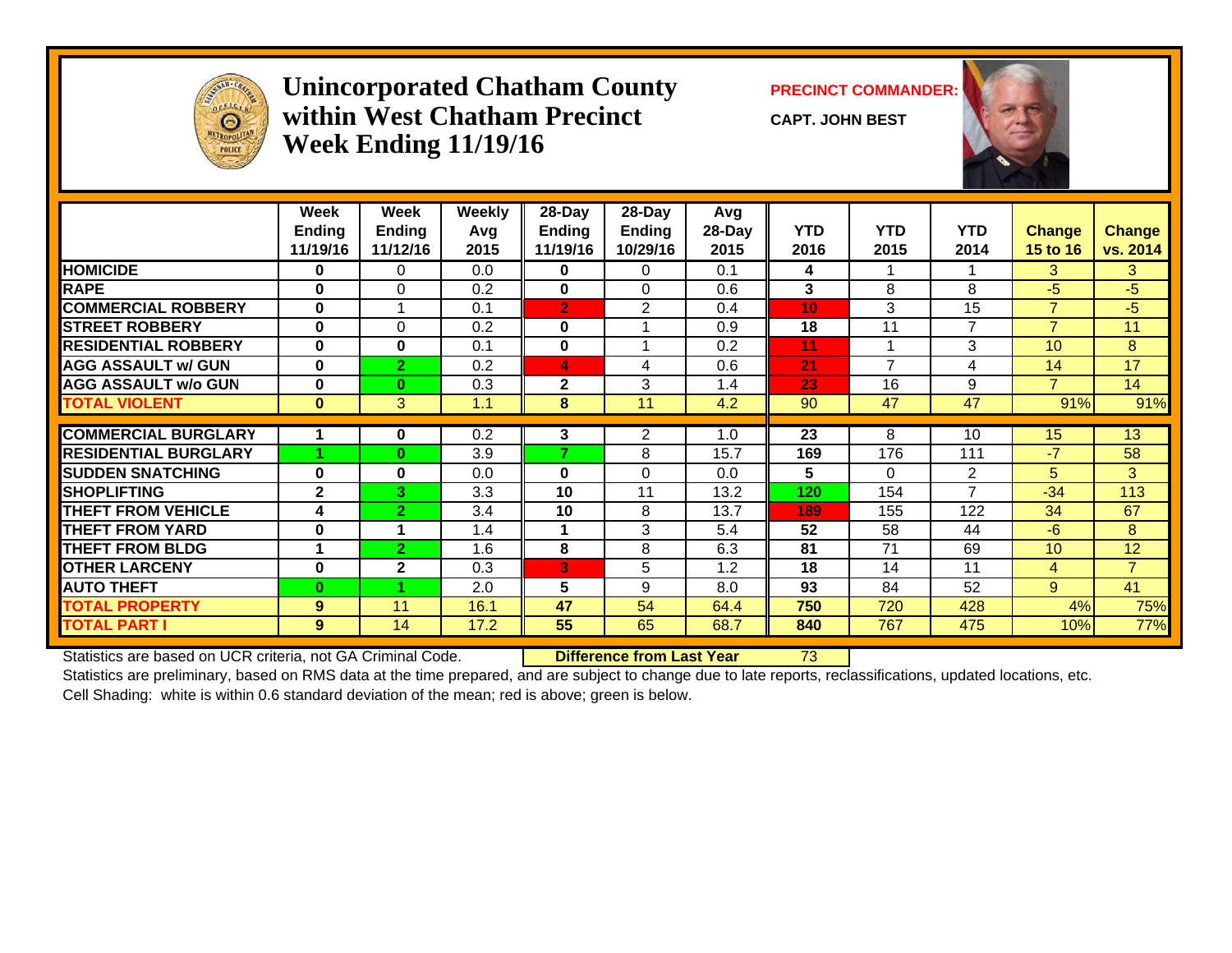

#### **Unincorporated Chatham County PRECINCT COMMANDER: within Islands PrecinctWeek Ending 11/19/16**

**CAPT. CARY HILL**



|                             | Week          | Week          | <b>Weekly</b> | 28-Day       | 28-Day         | Avg    |                 |                |                |                 |                |
|-----------------------------|---------------|---------------|---------------|--------------|----------------|--------|-----------------|----------------|----------------|-----------------|----------------|
|                             | <b>Ending</b> | <b>Ending</b> | Avg           | Ending       | <b>Ending</b>  | 28-Day | <b>YTD</b>      | <b>YTD</b>     | <b>YTD</b>     | <b>Change</b>   | <b>Change</b>  |
|                             | 11/19/16      | 11/12/16      | 2015          | 11/19/16     | 10/29/16       | 2015   | 2016            | 2015           | 2014           | <b>15 to 16</b> | vs. 2014       |
| <b>HOMICIDE</b>             | $\bf{0}$      | 0             | 0.1           | 0            | 0              | 0.2    |                 | $\overline{2}$ | 1              | $-1$            | $\mathbf{0}$   |
| <b>RAPE</b>                 | $\bf{0}$      | $\Omega$      | 0.1           | $\mathbf{0}$ | $\Omega$       | 0.2    | $\overline{2}$  | 3              | $\overline{2}$ | $-1$            | $\Omega$       |
| <b>COMMERCIAL ROBBERY</b>   | $\bf{0}$      | $\Omega$      | 0.2           | $\mathbf{0}$ | $\Omega$       | 0.8    | $\overline{2}$  | 9              |                | $-7$            |                |
| <b>STREET ROBBERY</b>       |               |               | 0.2           | $\mathbf{2}$ |                | 1.0    | 6               | 12             | 6              | $-6$            | $\overline{0}$ |
| <b>RESIDENTIAL ROBBERY</b>  | $\bf{0}$      | $\Omega$      | 0.1           | $\mathbf{0}$ | $\Omega$       | 0.4    | $\bf{0}$        | 5              | $\Omega$       | $-5$            | $\Omega$       |
| <b>AGG ASSAULT w/ GUN</b>   | $\bf{0}$      | $\Omega$      | 0.2           |              |                | 0.8    | 15 <sub>1</sub> | 9              | $\overline{2}$ | 6               | 13             |
| <b>AGG ASSAULT w/o GUN</b>  | $\mathbf 0$   | 0             | 0.2           | 1            | 4              | 0.8    | 8               | $\overline{7}$ | $\overline{7}$ | 1               | $\overline{A}$ |
| <b>TOTAL VIOLENT</b>        | 1             | 1             | 1.0           | 4            | 3              | 4.1    | 34              | 47             | 19             | $-28%$          | 79%            |
|                             |               |               |               |              |                |        |                 | 7              |                |                 |                |
| <b>COMMERCIAL BURGLARY</b>  | $\mathbf{0}$  | 0             | 0.1           |              |                | 0.5    | 10              |                | 6              | 3               | 4              |
| <b>RESIDENTIAL BURGLARY</b> | $\mathbf{0}$  |               | 2.7           | 4            | 5              | 10.9   | 124             | 130            | 94             | $-6$            | 30             |
| <b>SUDDEN SNATCHING</b>     | $\bf{0}$      | $\Omega$      | 0.0           | $\mathbf 0$  | $\Omega$       | 0.2    | 6               |                | 2              | 5.              | 4              |
| <b>SHOPLIFTING</b>          |               | 2             | 3.9           | 6            | 6              | 15.4   | 155             | 187            | 6              | $-32$           | 149            |
| <b>THEFT FROM VEHICLE</b>   |               | $\mathbf{2}$  | 2.2           | 4            | $\overline{7}$ | 8.7    | 95              | 105            | 69             | $-10$           | 26             |
| <b>THEFT FROM YARD</b>      | $\bf{0}$      | $\mathbf{2}$  | 1.0           | 3            | 5              | 3.9    | 52              | 45             | 41             | $\overline{7}$  | 11             |
| <b>THEFT FROM BLDG</b>      | $\mathbf{2}$  |               | 1.3           | 5            | 6              | 5.4    | 70              | 62             | 44             | 8               | 26             |
| <b>OTHER LARCENY</b>        |               | $\Omega$      | 0.2           |              |                | 0.8    | 19              | 9              | 10             | 10              | $9^{\circ}$    |
| <b>AUTO THEFT</b>           | $\bf{0}$      |               | 0.8           | 1            | $\overline{2}$ | 3.1    | 33              | 37             | 14             | $-4$            | 19             |
| <b>TOTAL PROPERTY</b>       | 5             | 9             | 12.2          | 25           | 33             | 48.9   | 564             | 583            | 286            | $-3%$           | 97%            |
| <b>TOTAL PART I</b>         | 6             | 10            | 13.3          | 29           | 36             | 53.1   | 598             | 630            | 305            | $-5%$           | 96%            |

Statistics are based on UCR criteria, not GA Criminal Code. **Difference from Last Year** -32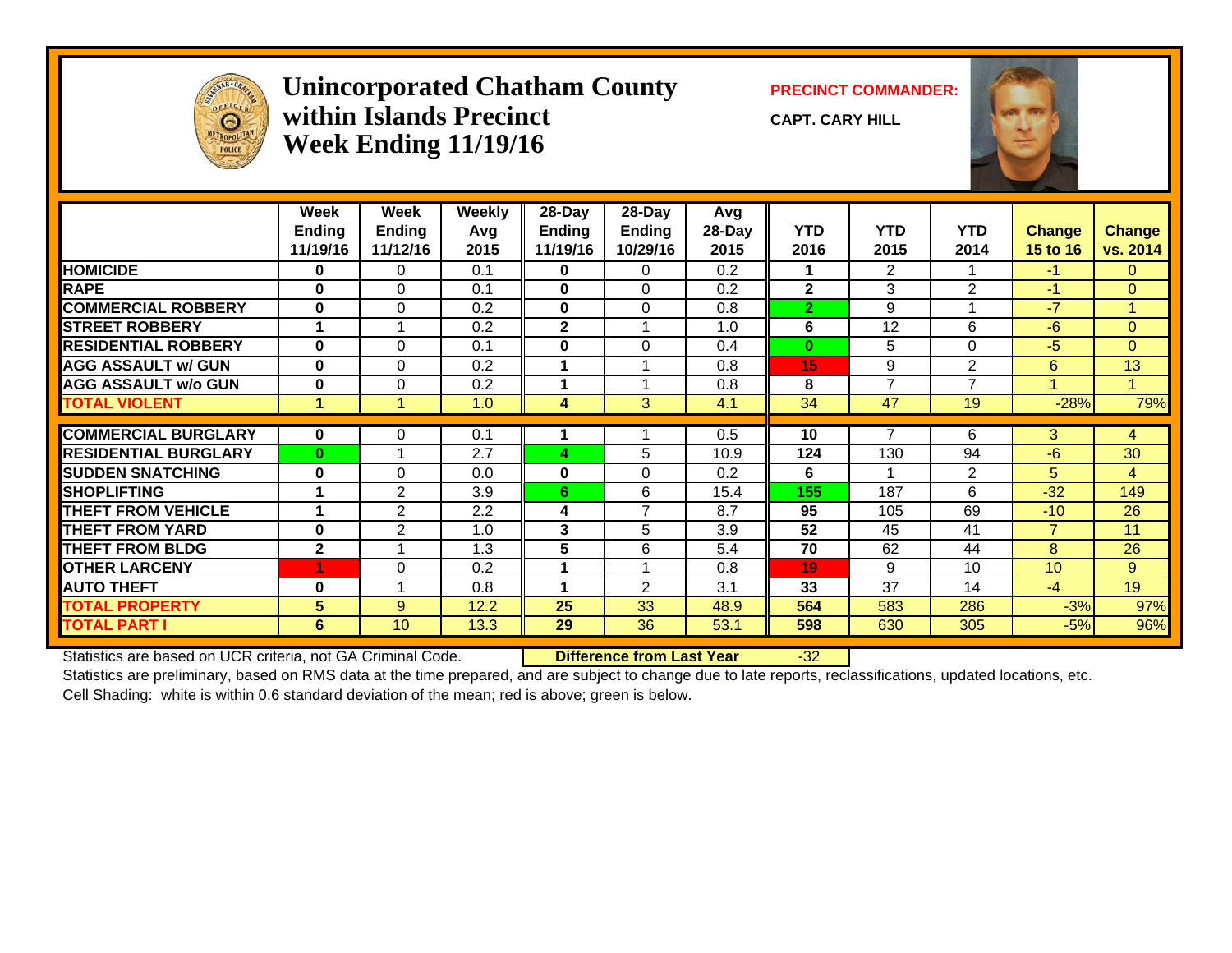

#### **Unincorporated Chatham County within Other Precincts (mostly 4, 89%) PRECINCT COMMANDERS: Week Ending 11/19/16 4 - CAPT. ASHLEY BROWN**



**2 - CAPT. JOY GELLATLY**



|                             | Week<br><b>Ending</b><br>11/19/16 | Week<br>Ending<br>11/12/16 | <b>Weekly</b><br>Avg<br>2015 | $28 - Day$<br><b>Ending</b><br>11/19/16 | $28 - Day$<br><b>Ending</b><br>10/29/16 | Avg<br>28-Day<br>2015 | <b>YTD</b><br>2016 | <b>YTD</b><br>2015 | <b>YTD</b><br>2014 | <b>Change</b><br>15 to 16 | <b>Change</b><br>vs. 2014 |
|-----------------------------|-----------------------------------|----------------------------|------------------------------|-----------------------------------------|-----------------------------------------|-----------------------|--------------------|--------------------|--------------------|---------------------------|---------------------------|
| <b>HOMICIDE</b>             | $\bf{0}$                          | $\Omega$                   | 0.0                          | $\mathbf{0}$                            | 0                                       | 0.1                   | 0                  |                    | 0                  | $-1$                      | $\Omega$                  |
| <b>RAPE</b>                 | $\mathbf{0}$                      | $\mathbf 0$                | 0.0                          | $\mathbf 0$                             | $\Omega$                                | 0.2                   | $\bf{0}$           | $\overline{2}$     | 0                  | $-2$                      | $\overline{0}$            |
| <b>COMMERCIAL ROBBERY</b>   | $\bf{0}$                          | $\Omega$                   | 0.0                          | $\bf{0}$                                | $\Omega$                                | 0.0                   | $\bf{0}$           | $\Omega$           | $\Omega$           | $\Omega$                  | $\overline{0}$            |
| <b>STREET ROBBERY</b>       | $\bf{0}$                          | $\Omega$                   | 0.0                          | $\bf{0}$                                |                                         | 0.1                   | $\bf{0}$           |                    | $\Omega$           | $\blacktriangle$          | $\overline{0}$            |
| <b>RESIDENTIAL ROBBERY</b>  | $\bf{0}$                          | $\Omega$                   | 0.0                          | $\bf{0}$                                | $\Omega$                                | 0.0                   | $\bf{0}$           | $\Omega$           | $\Omega$           | $\overline{0}$            | $\overline{0}$            |
| <b>AGG ASSAULT w/ GUN</b>   | $\bf{0}$                          | $\Omega$                   | 0.1                          | $\bf{0}$                                |                                         | 0.3                   | $\bf{0}$           | 3                  | $\Omega$           | $-3$                      | $\overline{0}$            |
| <b>AGG ASSAULT w/o GUN</b>  | $\bf{0}$                          | $\Omega$                   | 0.1                          | $\bf{0}$                                |                                         | 0.2                   | $\overline{2}$     | 3                  | $\Omega$           | $-1$                      | $\overline{2}$            |
| <b>TOTAL VIOLENT</b>        | $\mathbf{0}$                      | $\Omega$                   | 0.2                          | $\bf{0}$                                | 3                                       | 0.8                   | $\overline{2}$     | 10                 | $\mathbf{0}$       | $-80%$                    | #DIV/0!                   |
|                             |                                   |                            |                              |                                         |                                         |                       |                    |                    |                    |                           |                           |
| <b>COMMERCIAL BURGLARY</b>  | $\mathbf{0}$                      | 0                          | 0.0                          | $\mathbf{2}$                            | $\overline{2}$                          | 0.1                   | $\mathbf{2}$       |                    | 0                  |                           | $\overline{2}$            |
| <b>RESIDENTIAL BURGLARY</b> | $\overline{2}$                    |                            | 0.7                          | 6                                       | 5                                       | 2.9                   | 22                 | 34                 |                    | $-12$                     | 21                        |
| <b>SUDDEN SNATCHING</b>     | $\bf{0}$                          | $\Omega$                   | 0.0                          | $\bf{0}$                                | $\Omega$                                | 0.1                   | 1                  |                    | $\Omega$           | $\Omega$                  | 1                         |
| <b>SHOPLIFTING</b>          | 1                                 | $\Omega$                   | 0.0                          | 1                                       | 6                                       | 0.0                   | 6                  | $\Omega$           | $\Omega$           | 6                         | 6                         |
| <b>THEFT FROM VEHICLE</b>   | 5                                 | 3                          | 0.6                          | 9                                       | $\overline{7}$                          | 2.5                   | 41                 | 24                 |                    | 17                        | 40                        |
| <b>THEFT FROM YARD</b>      |                                   | $\Omega$                   | 0.3                          | 3                                       | 5                                       | 1.1                   | 26                 | 14                 | 3                  | 12                        | 23                        |
| <b>THEFT FROM BLDG</b>      | $\mathbf{2}$                      | $\Omega$                   | 0.5                          | $\mathbf 2$                             | 6                                       | 1.9                   | 16                 | 19                 | $\Omega$           | $-3$                      | 16                        |
| <b>OTHER LARCENY</b>        | $\bf{0}$                          | $\Omega$                   | 0.0                          |                                         |                                         | 0.2                   | 3                  | $\overline{2}$     | $\Omega$           |                           | 3                         |
| <b>AUTO THEFT</b>           | 4                                 | $\Omega$                   | 0.1                          | 3                                       | 2                                       | 0.4                   | 8                  | 4                  | $\Omega$           | $\overline{4}$            | 8                         |
| <b>TOTAL PROPERTY</b>       | 12                                | 4                          | 2.3                          | 27                                      | 34                                      | 9.1                   | 125                | 99                 | 5                  | 26%                       | 2400%                     |
| <b>TOTAL PART I</b>         | $12 \overline{ }$                 | 4                          | 2.5                          | 27                                      | 37                                      | 10.0                  | 127                | 109                | 5                  | 17%                       | 2440%                     |

Statistics are based on UCR criteria, not GA Criminal Code. **Difference from Last Year** 18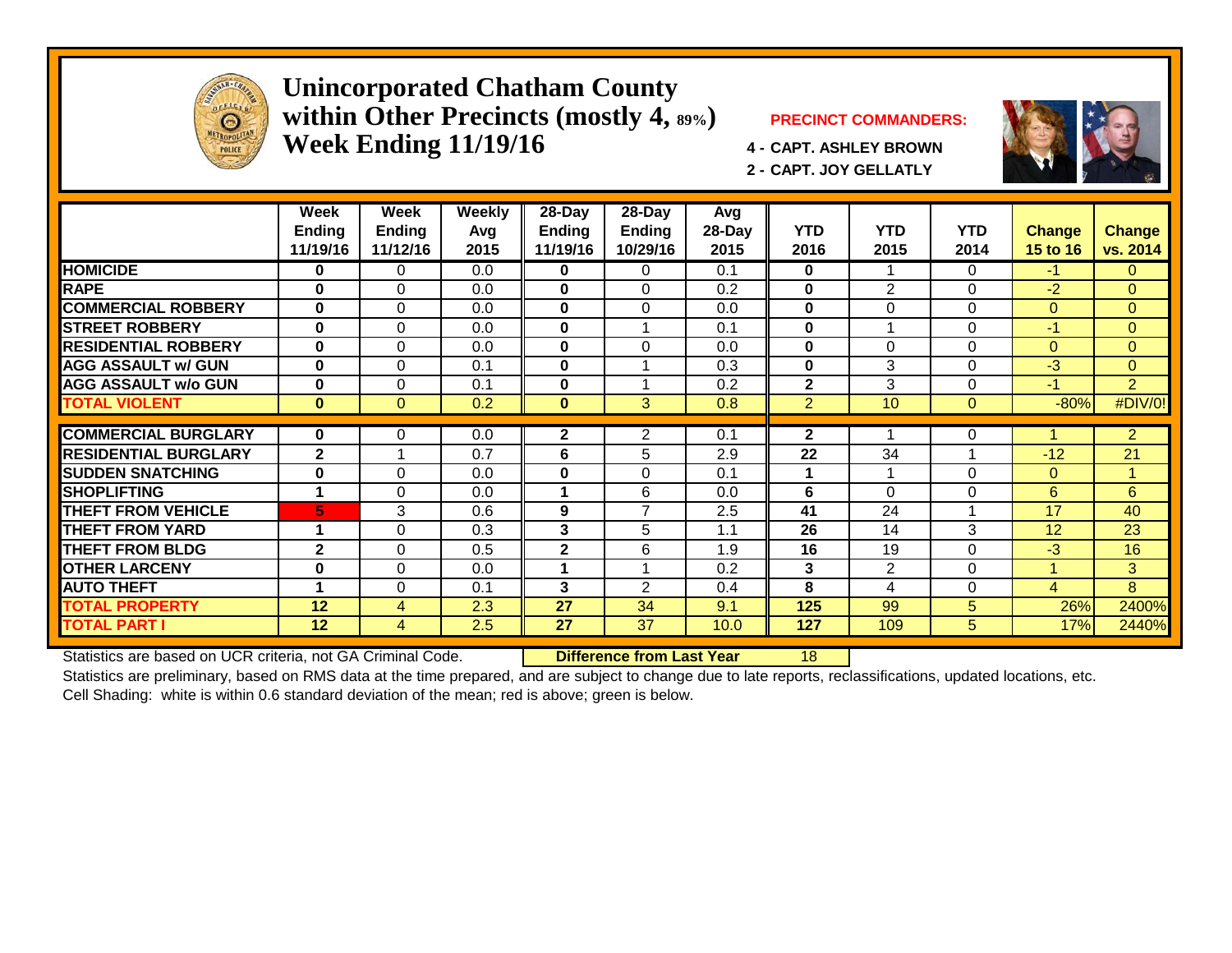# **Unincorporated Chatham County PATROL COMMANDER:**

**MAJOR KERRY THOMAS**





# **Week Ending 11/19/16**

|                             | Week<br><b>Ending</b><br>11/19/16 | Week<br><b>Ending</b><br>11/12/16 | <b>Weekly</b><br>Avg<br>2015 | $28$ -Day<br>Ending<br>11/19/16 | 28-Day<br>Ending<br>10/29/16 | Avg<br>28-Day<br>2015 | <b>YTD</b><br>2016 | <b>YTD</b><br>2015 | <b>YTD</b><br>2014 | <b>Change</b><br>15 to 16 | <b>Change</b><br>vs. 2014 |
|-----------------------------|-----------------------------------|-----------------------------------|------------------------------|---------------------------------|------------------------------|-----------------------|--------------------|--------------------|--------------------|---------------------------|---------------------------|
| <b>HOMICIDE</b>             | 0                                 | 0                                 | 0.1                          | 0                               | 0                            | 0.4                   | 5                  | 4                  | $\overline{2}$     |                           | 3                         |
| <b>RAPE</b>                 | 0                                 | $\Omega$                          | 0.2                          | 0                               | $\Omega$                     | 1.0                   | 5                  | 13                 | 10                 | $-8$                      | -5                        |
| <b>COMMERCIAL ROBBERY</b>   | $\bf{0}$                          | $\overline{ }$                    | 0.3                          | $\mathbf{2}$                    | 2                            | 1.2                   | 12                 | 12                 | 16                 | $\Omega$                  | $-4$                      |
| <b>STREET ROBBERY</b>       | 1                                 | 1                                 | 0.5                          | $\mathbf{2}$                    | 3                            | 2.0                   | 24                 | 24                 | $\Omega$           | $\Omega$                  | 24                        |
| <b>RESIDENTIAL ROBBERY</b>  | 0                                 | $\Omega$                          | 0.2                          | 0                               |                              | 0.6                   | 11                 | 6                  | 3                  | 5.                        | 8                         |
| <b>AGG ASSAULT w/ GUN</b>   | 0                                 | $\overline{2}$                    | 0.4                          | 5                               | 6                            | 1.7                   | 36                 | 19                 | 7                  | 17                        | 29                        |
| <b>AGG ASSAULT w/o GUN</b>  | $\bf{0}$                          | $\Omega$                          | 0.6                          | 3                               | 5                            | 2.4                   | 33                 | 26                 | 19                 | 7                         | 14                        |
| <b>TOTAL VIOLENT</b>        | 1                                 | 4                                 | 2.3                          | 12                              | 17                           | 9.2                   | 126                | 104                | 57                 | 21%                       | 121%                      |
|                             |                                   |                                   |                              |                                 |                              |                       |                    |                    |                    |                           |                           |
| <b>COMMERCIAL BURGLARY</b>  | 1                                 | 0                                 | 0.4                          | 6                               | 5                            | 1.6                   | 35                 | 16                 | 16                 | 19                        | 19                        |
| <b>RESIDENTIAL BURGLARY</b> | 3                                 | 2                                 | 7.4                          | 17                              | 18                           | 29.5                  | 315                | 340                | 224                | $-25$                     | 91                        |
| <b>SUDDEN SNATCHING</b>     | 0                                 | $\Omega$                          | 0.1                          | 0                               | $\Omega$                     | 0.2                   | 12                 | $\overline{2}$     | 4                  | 10                        | 8                         |
| <b>SHOPLIFTING</b>          | 4                                 | 5                                 | 7.2                          | 17                              | 23                           | 28.6                  | 281                | 341                | 452                | $-60$                     | $-171$                    |
| <b>THEFT FROM VEHICLE</b>   | 10                                | 7                                 | 6.2                          | 23                              | 22                           | 24.9                  | 325                | 284                | 204                | 41                        | 121                       |
| <b>THEFT FROM YARD</b>      |                                   | 3                                 | 2.6                          | 7                               | 13                           | 10.4                  | 130                | 117                | 103                | 13                        | 27                        |
| <b>THEFT FROM BLDG</b>      | 5                                 | 3                                 | 3.4                          | 15                              | 20                           | 13.6                  | 167                | 152                | 129                | 15                        | 38                        |
| <b>OTHER LARCENY</b>        | 1                                 | $\overline{2}$                    | 0.5                          | 5                               | 7                            | 2.1                   | 40                 | 25                 | 25                 | 15                        | 15                        |
| <b>AUTO THEFT</b>           |                                   | $\overline{2}$                    | 2.9                          | 9                               | 13                           | 11.4                  | 134                | 125                | 72                 | 9                         | 62                        |
| <b>TOTAL PROPERTY</b>       | 26                                | 24                                | 30.6                         | 99                              | 121                          | 122.5                 | 1439               | 1402               | 1229               | 3%                        | 17%                       |
| <b>TOTAL PART I</b>         | 27                                | 28                                | 32.9                         | 111                             | 138                          | 131.7                 | 1565               | 1506               | 1286               | 4%                        | 22%                       |

Statistics are based on UCR criteria, not GA Criminal Code. **Difference from Last Year** 59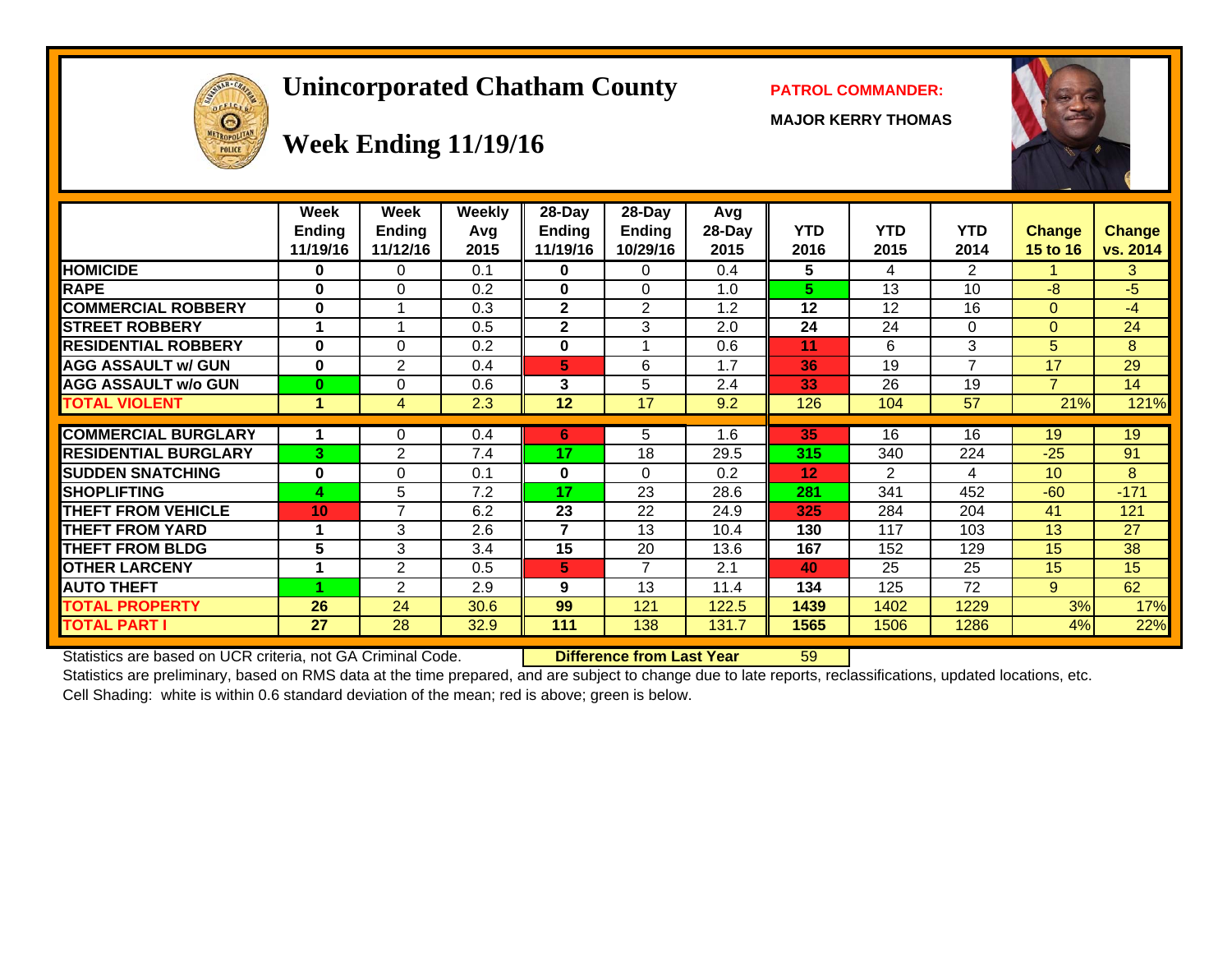

# **City of Savannah Only PATROL COMMANDER:**

**MAJOR KERRY THOMAS**



#### **Week Ending 11/19/16**

| <b>HOMICIDE</b><br>$\overline{2}$<br>42<br>42<br>25<br>$\mathbf{2}$<br>2<br>0<br>17<br>0<br>4<br>$-7$<br><b>RAPE</b><br>$\mathbf{2}$<br>45<br>47<br>-5<br>40<br>4<br>4<br>2<br>7<br>3 <sup>1</sup><br><b>COMMERCIAL ROBBERY</b><br>5<br>67<br>70<br>0<br>64<br>$-3$<br>и<br>7<br>23<br><b>STREET ROBBERY</b><br>2<br>6<br>21<br>25<br>313<br>290<br>290<br>23<br>32<br><b>RESIDENTIAL ROBBERY</b><br>5<br>3<br>31<br>5<br>4<br>36<br>40<br>4<br>$-4$<br><b>AGG ASSAULT w/ GUN</b><br>$\overline{7}$<br>22<br>42<br>3<br>5<br>17<br>16<br>210<br>242<br>168<br>$-32$<br>69<br><b>AGG ASSAULT w/o GUN</b><br>$\overline{2}$<br>17<br>10<br>15<br>130<br>19<br>4<br>180<br>199<br><b>TOTAL VIOLENT</b><br>15<br>20<br>76<br>62<br>755<br>20%<br>14<br>80<br>907<br>909<br>0%<br><b>COMMERCIAL BURGLARY</b><br>23<br>5<br>6<br>5<br>18<br>216<br>183<br>67<br>100<br>19<br>283<br><b>RESIDENTIAL BURGLARY</b><br>17<br>27<br>23<br>94<br>90<br>1056<br>94<br>1045<br>1097<br>$-52$<br>$-11$<br>$\mathcal{P}$<br>2<br>22<br><b>ISUDDEN SNATCHING</b><br>$\mathbf{2}$<br>7<br>6<br>6<br>74<br>67<br>15<br>89<br><b>ISHOPLIFTING</b><br>25<br>25<br>27<br>77<br>119<br>105<br>109<br>1147<br>1250<br>1070<br>$-103$<br><b>THEFT FROM VEHICLE</b><br>45<br>29<br>36<br>148<br>1448<br>$-118$<br>174<br>143<br>1666<br>1566<br>$-218$<br><b>THEFT FROM YARD</b><br>51<br>40<br>58<br>652<br>659<br>789<br>$-7$<br>$-137$<br>11<br>11<br>14<br>17<br>73<br><b>THEFT FROM BLDG</b><br>21<br>19<br>75<br>888<br>28<br>36<br>96<br>916<br>880<br>16<br><b>IOTHER LARCENY</b><br>2<br>18<br>8<br>91<br>104<br>$-13$<br>10 <sub>1</sub><br>4<br>90<br><b>AUTO THEFT</b><br>19<br>24<br>19<br>83<br>69<br>75<br>701<br>133<br>840<br>568<br>$-139$ | Week<br><b>Ending</b><br>11/19/16 | Week<br><b>Ending</b><br>11/12/16 | <b>Weekly</b><br>Avq<br>2015 | $28$ -Day<br>Ending<br>11/19/16 | $28-Day$<br><b>Ending</b><br>10/29/16 | Avg<br>$28-Day$<br>2015 | <b>YTD</b><br>2016 | <b>YTD</b><br>2015 | YTD.<br>2014 | <b>Change</b><br>15 to 16 | Change<br>vs. 2014 |
|------------------------------------------------------------------------------------------------------------------------------------------------------------------------------------------------------------------------------------------------------------------------------------------------------------------------------------------------------------------------------------------------------------------------------------------------------------------------------------------------------------------------------------------------------------------------------------------------------------------------------------------------------------------------------------------------------------------------------------------------------------------------------------------------------------------------------------------------------------------------------------------------------------------------------------------------------------------------------------------------------------------------------------------------------------------------------------------------------------------------------------------------------------------------------------------------------------------------------------------------------------------------------------------------------------------------------------------------------------------------------------------------------------------------------------------------------------------------------------------------------------------------------------------------------------------------------------------------------------------------------------------------------------------------------------------------------------------------------------|-----------------------------------|-----------------------------------|------------------------------|---------------------------------|---------------------------------------|-------------------------|--------------------|--------------------|--------------|---------------------------|--------------------|
|                                                                                                                                                                                                                                                                                                                                                                                                                                                                                                                                                                                                                                                                                                                                                                                                                                                                                                                                                                                                                                                                                                                                                                                                                                                                                                                                                                                                                                                                                                                                                                                                                                                                                                                                    |                                   |                                   |                              |                                 |                                       |                         |                    |                    |              |                           |                    |
|                                                                                                                                                                                                                                                                                                                                                                                                                                                                                                                                                                                                                                                                                                                                                                                                                                                                                                                                                                                                                                                                                                                                                                                                                                                                                                                                                                                                                                                                                                                                                                                                                                                                                                                                    |                                   |                                   |                              |                                 |                                       |                         |                    |                    |              |                           |                    |
|                                                                                                                                                                                                                                                                                                                                                                                                                                                                                                                                                                                                                                                                                                                                                                                                                                                                                                                                                                                                                                                                                                                                                                                                                                                                                                                                                                                                                                                                                                                                                                                                                                                                                                                                    |                                   |                                   |                              |                                 |                                       |                         |                    |                    |              |                           |                    |
|                                                                                                                                                                                                                                                                                                                                                                                                                                                                                                                                                                                                                                                                                                                                                                                                                                                                                                                                                                                                                                                                                                                                                                                                                                                                                                                                                                                                                                                                                                                                                                                                                                                                                                                                    |                                   |                                   |                              |                                 |                                       |                         |                    |                    |              |                           |                    |
|                                                                                                                                                                                                                                                                                                                                                                                                                                                                                                                                                                                                                                                                                                                                                                                                                                                                                                                                                                                                                                                                                                                                                                                                                                                                                                                                                                                                                                                                                                                                                                                                                                                                                                                                    |                                   |                                   |                              |                                 |                                       |                         |                    |                    |              |                           |                    |
|                                                                                                                                                                                                                                                                                                                                                                                                                                                                                                                                                                                                                                                                                                                                                                                                                                                                                                                                                                                                                                                                                                                                                                                                                                                                                                                                                                                                                                                                                                                                                                                                                                                                                                                                    |                                   |                                   |                              |                                 |                                       |                         |                    |                    |              |                           |                    |
|                                                                                                                                                                                                                                                                                                                                                                                                                                                                                                                                                                                                                                                                                                                                                                                                                                                                                                                                                                                                                                                                                                                                                                                                                                                                                                                                                                                                                                                                                                                                                                                                                                                                                                                                    |                                   |                                   |                              |                                 |                                       |                         |                    |                    |              |                           |                    |
|                                                                                                                                                                                                                                                                                                                                                                                                                                                                                                                                                                                                                                                                                                                                                                                                                                                                                                                                                                                                                                                                                                                                                                                                                                                                                                                                                                                                                                                                                                                                                                                                                                                                                                                                    |                                   |                                   |                              |                                 |                                       |                         |                    |                    |              |                           |                    |
|                                                                                                                                                                                                                                                                                                                                                                                                                                                                                                                                                                                                                                                                                                                                                                                                                                                                                                                                                                                                                                                                                                                                                                                                                                                                                                                                                                                                                                                                                                                                                                                                                                                                                                                                    |                                   |                                   |                              |                                 |                                       |                         |                    |                    |              |                           |                    |
|                                                                                                                                                                                                                                                                                                                                                                                                                                                                                                                                                                                                                                                                                                                                                                                                                                                                                                                                                                                                                                                                                                                                                                                                                                                                                                                                                                                                                                                                                                                                                                                                                                                                                                                                    |                                   |                                   |                              |                                 |                                       |                         |                    |                    |              |                           |                    |
|                                                                                                                                                                                                                                                                                                                                                                                                                                                                                                                                                                                                                                                                                                                                                                                                                                                                                                                                                                                                                                                                                                                                                                                                                                                                                                                                                                                                                                                                                                                                                                                                                                                                                                                                    |                                   |                                   |                              |                                 |                                       |                         |                    |                    |              |                           |                    |
|                                                                                                                                                                                                                                                                                                                                                                                                                                                                                                                                                                                                                                                                                                                                                                                                                                                                                                                                                                                                                                                                                                                                                                                                                                                                                                                                                                                                                                                                                                                                                                                                                                                                                                                                    |                                   |                                   |                              |                                 |                                       |                         |                    |                    |              |                           |                    |
|                                                                                                                                                                                                                                                                                                                                                                                                                                                                                                                                                                                                                                                                                                                                                                                                                                                                                                                                                                                                                                                                                                                                                                                                                                                                                                                                                                                                                                                                                                                                                                                                                                                                                                                                    |                                   |                                   |                              |                                 |                                       |                         |                    |                    |              |                           |                    |
|                                                                                                                                                                                                                                                                                                                                                                                                                                                                                                                                                                                                                                                                                                                                                                                                                                                                                                                                                                                                                                                                                                                                                                                                                                                                                                                                                                                                                                                                                                                                                                                                                                                                                                                                    |                                   |                                   |                              |                                 |                                       |                         |                    |                    |              |                           |                    |
|                                                                                                                                                                                                                                                                                                                                                                                                                                                                                                                                                                                                                                                                                                                                                                                                                                                                                                                                                                                                                                                                                                                                                                                                                                                                                                                                                                                                                                                                                                                                                                                                                                                                                                                                    |                                   |                                   |                              |                                 |                                       |                         |                    |                    |              |                           |                    |
|                                                                                                                                                                                                                                                                                                                                                                                                                                                                                                                                                                                                                                                                                                                                                                                                                                                                                                                                                                                                                                                                                                                                                                                                                                                                                                                                                                                                                                                                                                                                                                                                                                                                                                                                    |                                   |                                   |                              |                                 |                                       |                         |                    |                    |              |                           |                    |
|                                                                                                                                                                                                                                                                                                                                                                                                                                                                                                                                                                                                                                                                                                                                                                                                                                                                                                                                                                                                                                                                                                                                                                                                                                                                                                                                                                                                                                                                                                                                                                                                                                                                                                                                    |                                   |                                   |                              |                                 |                                       |                         |                    |                    |              |                           |                    |
|                                                                                                                                                                                                                                                                                                                                                                                                                                                                                                                                                                                                                                                                                                                                                                                                                                                                                                                                                                                                                                                                                                                                                                                                                                                                                                                                                                                                                                                                                                                                                                                                                                                                                                                                    |                                   |                                   |                              |                                 |                                       |                         |                    |                    |              |                           |                    |
| 151<br>570<br><b>TOTAL PROPERTY</b><br>149<br>147<br>660<br>586<br>6372<br>6780<br>6283<br>$-6%$<br>1%                                                                                                                                                                                                                                                                                                                                                                                                                                                                                                                                                                                                                                                                                                                                                                                                                                                                                                                                                                                                                                                                                                                                                                                                                                                                                                                                                                                                                                                                                                                                                                                                                             |                                   |                                   |                              |                                 |                                       |                         |                    |                    |              |                           |                    |
| <b>TOTAL PART I</b><br>163<br>166<br>167<br>736<br>632<br>666<br>7689<br>7038<br>3%<br>7279<br>$-5%$                                                                                                                                                                                                                                                                                                                                                                                                                                                                                                                                                                                                                                                                                                                                                                                                                                                                                                                                                                                                                                                                                                                                                                                                                                                                                                                                                                                                                                                                                                                                                                                                                               |                                   |                                   |                              |                                 |                                       |                         |                    |                    |              |                           |                    |

Statistics are based on UCR criteria, not GA Criminal Code. **Difference from Last Year** -410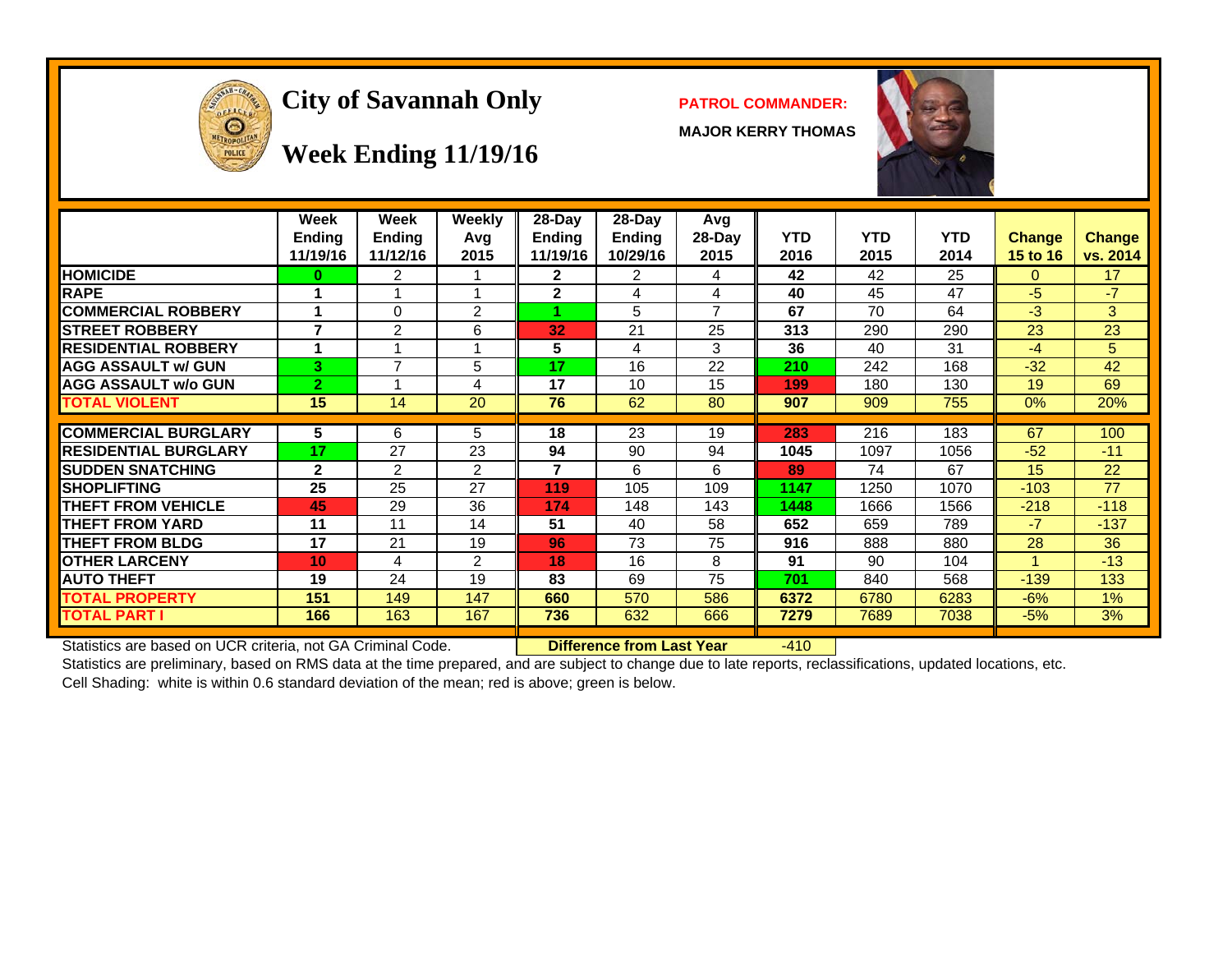

#### **COMPSTATWEST CHATHAM PRECINCTWeek Ending 11/19/16**

#### **PRECINCT COMMANDER:**

**CAPT. JOHN BEST**



|                             | Week<br><b>Ending</b><br>11/19/16 | Week<br><b>Ending</b><br>11/12/16 | Weekly<br>Avg<br>2015 | 28-Day<br><b>Ending</b><br>11/19/16 | 28-Day<br>Ending<br>10/29/16 | Avg<br>$28$ -Day<br>2015 | <b>YTD</b><br>2016 | <b>YTD</b><br>2015 | <b>YTD</b><br>2014 | <b>Change</b><br><b>15 to 16</b> | <b>Change</b><br>vs. 2014 |
|-----------------------------|-----------------------------------|-----------------------------------|-----------------------|-------------------------------------|------------------------------|--------------------------|--------------------|--------------------|--------------------|----------------------------------|---------------------------|
| <b>HOMICIDE</b>             | 0                                 | 0                                 | $\Omega$              | 0                                   | 0                            | 0                        | 4                  | 4                  | $\overline{2}$     | 0                                | $\overline{2}$            |
| <b>RAPE</b>                 | $\bf{0}$                          | $\Omega$                          | $\Omega$              | $\bf{0}$                            | $\Omega$                     |                          | 9                  | 16                 | 11                 | -7                               | $-2$                      |
| <b>COMMERCIAL ROBBERY</b>   | 0                                 |                                   | $\Omega$              |                                     | 2                            |                          | 15                 | 14                 | 17                 | 1                                | $-2$                      |
| <b>STREET ROBBERY</b>       | $\bf{0}$                          | 0                                 |                       |                                     | 0                            | 2                        | 31                 | 24                 | 29                 | $\overline{7}$                   | $\overline{2}$            |
| <b>RESIDENTIAL ROBBERY</b>  | 0                                 | 0                                 | 0                     |                                     |                              |                          | 17                 | $\overline{7}$     | 13                 | 10 <sup>1</sup>                  | 4                         |
| <b>AGG ASSAULT w/ GUN</b>   | $\bf{0}$                          | 2                                 |                       | $\mathbf{2}$                        | 4                            | $\overline{2}$           | 42                 | 25                 | 15                 | 17                               | 27                        |
| <b>AGG ASSAULT w/o GUN</b>  | $\bf{0}$                          | 0                                 |                       | 6                                   | 6                            | 3                        | 47                 | 37                 | 19                 | 10 <sup>1</sup>                  | 28                        |
| <b>TOTAL VIOLENT</b>        | $\bf{0}$                          | $\mathbf{3}$                      | 3                     | 11                                  | 13                           | 11                       | 165                | 127                | 106                | 30%                              | 56%                       |
|                             |                                   |                                   |                       |                                     |                              |                          |                    |                    |                    |                                  |                           |
| <b>COMMERCIAL BURGLARY</b>  |                                   |                                   | $\mathbf{2}$          | 4                                   | 5                            | 6                        | 58                 | 68                 | 46                 | $-10$                            | $\overline{12}$           |
| <b>RESIDENTIAL BURGLARY</b> | 3                                 | 3                                 | 7                     | 13                                  | 17                           | 27                       | 262                | 309                | 237                | $-47$                            | 25                        |
| <b>SUDDEN SNATCHING</b>     | 1                                 | 0                                 | $\Omega$              |                                     |                              | $\Omega$                 | 10 <sup>°</sup>    | 4                  | 6                  | 6                                | 4                         |
| <b>SHOPLIFTING</b>          | 3                                 | 4                                 | 4                     | 15                                  | 15                           | 16                       | 161                | 180                | 215                | $-19$                            | $-54$                     |
| <b>THEFT FROM VEHICLE</b>   | 11                                | 4                                 | 8                     | 32                                  | 34                           | 32                       | 335                | 352                | 288                | $-17$                            | 47                        |
| <b>THEFT FROM YARD</b>      | 1                                 | 3                                 | 3                     | 9                                   | 5                            | 13                       | 118                | 138                | 139                | $-20$                            | $-21$                     |
| <b>THEFT FROM BLDG</b>      | $5\phantom{1}$                    | 5                                 | 4                     | 23                                  | 19                           | 16                       | 168                | 187                | 161                | $-19$                            | $\overline{7}$            |
| <b>OTHER LARCENY</b>        |                                   | 3                                 |                       | 6                                   | 6                            | $\overline{2}$           | 34                 | 24                 | 26                 | 10 <sup>1</sup>                  | 8                         |
| <b>AUTO THEFT</b>           | 3                                 | 5                                 | 5                     | 18                                  | 18                           | 20                       | 182                | 211                | 127                | $-29$                            | 55                        |
| <b>TOTAL PROPERTY</b>       | 29                                | 28                                | 33                    | 121                                 | 120                          | 133                      | 1328               | 1473               | 1245               | $-10%$                           | 7%                        |
| <b>TOTAL PART I</b>         | 29                                | 31                                | 36                    | 132                                 | 133                          | 144                      | 1493               | 1600               | 1351               | $-7%$                            | 11%                       |

Statistics are based on UCR criteria, not GA Criminal Code. **Difference from Last Year** -107

| <b>Citizen Initiated Calls</b>  | <b>Week</b><br><b>Ending</b><br>11/19/16 | <b>Week</b><br><b>Ending</b><br>11/12/16 | Weekly<br>Avg<br>2015 | $28$ -Day<br><b>Ending</b><br>11/19/16 | 28-Day<br><b>Ending</b><br>10/29/16 | Avg<br>$28-Day$<br>2015 | <b>YTD</b><br>2016 | <b>YTD</b><br>2015 | YTD<br>2014 | <b>Change</b><br>15 to 16 | Change<br>vs. 2014 |
|---------------------------------|------------------------------------------|------------------------------------------|-----------------------|----------------------------------------|-------------------------------------|-------------------------|--------------------|--------------------|-------------|---------------------------|--------------------|
| <b>Midnight Shift</b>           | 121                                      | 130                                      | 114                   | 480                                    | 180                                 | 455                     | 5354               | 5248               | 5182        | 106                       | 172                |
| Day Shift                       | 281                                      | 269                                      | 282                   | 1118                                   | 1136                                | 1127                    | 13252              | 12987              | 12799       | 265                       | 453                |
| <b>Afternoon Shift</b>          | 298                                      | 285                                      | 294                   | 1128                                   | 1146                                | 1177                    | 13697              | 13563              | 13396       | 134                       | 301                |
| <b>TOTAL CITIZEN CFS</b>        | 700                                      | 700                                      | 690                   | 2726                                   | 2462                                | 2758                    | 32303              | 31798              | 31377       | $1.6\%$                   | 3.0%               |
| 53S ShotSpotter Calls           |                                          |                                          |                       |                                        |                                     |                         |                    |                    |             |                           |                    |
| <b>Sig 53 Shots Fired Calls</b> | 9                                        | 15                                       | 11                    | 43                                     | 41                                  | 43                      | 429                | 416                | 286         | 13                        | 143                |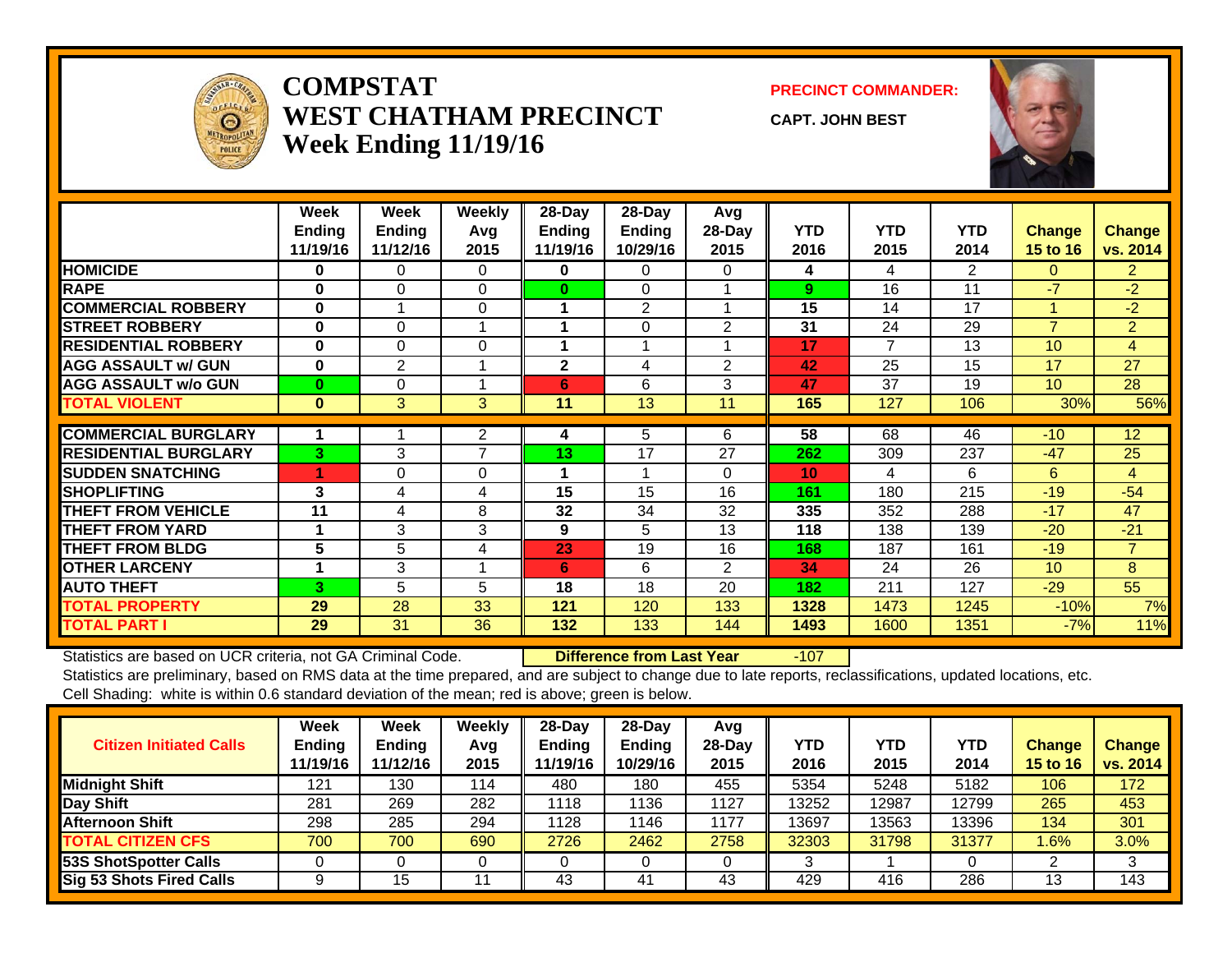# **BEAT 11 West Chatham Precinct Week Ending 11/19/16**



|                             |                | <b>Last 4 Weeks</b> |                |               | 28 Days        | 28 Day  |                |                |                |                      |                      |
|-----------------------------|----------------|---------------------|----------------|---------------|----------------|---------|----------------|----------------|----------------|----------------------|----------------------|
|                             | <b>Ending</b>  | <b>Ending</b>       | <b>Endina</b>  | <b>Ending</b> | <b>Ending</b>  | Average | <b>YTD</b>     | <b>YTD</b>     | <b>YTD</b>     | <b>Change</b>        | <b>Change</b>        |
|                             | 10/29/16       | 11/05/16            | 11/12/16       | 11/19/16      | 11/19/16       | 2015    | 2016           | 2015           | 2014           | 15 to 16             | vs. 2014             |
| <b>HOMICIDE</b>             | 0              | 0                   | $\Omega$       | 0             | 0              | 0.0     | $\mathbf{0}$   | 0              | 0              | $\mathbf{0}$         | $\mathbf{0}$         |
| <b>RAPE</b>                 | 0              | $\Omega$            | $\Omega$       | $\Omega$      | $\Omega$       | 0.1     | 1              | $\mathbf{1}$   | $\Omega$       | $\Omega$             | $\blacktriangleleft$ |
| <b>COMMERCIAL ROBBERY</b>   | $\Omega$       | 0                   | $\mathbf{1}$   | 0             | 1              | 0.2     | 3              | 3              | 1              | $\mathbf{0}$         | $\overline{2}$       |
| <b>ISTREET ROBBERY</b>      | $\Omega$       | $\Omega$            | $\Omega$       | $\Omega$      | $\Omega$       | 0.3     | $\overline{2}$ | 4              | 6              | $-2$                 | $-4$                 |
| <b>RESIDENTIAL ROBBERY</b>  | $\Omega$       | $\Omega$            | $\Omega$       | $\mathbf{0}$  | $\Omega$       | 0.0     | $\mathbf{1}$   | $\Omega$       | 0              | $\overline{1}$       | 1                    |
| <b>AGG ASSAULT w/ GUN</b>   | $\Omega$       | $\Omega$            | $\Omega$       | $\Omega$      | $\Omega$       | 0.1     | $\mathbf{1}$   | 1              | 1              | $\Omega$             | $\Omega$             |
| <b>AGG ASSAULT w/o GUN</b>  | 0              | 0                   | $\mathbf 0$    | 0             | $\Omega$       | 0.2     | 5              | $\mathbf 1$    | 2              | 4                    | 3                    |
| <b>TOTAL VIOLENT</b>        | $\Omega$       | $\Omega$            | $\mathbf{1}$   | $\mathbf{0}$  | $\mathbf{1}$   | 0.8     | 13             | 10             | 10             | 30%                  | 30%                  |
| <b>COMMERCIAL BURGLARY</b>  | $\Omega$       | $\Omega$            | 0              | 0             | 0              | 1.0     | 5              | 13             | 9              | $-8$                 | $-4$                 |
|                             |                |                     |                |               |                |         |                |                |                |                      |                      |
| <b>RESIDENTIAL BURGLARY</b> | $\Omega$       | 0                   | 2              | $\mathbf{0}$  | 2              | 1.7     | 13             | 21             | 25             | -8                   | $-12$                |
| <b>SUDDEN SNATCHING</b>     | $\Omega$       | 0                   | $\mathbf{0}$   | $\mathbf{0}$  | $\Omega$       | 0.0     | $\mathbf{1}$   | $\mathbf{0}$   | 0              | $\overline{1}$       | 1                    |
| <b>SHOPLIFTING</b>          | $\Omega$       | $\Omega$            | $\Omega$       | $\Omega$      | $\Omega$       | 0.2     | $\overline{2}$ | $\mathbf{1}$   | $\overline{2}$ | $\blacktriangleleft$ | $\mathbf{0}$         |
| <b>THEFT FROM VEHICLE</b>   | 1              | $\overline{2}$      | $\overline{2}$ | 0             | 5              | 3.3     | 36             | 39             | 42             | $-3$                 | $-6$                 |
| <b>THEFT FROM YARD</b>      | 0              | 0                   | $\mathbf{0}$   | 0             | 0              | 1.8     | 24             | 21             | 22             | 3                    | $\overline{2}$       |
| <b>THEFT FROM BLDG</b>      | $\Omega$       | $\mathbf{1}$        | 2              | $\mathbf{1}$  | 4              | 4.0     | 36             | 49             | 35             | $-13$                | 1                    |
| <b>OTHER LARCENY</b>        | $\Omega$       | 0                   | $\mathbf{1}$   | 1             | $\overline{2}$ | 0.3     | 8              | $\overline{2}$ | 5              | 6                    | 3                    |
| <b>AUTO THEFT</b>           | $\mathbf 1$    | $\mathbf{1}$        | $\overline{2}$ | 2             | 6              | 3.4     | 26             | 32             | 12             | $-6$                 | 14                   |
| <b>TOTAL PROPERTY</b>       | $\overline{2}$ | 4                   | 9              | 4             | 19             | 15.6    | 151            | 178            | 152            | $-15%$               | $-1%$                |
| <b>TOTAL PART I</b>         | $\overline{2}$ | 4                   | 10             | 4             | 20             | 16.5    | 164            | 188            | 162            | $-13%$               | 1%                   |

 **Difference from Last Year**‐24

Statistics are based on UCR criteria, not GA Criminal Code.

| <b>Shots Fired Calls</b>        | Week<br><b>Ending</b><br>10/29/16 | Week<br><b>Endina</b><br>11/05/16 | Week<br>Ending<br>11/12/16 | Week<br>Ending | 28 Days<br><b>Ending</b><br>11/19/16   11/19/16 | 28 Day<br>Average II<br>2015 | YTD<br>2016 | YTD<br>2015 | <b>YTD</b><br>2014 | <b>Change</b><br>15 to $16$ | <b>Change</b><br>vs. 2014 |
|---------------------------------|-----------------------------------|-----------------------------------|----------------------------|----------------|-------------------------------------------------|------------------------------|-------------|-------------|--------------------|-----------------------------|---------------------------|
| <b>153S ShotSpotter Calls</b>   |                                   |                                   |                            |                |                                                 | 0.0                          |             |             |                    | 0%                          | 0%                        |
| <b>Sig 53 Shots Fired Calls</b> |                                   |                                   |                            |                |                                                 | 2.9                          | 16          | 33          | 26                 | $-52%$                      | $-38%$                    |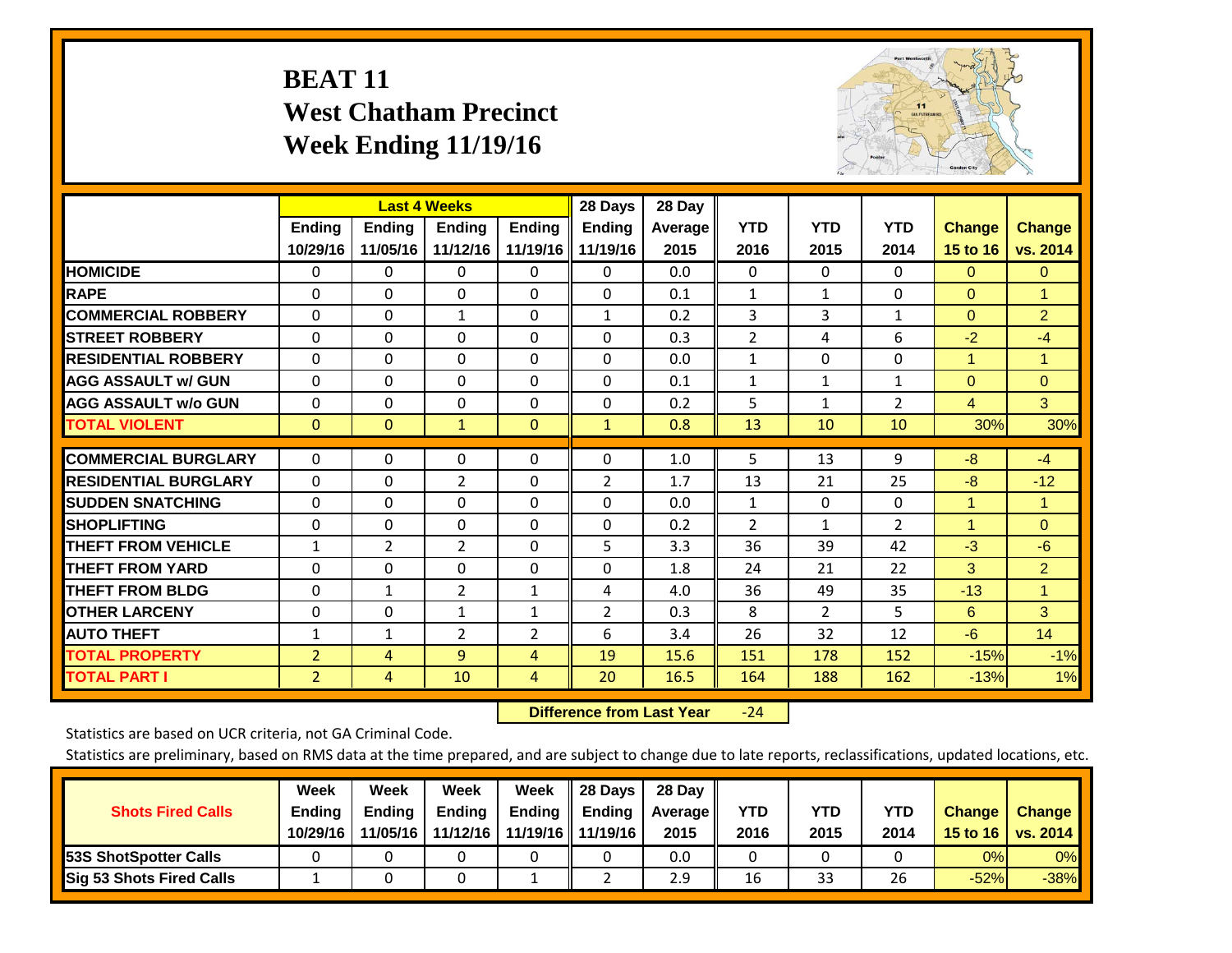# **BEAT 12 West Chatham Precinct Week Ending 11/19/16**



|                             |              |              | <b>Last 4 Weeks</b> |               | 28 Days        | 28 Day  |              |                |                |                |                |
|-----------------------------|--------------|--------------|---------------------|---------------|----------------|---------|--------------|----------------|----------------|----------------|----------------|
|                             | Ending       | Ending       | <b>Endina</b>       | <b>Ending</b> | <b>Endina</b>  | Average | <b>YTD</b>   | <b>YTD</b>     | <b>YTD</b>     | <b>Change</b>  | <b>Change</b>  |
|                             | 10/29/16     | 11/05/16     | 11/12/16            | 11/19/16      | 11/19/16       | 2015    | 2016         | 2015           | 2014           | 15 to 16       | vs. 2014       |
| <b>HOMICIDE</b>             | 0            | 0            | $\Omega$            | 0             | 0              | 0.0     | 1            | $\Omega$       | 0              | 1              | 1.             |
| <b>RAPE</b>                 | $\Omega$     | $\Omega$     | $\Omega$            | 0             | 0              | 0.3     | $\mathbf{1}$ | 4              | 5              | $-3$           | $-4$           |
| <b>COMMERCIAL ROBBERY</b>   | $\Omega$     | $\Omega$     | $\Omega$            | $\Omega$      | $\Omega$       | 0.2     | 4            | $\mathbf{1}$   | $\overline{2}$ | 3              | $\overline{2}$ |
| <b>ISTREET ROBBERY</b>      | $\Omega$     | $\Omega$     | $\Omega$            | $\Omega$      | $\Omega$       | 0.5     | 6            | 6              | 3              | $\Omega$       | 3              |
| <b>RESIDENTIAL ROBBERY</b>  | $\mathbf{1}$ | 0            | $\mathbf{0}$        | $\Omega$      | $\mathbf{1}$   | 0.2     | 4            | 1              | 2              | 3              | $\overline{2}$ |
| <b>AGG ASSAULT w/ GUN</b>   | $\Omega$     | $\Omega$     | $\mathbf{1}$        | $\Omega$      | $\mathbf{1}$   | 0.2     | 8            | $\overline{2}$ | 2              | 6              | 6              |
| <b>AGG ASSAULT w/o GUN</b>  | $\mathbf{1}$ | $\mathbf{1}$ | $\mathbf{0}$        | $\Omega$      | $\overline{2}$ | 0.8     | 9            | 10             | 6              | $-1$           | 3 <sup>°</sup> |
| <b>TOTAL VIOLENT</b>        | 2            | $\mathbf{1}$ | $\mathbf{1}$        | $\mathbf{0}$  | 4              | 2.3     | 33           | 24             | 20             | 38%            | 65%            |
|                             |              |              |                     |               |                |         |              |                |                |                |                |
| <b>COMMERCIAL BURGLARY</b>  | $\Omega$     | $\Omega$     | $\Omega$            | $\Omega$      | $\Omega$       | 0.6     | 5            | 6              | 6              | $-1$           | $-1$           |
| <b>RESIDENTIAL BURGLARY</b> | 2            | 1            | $\Omega$            | 0             | 3              | 9.7     | 88           | 110            | 77             | $-22$          | 11             |
| <b>SUDDEN SNATCHING</b>     | $\Omega$     | 0            | $\Omega$            | $\Omega$      | 0              | 0.0     | 3            | 0              | 1              | 3              | $\overline{2}$ |
| <b>SHOPLIFTING</b>          | 1            | $\Omega$     | 1                   | 0             | $\overline{2}$ | 2.4     | 33           | 24             | 37             | 9              | $-4$           |
| <b>THEFT FROM VEHICLE</b>   | $\Omega$     | 2            | $\Omega$            | 3             | 5              | 8.4     | 101          | 100            | 85             | 1              | 16             |
| <b>THEFT FROM YARD</b>      | 2            | $\Omega$     | $\mathbf{1}$        | $\Omega$      | 3              | 3.1     | 32           | 33             | 30             | $-1$           | $\overline{2}$ |
| <b>THEFT FROM BLDG</b>      | $\mathbf 0$  | $\Omega$     | $\mathbf{1}$        | $\Omega$      | 1              | 2.9     | 30           | 32             | 28             | $-2$           | $\overline{2}$ |
| <b>OTHER LARCENY</b>        | $\Omega$     | $\Omega$     | $\mathbf{1}$        | 0             | $\mathbf{1}$   | 0.3     | 8            | 4              | 5.             | $\overline{4}$ | 3              |
| <b>AUTO THEFT</b>           | $\mathbf 0$  | $\mathbf{1}$ | 1                   | $\Omega$      | $\overline{2}$ | 4.7     | 41           | 54             | 26             | $-13$          | 15             |
| <b>TOTAL PROPERTY</b>       | 5            | 4            | 5                   | 3             | 17             | 32.2    | 341          | 363            | 295            | $-6%$          | 16%            |
| <b>TOTAL PART I</b>         | 7            | 5.           | 6                   | 3             | 21             | 34.5    | 374          | 387            | 315            | $-3%$          | 19%            |

 **Difference from Last Year**r -13

Statistics are based on UCR criteria, not GA Criminal Code.

| <b>Shots Fired Calls</b>        | Week<br><b>Ending</b><br>10/29/16 | Week<br><b>Endina</b><br>11/05/16 | Week<br>Ending<br>11/12/16 | Week<br>Ending | 28 Days<br><b>Ending</b><br>11/19/16   11/19/16 | 28 Day<br>Average II<br>2015 | YTD<br>2016 | YTD<br>2015 | <b>YTD</b><br>2014 | <b>Change</b><br>15 to 16 | <b>Change</b><br>vs. 2014 |
|---------------------------------|-----------------------------------|-----------------------------------|----------------------------|----------------|-------------------------------------------------|------------------------------|-------------|-------------|--------------------|---------------------------|---------------------------|
| <b>153S ShotSpotter Calls</b>   |                                   |                                   |                            |                |                                                 | 0.0                          |             |             |                    | 0%                        | 0%                        |
| <b>Sig 53 Shots Fired Calls</b> |                                   |                                   |                            |                |                                                 | 6.2                          | 76          | 65          | 48                 | 17%                       | 58%                       |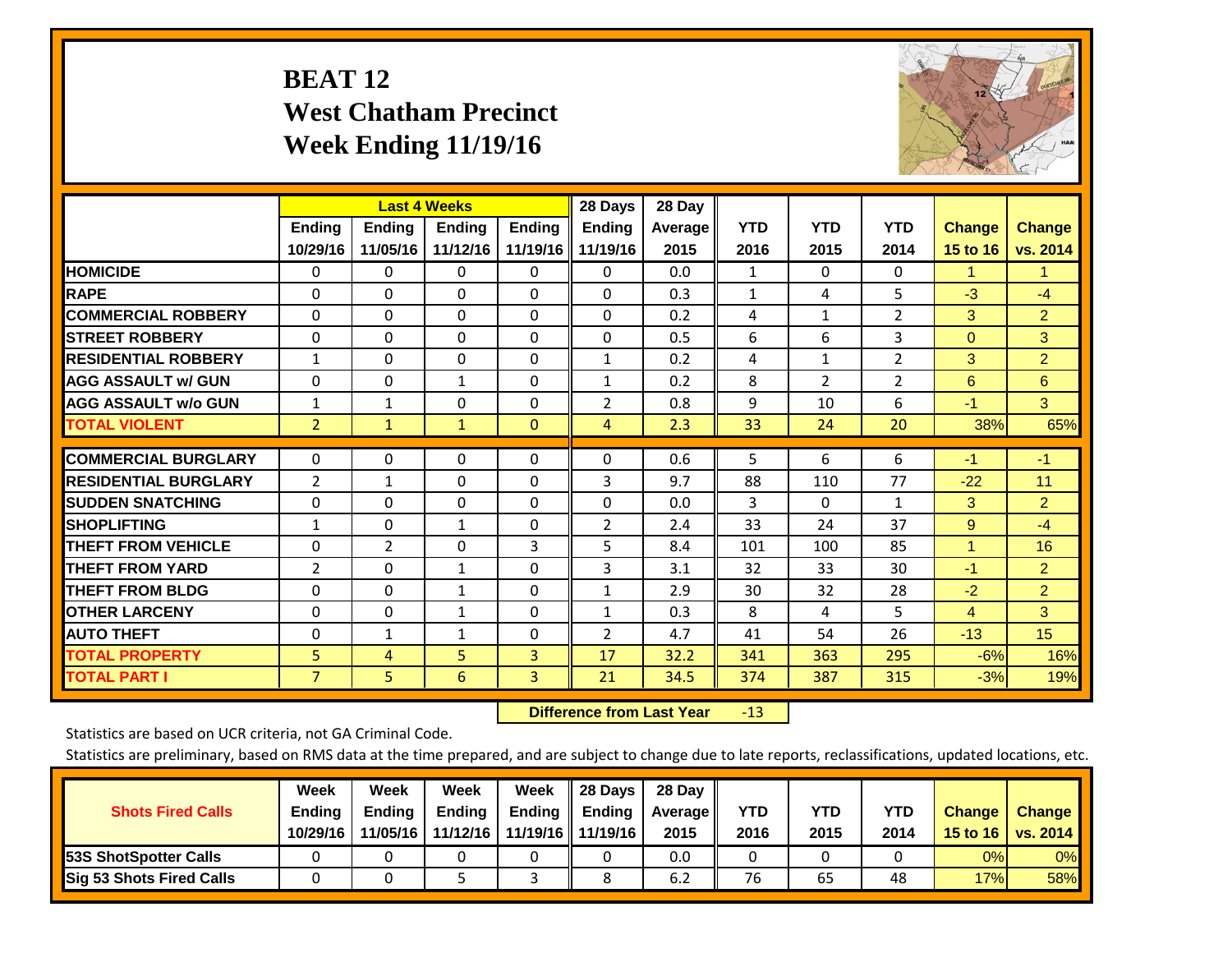# **BEAT 13 West Chatham Precinct Week Ending 11/19/16**



|                             |                | <b>Last 4 Weeks</b> |                |               | 28 Days        | 28 Day     |                |            |                |                |                      |
|-----------------------------|----------------|---------------------|----------------|---------------|----------------|------------|----------------|------------|----------------|----------------|----------------------|
|                             | <b>Ending</b>  | <b>Ending</b>       | <b>Endina</b>  | <b>Endina</b> | <b>Endina</b>  | Average II | <b>YTD</b>     | <b>YTD</b> | <b>YTD</b>     | <b>Change</b>  | <b>Change</b>        |
|                             | 10/29/16       | 11/05/16            | 11/12/16       | 11/19/16      | 11/19/16       | 2015       | 2016           | 2015       | 2014           | 15 to 16       | vs. 2014             |
| <b>HOMICIDE</b>             | 0              | 0                   | $\Omega$       | 0             | 0              | 0.2        | $\mathbf{0}$   | 3          | 1              | $-3$           | $-1$                 |
| <b>RAPE</b>                 | 0              | $\Omega$            | $\Omega$       | $\Omega$      | $\Omega$       | 0.2        | 4              | 3          | $\mathbf{1}$   | 1              | 3                    |
| <b>COMMERCIAL ROBBERY</b>   | $\Omega$       | 0                   | $\Omega$       | $\mathbf{0}$  | $\Omega$       | 0.2        | $\mathbf{1}$   | 3          | 1              | $-2$           | $\Omega$             |
| <b>ISTREET ROBBERY</b>      | $\Omega$       | $\Omega$            | $\Omega$       | $\Omega$      | $\Omega$       | 0.4        | 6              | 4          | 10             | $\overline{2}$ | $-4$                 |
| <b>RESIDENTIAL ROBBERY</b>  | $\Omega$       | 0                   | $\mathbf{0}$   | $\mathbf{0}$  | $\Omega$       | 0.2        | $\overline{2}$ | 2          | 3              | $\mathbf{0}$   | $-1$                 |
| <b>AGG ASSAULT w/ GUN</b>   | $\Omega$       | 0                   | $\Omega$       | $\mathbf{0}$  | $\Omega$       | 0.7        | 14             | 9          | 5              | 5              | 9                    |
| <b>AGG ASSAULT w/o GUN</b>  | $\Omega$       | 0                   | $\Omega$       | $\Omega$      | $\Omega$       | 0.8        | 11             | 11         | 3              | $\Omega$       | 8                    |
| <b>TOTAL VIOLENT</b>        | $\Omega$       | $\Omega$            | $\mathbf{0}$   | $\mathbf{0}$  | $\mathbf{0}$   | 2.8        | 38             | 35         | 24             | 9%             | 58%                  |
|                             |                |                     |                |               |                |            |                |            |                |                |                      |
| <b>COMMERCIAL BURGLARY</b>  | $\Omega$       | 1                   | $\Omega$       | $\mathbf{0}$  | $\mathbf{1}$   | 2.0        | 13             | 21         | 17             | -8             | $-4$                 |
| <b>RESIDENTIAL BURGLARY</b> | 0              | 2                   | $\mathbf{0}$   | $\Omega$      | 2              | 4.0        | 37             | 47         | 38             | $-10$          | $-1$                 |
| <b>SUDDEN SNATCHING</b>     | 0              | 0                   | $\mathbf{0}$   | 1             | 1              | 0.3        | $\overline{2}$ | 4          | 2              | $-2$           | $\mathbf{0}$         |
| <b>SHOPLIFTING</b>          | 0              | 1                   | $\mathbf{0}$   | 1             | $\overline{2}$ | 0.5        | 20             | 6          | 6              | 14             | 14                   |
| <b>THEFT FROM VEHICLE</b>   | $\mathbf{1}$   | $\mathbf{1}$        | $\mathbf{0}$   | 2             | 4              | 5.7        | 53             | 63         | 37             | $-10$          | 16                   |
| <b>THEFT FROM YARD</b>      | $\overline{2}$ | $\Omega$            | $\overline{2}$ | $\mathbf{0}$  | 4              | 2.3        | 20             | 24         | 29             | $-4$           | $-9$                 |
| <b>THEFT FROM BLDG</b>      | 1              | 3                   | $\Omega$       | $\mathbf{1}$  | 5              | 2.0        | 24             | 24         | 24             | $\Omega$       | $\Omega$             |
| <b>OTHER LARCENY</b>        | $\Omega$       | $\Omega$            | $\Omega$       | $\Omega$      | 0              | 0.3        | $\mathbf{1}$   | 4          | $\overline{2}$ | $-3$           | $-1$                 |
| <b>AUTO THEFT</b>           | 1              | 1                   | $\Omega$       | 1             | 3              | 2.8        | 29             | 31         | 28             | $-2$           | $\blacktriangleleft$ |
| <b>TOTAL PROPERTY</b>       | 5              | 9                   | $\overline{2}$ | 6             | 22             | 19.9       | 199            | 224        | 183            | $-11%$         | 9%                   |
| <b>TOTAL PART I</b>         | 5              | 9                   | $\overline{2}$ | 6             | 22             | 22.7       | 237            | 259        | 207            | $-8%$          | 14%                  |

 **Difference from Last Year**‐22

Statistics are based on UCR criteria, not GA Criminal Code.

| <b>Shots Fired Calls</b>        | Week<br><b>Ending</b><br>10/29/16 | Week<br><b>Endina</b><br>11/05/16 | <b>Week</b><br>Ending<br>11/12/16 | Week<br>Ending | 28 Days<br><b>Ending</b><br>11/19/16   11/19/16 | 28 Day<br>Average II<br>2015 | YTD<br>2016 | YTD<br>2015 | YTD<br>2014 | <b>Change</b><br>15 to 16 | <b>Change</b><br>vs. 2014 |
|---------------------------------|-----------------------------------|-----------------------------------|-----------------------------------|----------------|-------------------------------------------------|------------------------------|-------------|-------------|-------------|---------------------------|---------------------------|
| <b>153S ShotSpotter Calls</b>   |                                   |                                   |                                   |                |                                                 | 0.0                          |             |             |             | 0%                        | 0%                        |
| <b>Sig 53 Shots Fired Calls</b> |                                   |                                   |                                   |                |                                                 | 10.6                         | 95          | 89          | 47          | 7%                        | 102%                      |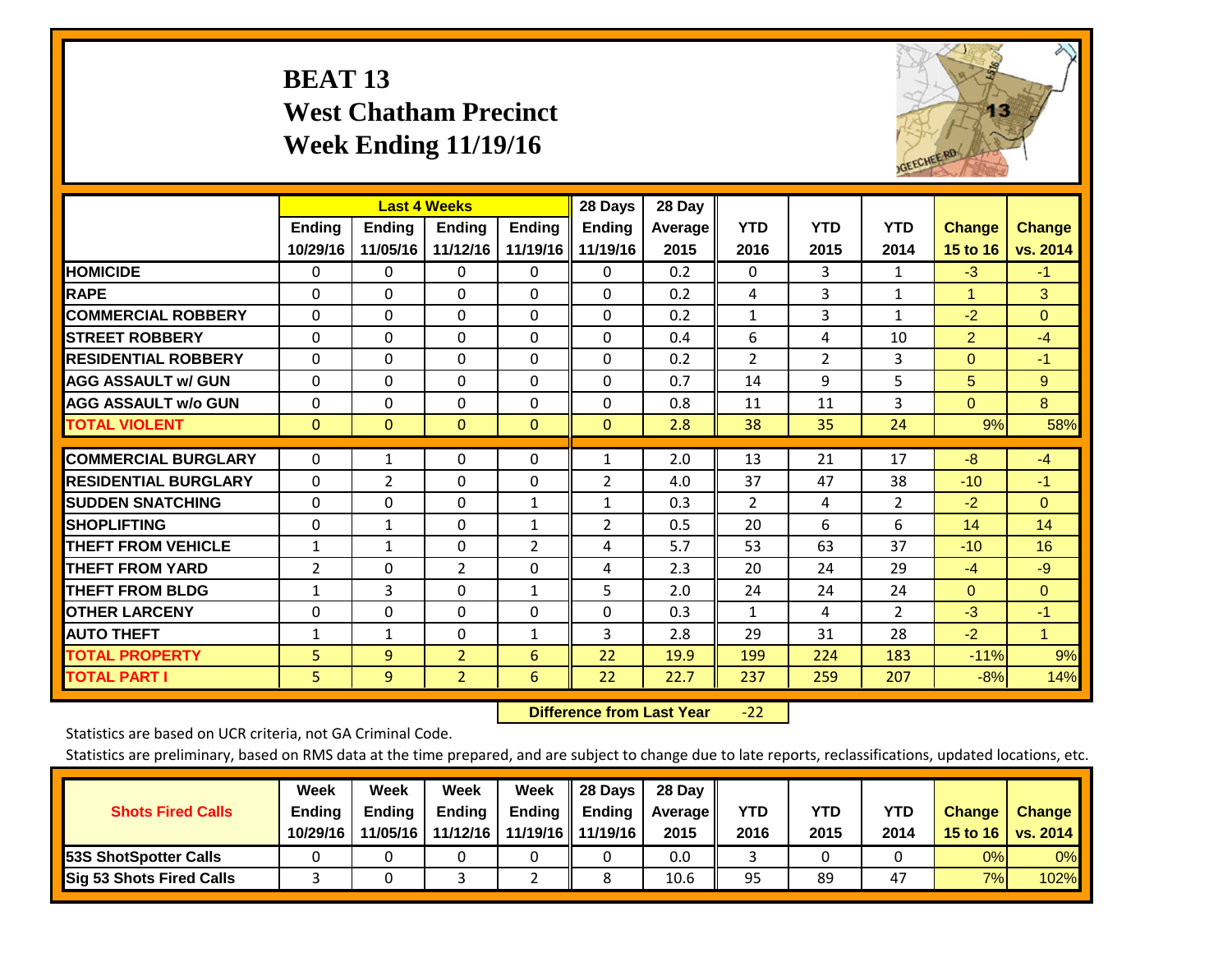# **BEAT 14 West Chatham Precinct Week Ending 11/19/16**



|                             |               | <b>Last 4 Weeks</b> |               |               | 28 Days             | 28 Day         |                |                |                |                |                 |
|-----------------------------|---------------|---------------------|---------------|---------------|---------------------|----------------|----------------|----------------|----------------|----------------|-----------------|
|                             | <b>Ending</b> | Ending              | <b>Ending</b> | <b>Ending</b> | <b>Ending</b>       | <b>Average</b> | <b>YTD</b>     | <b>YTD</b>     | <b>YTD</b>     | <b>Change</b>  | <b>Change</b>   |
|                             | 10/29/16      | 11/05/16            | 11/12/16      |               | 11/19/16   11/19/16 | 2015           | 2016           | 2015           | 2014           | 15 to 16       | vs. 2014        |
| <b>HOMICIDE</b>             | 0             | 0                   | $\Omega$      | 0             | $\Omega$            | 0.1            | 1              | $\mathbf{1}$   | 0              | $\Omega$       | 1.              |
| <b>RAPE</b>                 | 0             | 0                   | $\Omega$      | 0             | $\Omega$            | 0.5            | $\Omega$       | 5              | 3              | $-5$           | $-3$            |
| <b>COMMERCIAL ROBBERY</b>   | $\Omega$      | $\Omega$            | $\mathbf 0$   | $\Omega$      | 0                   | 0.2            | $\overline{2}$ | 1              | $\overline{2}$ | 1              | $\Omega$        |
| <b>STREET ROBBERY</b>       | $\mathbf{1}$  | $\Omega$            | $\Omega$      | $\Omega$      | $\mathbf{1}$        | 0.1            | 4              | $\mathbf{1}$   | 4              | 3              | $\Omega$        |
| <b>RESIDENTIAL ROBBERY</b>  | $\Omega$      | 0                   | $\mathbf{0}$  | $\Omega$      | $\Omega$            | 0.0            | $\overline{2}$ | $\Omega$       | 4              | $\overline{2}$ | $-2$            |
| <b>AGG ASSAULT w/ GUN</b>   | $\Omega$      | $\Omega$            | 1             | $\Omega$      | $\mathbf{1}$        | 0.0            | 3              | 0              | $\mathbf{1}$   | 3              | $\overline{2}$  |
| <b>AGG ASSAULT w/o GUN</b>  | 0             | 1                   | 0             | 0             | $\mathbf{1}$        | 0.1            | 5              | 1              | $\overline{2}$ | $\overline{4}$ | 3               |
| <b>TOTAL VIOLENT</b>        | $\mathbf{1}$  | $\mathbf{1}$        | $\mathbf{1}$  | $\Omega$      | 3                   | 0.9            | 17             | 9              | 16             | 89%            | 6%              |
| <b>COMMERCIAL BURGLARY</b>  | $\Omega$      | $\Omega$            | 0             | 1             | $\mathbf{1}$        | 0.7            | 8              | $\overline{7}$ | 6              | 1              | $\overline{2}$  |
| <b>RESIDENTIAL BURGLARY</b> | $\Omega$      | $\mathbf{1}$        | $\mathbf{0}$  | $\mathbf{1}$  | 2                   | 3.5            | 47             | 37             | 34             | 10             | 13              |
| <b>SUDDEN SNATCHING</b>     | $\Omega$      | $\Omega$            | $\mathbf{0}$  | $\Omega$      | $\Omega$            | 0.0            | 1              | 0              | $\mathbf{1}$   | 1              | $\Omega$        |
| <b>SHOPLIFTING</b>          | $\Omega$      | $\Omega$            | $\mathbf{0}$  | $\Omega$      | $\Omega$            | 0.6            | 8              | 7              | 10             | $\mathbf{1}$   | $-2$            |
| <b>THEFT FROM VEHICLE</b>   | $\Omega$      | 6                   | $\mathbf{0}$  | 3             | 9                   | 4.4            | 40             | 50             | 43             | $-10$          | $-3$            |
| <b>THEFT FROM YARD</b>      | $\mathbf{1}$  | $\Omega$            | $\mathbf 0$   | 0             | $\mathbf{1}$        | 2.1            | 19             | 21             | 14             | $-2$           | 5 <sup>5</sup>  |
| <b>THEFT FROM BLDG</b>      | $\Omega$      | 1                   | $\Omega$      | $\mathbf{1}$  | $\overline{2}$      | 2.7            | 16             | 32             | 26             | $-16$          | $-10$           |
| <b>OTHER LARCENY</b>        | 1             | 0                   | $\mathbf{0}$  | $\Omega$      | $\mathbf{1}$        | 0.8            | 10             | 10             | 4              | $\Omega$       | 6               |
| <b>AUTO THEFT</b>           | $\mathbf{1}$  | $\mathbf{1}$        | 0             | 0             | $\overline{2}$      | 3.5            | 30             | 37             | 20             | $-7$           | 10 <sup>°</sup> |
| <b>TOTAL PROPERTY</b>       | 3             | 9                   | $\mathbf{0}$  | 6             | 18                  | 18.2           | 179            | 201            | 158            | $-11%$         | 13%             |
| <b>TOTAL PART I</b>         | 4             | 10                  | $\mathbf{1}$  | 6             | 21                  | 19.1           | 196            | 210            | 174            | $-7%$          | 13%             |

 **Difference from Last Year**r -14

Statistics are based on UCR criteria, not GA Criminal Code.

| <b>Shots Fired Calls</b>        | Week<br><b>Ending</b><br>10/29/16 | Week<br><b>Endina</b><br>11/05/16 | <b>Week</b><br>Ending<br>11/12/16 | Week<br>Ending | 28 Days<br><b>Ending</b><br>11/19/16   11/19/16 | 28 Day<br>Average II<br>2015 | YTD<br>2016 | YTD<br>2015 | <b>YTD</b><br>2014 | <b>Change</b><br>15 to 16 | <b>Change</b><br>vs. 2014 |
|---------------------------------|-----------------------------------|-----------------------------------|-----------------------------------|----------------|-------------------------------------------------|------------------------------|-------------|-------------|--------------------|---------------------------|---------------------------|
| <b>153S ShotSpotter Calls</b>   |                                   |                                   |                                   |                |                                                 | 0.1                          |             |             |                    | 0%                        | 0%                        |
| <b>Sig 53 Shots Fired Calls</b> |                                   |                                   |                                   |                | 10                                              | 8.4                          | 80          | 82          | 63                 | $-2%$                     | 27%                       |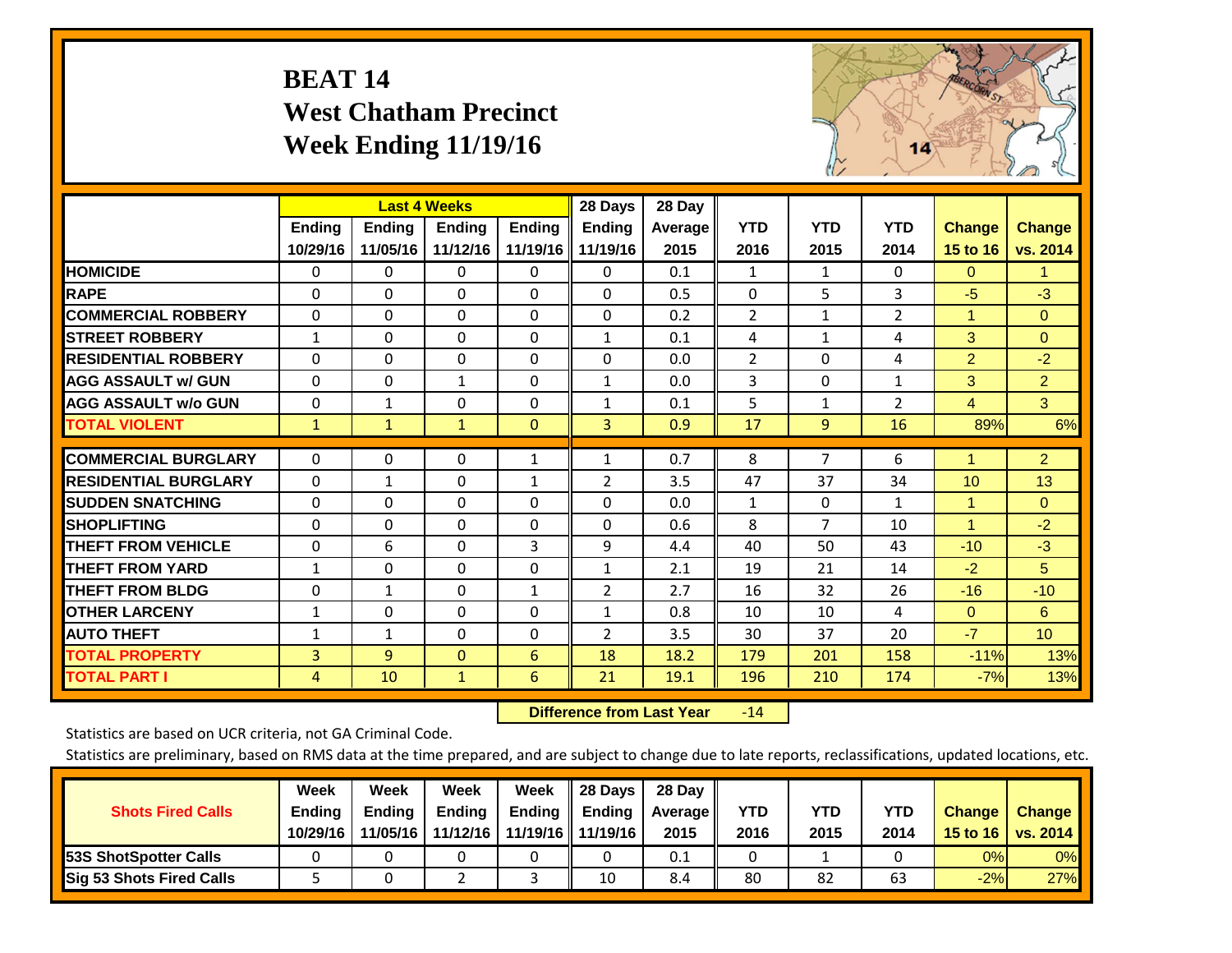# **BEAT 15 West Chatham Precinct Week Ending 11/19/16**



|                             |                | <b>Last 4 Weeks</b> |               |               | 28 Days        | 28 Day  |                |                |              |                |                |
|-----------------------------|----------------|---------------------|---------------|---------------|----------------|---------|----------------|----------------|--------------|----------------|----------------|
|                             | Ending         | <b>Ending</b>       | <b>Endina</b> | <b>Endina</b> | <b>Endina</b>  | Average | <b>YTD</b>     | <b>YTD</b>     | <b>YTD</b>   | <b>Change</b>  | <b>Change</b>  |
|                             | 10/29/16       | 11/05/16            | 11/12/16      | 11/19/16      | 11/19/16       | 2015    | 2016           | 2015           | 2014         | 15 to 16       | vs. 2014       |
| <b>HOMICIDE</b>             | $\Omega$       | 0                   | 0             | 0             | 0              | 0.0     | $\overline{2}$ | 0              | 1            | 2              | 1.             |
| <b>RAPE</b>                 | $\Omega$       | $\Omega$            | $\Omega$      | $\Omega$      | 0              | 0.2     | $\mathbf{1}$   | $\overline{2}$ | $\mathbf{1}$ | $-1$           | $\Omega$       |
| <b>COMMERCIAL ROBBERY</b>   | $\Omega$       | $\Omega$            | $\Omega$      | $\Omega$      | 0              | 0.2     | 4              | $\overline{2}$ | $\Omega$     | $\overline{2}$ | 4              |
| <b>ISTREET ROBBERY</b>      | $\Omega$       | $\Omega$            | $\Omega$      | $\Omega$      | $\Omega$       | 0.5     | 8              | 5              | 3            | 3              | 5              |
| <b>RESIDENTIAL ROBBERY</b>  | $\Omega$       | $\Omega$            | $\Omega$      | $\Omega$      | 0              | 0.1     | 4              | 1              | 3            | 3              | 1              |
| <b>AGG ASSAULT w/ GUN</b>   | $\Omega$       | $\Omega$            | $\Omega$      | $\Omega$      | 0              | 1.0     | 10             | 12             | 5            | $-2$           | 5              |
| <b>AGG ASSAULT w/o GUN</b>  | $\Omega$       | $\overline{2}$      | $\Omega$      | $\Omega$      | 2              | 0.5     | 11             | 6              | 4            | 5              | $\overline{7}$ |
| <b>TOTAL VIOLENT</b>        | $\mathbf{0}$   | $\overline{2}$      | $\Omega$      | $\Omega$      | $\overline{2}$ | 2.4     | 40             | 28             | 17           | 43%            | 135%           |
|                             |                |                     |               |               |                |         |                |                |              |                |                |
| <b>COMMERCIAL BURGLARY</b>  | $\mathbf{1}$   | $\Omega$            | $\Omega$      | $\Omega$      | $\mathbf{1}$   | 1.5     | 16             | 17             | 3            | $-1$           | 13             |
| <b>RESIDENTIAL BURGLARY</b> | $\Omega$       | 0                   | 1             | 2             | 3              | 5.1     | 45             | 56             | 50           | $-11$          | $-5$           |
| <b>SUDDEN SNATCHING</b>     | $\Omega$       | $\Omega$            | $\Omega$      | 0             | 0              | 0.0     | $\overline{2}$ | 0              | 1            | $\overline{2}$ | 1              |
| <b>SHOPLIFTING</b>          | 1              | $\mathbf{1}$        | $\Omega$      | 0             | $\overline{2}$ | 0.8     | 17             | 8              | 5            | 9              | 12             |
| <b>THEFT FROM VEHICLE</b>   | $\Omega$       | $\mathbf{1}$        | $\Omega$      | $\mathbf{1}$  | 2              | 4.5     | 35             | 47             | 34           | $-12$          | 1              |
| <b>THEFT FROM YARD</b>      | $\Omega$       | $\Omega$            | $\Omega$      | 0             | $\Omega$       | 0.9     | 10             | 10             | 24           | $\Omega$       | $-14$          |
| <b>THEFT FROM BLDG</b>      | $\mathbf 0$    | 2                   | $\Omega$      | $\Omega$      | 2              | 1.5     | 26             | 15             | 15           | 11             | 11             |
| <b>OTHER LARCENY</b>        | $\mathbf{1}$   | $\Omega$            | $\Omega$      | $\Omega$      | $\mathbf{1}$   | 0.0     | 4              | 0              | 4            | $\overline{4}$ | $\Omega$       |
| <b>AUTO THEFT</b>           | $\overline{2}$ | $\Omega$            | $\Omega$      | $\Omega$      | 2              | 3.0     | 22             | 30             | 24           | $-8$           | $-2$           |
| <b>TOTAL PROPERTY</b>       | 5              | 4                   | $\mathbf{1}$  | 3             | 13             | 17.3    | 177            | 183            | 160          | $-3%$          | 11%            |
| <b>TOTAL PART I</b>         | 5              | 6                   | $\mathbf{1}$  | 3             | 15             | 19.6    | 217            | 211            | 177          | 3%             | 23%            |

 **Difference from Last Year**r 6

Statistics are based on UCR criteria, not GA Criminal Code.

| <b>Shots Fired Calls</b>        | Week<br><b>Ending</b><br>10/29/16 | Week<br><b>Endina</b><br>11/05/16 | Week<br>Ending<br>11/12/16 | Week<br>Ending | 28 Days<br><b>Ending</b><br>11/19/16   11/19/16 | 28 Day<br>Average II<br>2015 | YTD<br>2016 | YTD<br>2015 | YTD<br>2014 | <b>Change</b><br>15 to $16$ | <b>Change</b><br>vs. 2014 |
|---------------------------------|-----------------------------------|-----------------------------------|----------------------------|----------------|-------------------------------------------------|------------------------------|-------------|-------------|-------------|-----------------------------|---------------------------|
| <b>153S ShotSpotter Calls</b>   |                                   |                                   |                            |                |                                                 | 0.0                          |             |             |             | 0%                          | 0%                        |
| <b>Sig 53 Shots Fired Calls</b> |                                   |                                   |                            |                |                                                 | Q <sub>7</sub>               | 93          | 101         | 69          | $-8%$                       | 35%                       |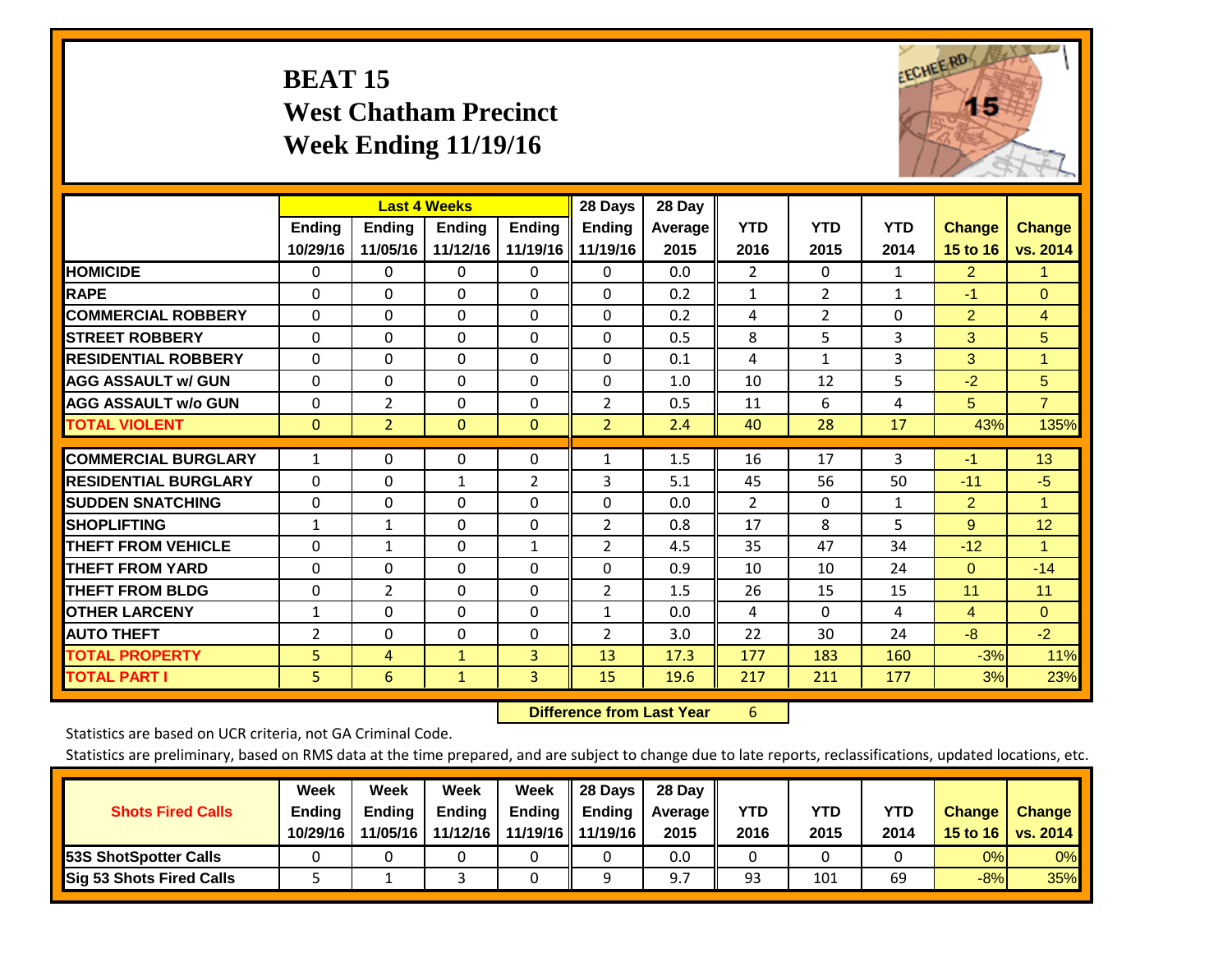# **BEAT 16 West Chatham Precinct Week Ending 11/19/16**



|                             |                | <b>Last 4 Weeks</b> |                |                | 28 Days       | 28 Day  |                |              |                |                      |                |
|-----------------------------|----------------|---------------------|----------------|----------------|---------------|---------|----------------|--------------|----------------|----------------------|----------------|
|                             | <b>Ending</b>  | <b>Ending</b>       | <b>Endina</b>  | <b>Endina</b>  | <b>Endina</b> | Average | <b>YTD</b>     | <b>YTD</b>   | <b>YTD</b>     | <b>Change</b>        | <b>Change</b>  |
|                             | 10/29/16       | 11/05/16            | 11/12/16       | 11/19/16       | 11/19/16      | 2015    | 2016           | 2015         | 2014           | 15 to 16             | vs. 2014       |
| <b>HOMICIDE</b>             | 0              | 0                   | $\Omega$       | 0              | 0             | 0.0     | 0              | $\Omega$     | 0              | $\mathbf{0}$         | $\Omega$       |
| <b>RAPE</b>                 | 0              | $\Omega$            | $\Omega$       | $\Omega$       | $\Omega$      | 0.1     | $\overline{2}$ | $\mathbf{1}$ | $\mathbf{1}$   | 1                    | 1              |
| <b>COMMERCIAL ROBBERY</b>   | $\Omega$       | $\Omega$            | $\Omega$       | 0              | $\Omega$      | 0.3     | $\mathbf{1}$   | 4            | 11             | $-3$                 | $-10$          |
| <b>STREET ROBBERY</b>       | $\Omega$       | $\Omega$            | $\Omega$       | $\Omega$       | $\Omega$      | 0.4     | 5              | 4            | 3              | $\blacktriangleleft$ | $\overline{2}$ |
| <b>RESIDENTIAL ROBBERY</b>  | 0              | $\Omega$            | $\Omega$       | $\mathbf{0}$   | $\Omega$      | 0.2     | 4              | 3            | $\mathbf{1}$   | 1                    | 3              |
| <b>AGG ASSAULT w/ GUN</b>   | 0              | $\Omega$            | $\Omega$       | $\Omega$       | $\Omega$      | 0.1     | 6              | 1            | 1              | 5                    | 5              |
| <b>AGG ASSAULT w/o GUN</b>  | 1              | 0                   | $\Omega$       | 0              | 1             | 0.6     | 6              | 8            | $\overline{2}$ | $-2$                 | $\overline{4}$ |
| <b>TOTAL VIOLENT</b>        | $\mathbf{1}$   | $\mathbf{0}$        | $\mathbf{0}$   | $\mathbf{0}$   | $\mathbf{1}$  | 1.7     | 24             | 21           | 19             | 14%                  | 26%            |
|                             |                |                     |                |                |               |         |                |              |                |                      |                |
| <b>COMMERCIAL BURGLARY</b>  | $\Omega$       | 0                   | 1              | $\mathbf{0}$   | $\mathbf{1}$  | 0.5     | 11             | 4            | 5              | $\overline{7}$       | 6              |
| <b>RESIDENTIAL BURGLARY</b> | $\Omega$       | 1                   | $\mathbf{0}$   | $\mathbf{0}$   | 1             | 3.4     | 32             | 38           | 13             | -6                   | 19             |
| <b>SUDDEN SNATCHING</b>     | 0              | $\Omega$            | $\Omega$       | $\mathbf{0}$   | 0             | 0.0     | $\mathbf{1}$   | 0            | 1              | 1                    | $\Omega$       |
| <b>SHOPLIFTING</b>          | 2              | $\overline{2}$      | 3              | $\overline{2}$ | 9             | 11.4    | 81             | 134          | 155            | $-53$                | $-74$          |
| <b>THEFT FROM VEHICLE</b>   | 2              | $\mathbf{1}$        | $\overline{2}$ | $\overline{2}$ | 7             | 5.3     | 70             | 53           | 47             | 17                   | 23             |
| <b>THEFT FROM YARD</b>      | $\Omega$       | 0                   | $\mathbf{0}$   | 1              | $\mathbf{1}$  | 2.6     | 13             | 29           | 20             | $-16$                | $-7$           |
| <b>THEFT FROM BLDG</b>      | 2              | 3                   | 2              | $\overline{2}$ | 9             | 2.8     | 36             | 35           | 33             | 1                    | 3              |
| <b>IOTHER LARCENY</b>       | 0              | 0                   | $\mathbf{1}$   | $\Omega$       | $\mathbf{1}$  | 0.4     | 3              | 4            | 6              | $-1$                 | $-3$           |
| <b>AUTO THEFT</b>           | $\mathbf{1}$   | 0                   | $\overline{2}$ | 0              | 3             | 3.0     | 34             | 27           | 17             | $\overline{7}$       | 17             |
| <b>TOTAL PROPERTY</b>       | $\overline{7}$ | $\overline{7}$      | 11             | $\overline{7}$ | 32            | 29.4    | 281            | 324          | 297            | $-13%$               | $-5%$          |
| <b>TOTAL PART I</b>         | 8              | $\overline{7}$      | 11             | $\overline{7}$ | 33            | 31.1    | 305            | 345          | 316            | $-12%$               | $-3%$          |

 **Difference from Last Year**r -40

Statistics are based on UCR criteria, not GA Criminal Code.

| <b>Shots Fired Calls</b>        | Week<br><b>Ending</b><br>10/29/16 | Week<br><b>Endina</b><br>11/05/16 | Week<br>Ending<br>11/12/16 | Week<br>Ending | 28 Days<br><b>Ending</b><br>11/19/16   11/19/16 | 28 Day<br>Average II<br>2015 | YTD<br>2016 | YTD<br>2015 | <b>YTD</b><br>2014 | <b>Change</b><br>15 to $16$ | <b>Change</b><br>vs. 2014 |
|---------------------------------|-----------------------------------|-----------------------------------|----------------------------|----------------|-------------------------------------------------|------------------------------|-------------|-------------|--------------------|-----------------------------|---------------------------|
| <b>153S ShotSpotter Calls</b>   |                                   |                                   |                            |                |                                                 | 0.0                          |             |             |                    | 0%                          | 0%                        |
| <b>Sig 53 Shots Fired Calls</b> |                                   |                                   |                            |                |                                                 | 5.2                          | 69          | 46          | 33                 | 50%                         | 109%                      |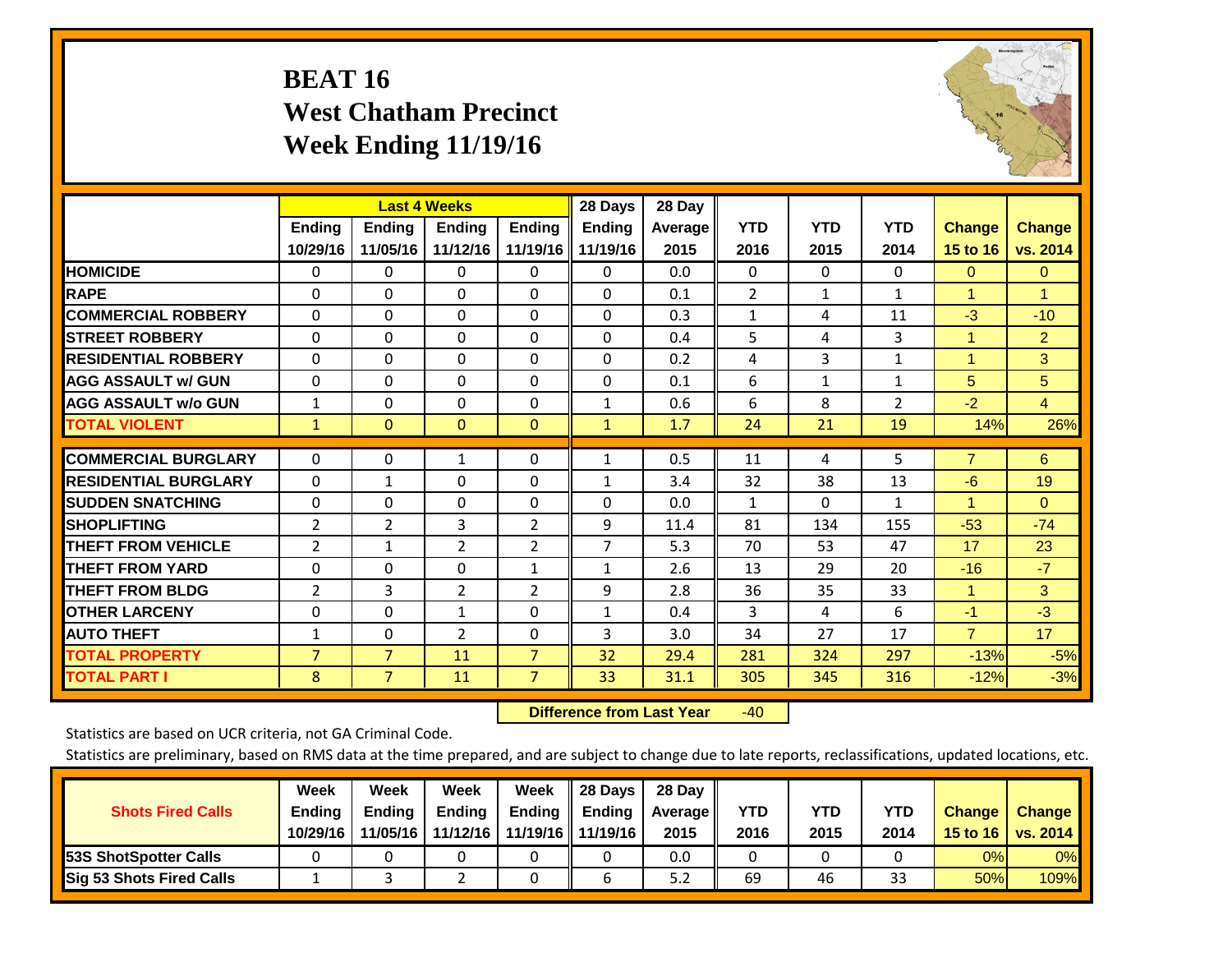

#### **COMPSTATDOWNTOWN PRECINCTWeek Ending 11/19/16**

**PRECINCT COMMANDER:**

**CAPT. JOY GELLATLY**



|                             | Week<br><b>Ending</b><br>11/19/16 | Week<br><b>Endina</b><br>11/12/16 | Weekly<br>Avg<br>2015 | 28-Day<br><b>Endina</b><br>11/19/16 | $28$ -Day<br>Ending<br>10/29/16 | Avg<br>$28$ -Day<br>2015 | <b>YTD</b><br>2016 | <b>YTD</b><br>2015 | <b>YTD</b><br>2014 | <b>Change</b><br>15 to 16 | <b>Change</b><br>vs. 2014 |
|-----------------------------|-----------------------------------|-----------------------------------|-----------------------|-------------------------------------|---------------------------------|--------------------------|--------------------|--------------------|--------------------|---------------------------|---------------------------|
| <b>HOMICIDE</b>             | $\bf{0}$                          | 0                                 | $\Omega$              | $\bf{0}$                            | 0                               |                          | 5.                 | 10                 | 5                  | -5                        | $\Omega$                  |
| <b>RAPE</b>                 | $\bf{0}$                          |                                   | $\Omega$              |                                     |                                 |                          | 10                 | 16                 | 11                 | $-6$                      | -1                        |
| <b>COMMERCIAL ROBBERY</b>   | $\bf{0}$                          | $\Omega$                          | $\Omega$              | $\mathbf{0}$                        | $\Omega$                        |                          | $\overline{7}$     | 11                 | 6                  | $-4$                      | $\blacktriangleleft$      |
| <b>STREET ROBBERY</b>       | 3                                 | $\overline{2}$                    | 2                     | 14                                  | 12                              | 9                        | 149                | 105                | 79                 | 44                        | 70                        |
| <b>RESIDENTIAL ROBBERY</b>  | $\bf{0}$                          |                                   | $\Omega$              | 1                                   |                                 |                          | 6                  | 9                  | 2                  | $-3$                      | $\overline{4}$            |
| <b>AGG ASSAULT w/ GUN</b>   | 1                                 | 4                                 |                       | 10                                  | 9                               | 4                        | 66                 | 47                 | 35                 | 19                        | 31                        |
| <b>AGG ASSAULT w/o GUN</b>  |                                   |                                   |                       | 6                                   | 3                               | 4                        | 61                 | 44                 | 35                 | 17                        | 26                        |
| <b>TOTAL VIOLENT</b>        | 5                                 | 9                                 | $5\overline{)}$       | 32                                  | 26                              | 21                       | 304                | 242                | 173                | 26%                       | 76%                       |
|                             |                                   |                                   |                       |                                     |                                 |                          |                    |                    |                    |                           |                           |
| <b>COMMERCIAL BURGLARY</b>  |                                   | 0                                 |                       | 5                                   | 3                               | 2                        | 61                 | 25                 | 39                 | 36                        | $\overline{22}$           |
| <b>RESIDENTIAL BURGLARY</b> | 4                                 | $\overline{2}$                    | 3                     | 14                                  | 10                              | 11                       | 132                | 128                | 115                | 4                         | 17                        |
| <b>SUDDEN SNATCHING</b>     | 1                                 | $\overline{2}$                    |                       | 4                                   | 3                               | 3                        | 49                 | 36                 | 29                 | 13                        | 20                        |
| <b>SHOPLIFTING</b>          | 8                                 | 4                                 | 5                     | 27                                  | 27                              | 19                       | 216                | 234                | 198                | $-18$                     | 18                        |
| <b>THEFT FROM VEHICLE</b>   | 22                                | 8                                 | 8                     | 60                                  | 50                              | 32                       | 487                | 359                | 443                | 128                       | 44                        |
| <b>THEFT FROM YARD</b>      |                                   | 4                                 | 4                     | 13                                  | 15                              | 17                       | 186                | 203                | 247                | $-17$                     | $-61$                     |
| <b>THEFT FROM BLDG</b>      | 3                                 | 5                                 | 4                     | 18                                  | 16                              | 18                       | 252                | 200                | 243                | 52                        | 9                         |
| <b>OTHER LARCENY</b>        | $\overline{2}$                    |                                   | $\Omega$              | 4                                   | 3                               | $\overline{2}$           | 23                 | 17                 | 26                 | 6                         | $-3$                      |
| <b>AUTO THEFT</b>           | 6                                 | 7                                 | 4                     | 27                                  | 25                              | 16                       | 182                | 183                | 122                | $-1$                      | 60                        |
| TOTAL PROPERTY              | 48                                | 33                                | 30                    | 172                                 | 152                             | 119                      | 1588               | 1385               | 1462               | 15%                       | 9%                        |
| <b>TOTAL PART I</b>         | 53                                | 42                                | 35                    | 204                                 | 178                             | 139                      | 1892               | 1627               | 1635               | 16%                       | 16%                       |

Statistics are based on UCR criteria, not GA Criminal Code. **Difference from Last Year** 265

| <b>Citizen Initiated Calls</b>  | <b>Week</b><br><b>Ending</b><br>11/19/16 | <b>Week</b><br><b>Ending</b><br>11/12/16 | Weekly<br>Avg<br>2015 | 28-Day<br><b>Ending</b><br>11/19/16 | $28$ -Day<br><b>Ending</b><br>10/29/16 | Avg<br>28-Dav<br>2015 | YTD<br>2016 | <b>YTD</b><br>2015 | <b>YTD</b><br>2014 | <b>Change</b><br><b>15 to 16</b> | <b>Change</b><br>vs. 2014 |
|---------------------------------|------------------------------------------|------------------------------------------|-----------------------|-------------------------------------|----------------------------------------|-----------------------|-------------|--------------------|--------------------|----------------------------------|---------------------------|
| <b>Midnight Shift</b>           | 104                                      | 139                                      | 121                   | 505                                 | 528                                    | 484                   | 5515        | 5646               | 5515               | -131                             |                           |
| Day Shift                       | 211                                      | 225                                      | 233                   | 914                                 | 960                                    | 931                   | 10212       | 10955              | 10501              | $-743$                           | $-289$                    |
| <b>Afternoon Shift</b>          | 256                                      | 239                                      | 252                   | 1016                                | 1013                                   | 1010                  | 11297       | 1796               | 11525              | $-499$                           | $-228$                    |
| <b>TOTAL CITIZEN CFS</b>        | 571                                      | 603                                      | 606                   | 2435                                | 2501                                   | 2425                  | 27024       | 28397              | 27540              | $-4.8%$                          | $-1.9%$                   |
| 53S ShotSpotter Calls           | 10                                       |                                          | 6                     | 36                                  | 34                                     | 25                    | 348         | 253                |                    | 95                               | 347                       |
| <b>Sig 53 Shots Fired Calls</b> | 10                                       | O                                        | 10                    | 40                                  | 46                                     | 38                    | 501         | 373                | 313                | 128                              | 188                       |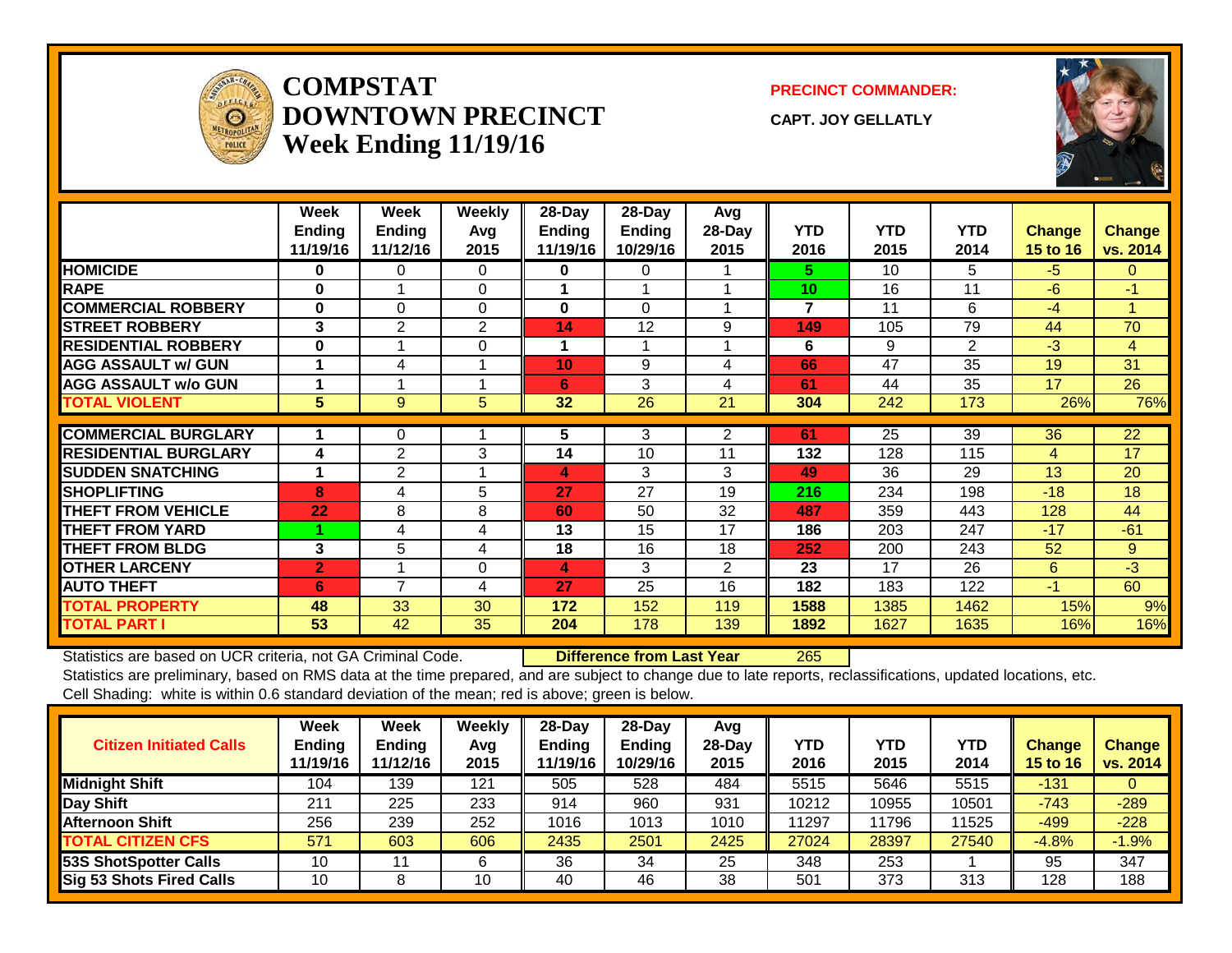## **BEAT 21 Downtown Precinct Week Ending 11/19/16**



|                             |                | <b>Last 4 Weeks</b> |                |                | 28 Days        | 28 Day  |                |                |                |                |                |
|-----------------------------|----------------|---------------------|----------------|----------------|----------------|---------|----------------|----------------|----------------|----------------|----------------|
|                             | Ending         | <b>Ending</b>       | <b>Ending</b>  | <b>Ending</b>  | <b>Ending</b>  | Average | <b>YTD</b>     | <b>YTD</b>     | <b>YTD</b>     | <b>Change</b>  | <b>Change</b>  |
|                             | 10/29/16       | 11/05/16            | 11/12/16       | 11/19/16       | 11/19/16       | 2015    | 2016           | 2015           | 2014           | 15 to 16       | vs. 2014       |
| <b>HOMICIDE</b>             | 0              | 0                   | 0              | 0              | $\Omega$       | 0.2     | $\overline{2}$ | 2              | $\overline{2}$ | $\Omega$       | $\mathbf{0}$   |
| <b>RAPE</b>                 | $\Omega$       | $\Omega$            | $\Omega$       | $\Omega$       | 0              | 0.2     | $\mathbf{1}$   | 2              | 3              | $-1$           | $-2$           |
| <b>COMMERCIAL ROBBERY</b>   | $\Omega$       | $\Omega$            | $\Omega$       | $\Omega$       | $\Omega$       | 0.2     | 4              | 3              | $\overline{2}$ | 1              | 2 <sup>1</sup> |
| <b>STREET ROBBERY</b>       | $\Omega$       | $\Omega$            | $\Omega$       | $\Omega$       | 0              | 1.0     | 8              | 11             | 8              | $-3$           | $\overline{0}$ |
| <b>RESIDENTIAL ROBBERY</b>  | $\Omega$       | $\Omega$            | $\Omega$       | $\Omega$       | 0              | 0.2     | $\mathbf{1}$   | 3              | $\Omega$       | $-2$           | $\mathbf{1}$   |
| <b>AGG ASSAULT w/ GUN</b>   | $\Omega$       | $\Omega$            | $\Omega$       | $\Omega$       | $\Omega$       | 1.3     | 10             | 12             | 9              | $-2$           | 1              |
| <b>AGG ASSAULT w/o GUN</b>  | $\mathbf{1}$   | $\Omega$            | $\Omega$       | $\mathbf{1}$   | 2              | 0.7     | 17             | 9              | 11             | 8              | 6              |
| <b>TOTAL VIOLENT</b>        | $\mathbf{1}$   | $\Omega$            | $\mathbf{0}$   | $\mathbf{1}$   | $\overline{2}$ | 3.8     | 43             | 42             | 35             | 2%             | 23%            |
| <b>COMMERCIAL BURGLARY</b>  |                |                     |                |                |                |         |                |                |                |                |                |
|                             | $\overline{2}$ | $\Omega$            | $\Omega$       | $\Omega$       | $\overline{2}$ | 0.3     | 8              | $\overline{2}$ | 9              | 6              | $-1$           |
| <b>RESIDENTIAL BURGLARY</b> | $\mathbf{1}$   | $\overline{2}$      | $\Omega$       | 0              | 3              | 3.4     | 24             | 41             | 32             | $-17$          | -8             |
| <b>ISUDDEN SNATCHING</b>    | $\Omega$       | $\Omega$            | $\Omega$       | $\Omega$       | 0              | 0.1     | $\mathbf{1}$   | 1              | $\overline{2}$ | $\Omega$       | $-1$           |
| <b>SHOPLIFTING</b>          | $\overline{2}$ | $\mathbf{1}$        | $\mathbf{1}$   | $\overline{2}$ | 6              | 2.1     | 23             | 27             | 25             | $-4$           | $-2$           |
| <b>THEFT FROM VEHICLE</b>   | $\Omega$       | $\Omega$            | $\Omega$       | $\Omega$       | 0              | 3.5     | 27             | 42             | 29             | $-15$          | $-2$           |
| <b>THEFT FROM YARD</b>      | $\mathbf{1}$   | $\Omega$            | $\Omega$       | $\Omega$       | $\mathbf{1}$   | 1.0     | 18             | 11             | 20             | $\overline{7}$ | $-2$           |
| <b>THEFT FROM BLDG</b>      | $\mathbf{1}$   | $\Omega$            | 1              | $\Omega$       | 2              | 2.1     | 24             | 24             | 27             | $\Omega$       | $-3$           |
| <b>OTHER LARCENY</b>        | $\Omega$       | $\Omega$            | $\Omega$       | $\Omega$       | 0              | 0.1     | 1              | $\mathbf{1}$   | 4              | $\mathbf{0}$   | $-3$           |
| <b>AUTO THEFT</b>           | 0              | $\Omega$            | 1              | $\Omega$       | $\mathbf{1}$   | 3.4     | 29             | 37             | 18             | $-8$           | 11             |
| <b>TOTAL PROPERTY</b>       | $\overline{7}$ | 3                   | 3              | $\overline{2}$ | 15             | 16.0    | 155            | 186            | 166            | $-17%$         | $-7%$          |
| <b>TOTAL PART I</b>         | 8              | $\overline{3}$      | $\overline{3}$ | 3              | 17             | 19.7    | 198            | 228            | 201            | $-13%$         | $-1%$          |

 **Difference from Last Year**‐30

Statistics are based on UCR criteria, not GA Criminal Code.

| <b>Shots Fired Calls</b>        | Week<br><b>Ending</b><br>10/29/16 | Week<br><b>Endina</b><br>11/05/16 | Week<br>Ending<br>11/12/16 | Week<br>Ending | 28 Days<br><b>Ending</b><br>11/19/16   11/19/16 | 28 Day<br>Average II<br>2015 | YTD<br>2016 | YTD<br>2015 | <b>YTD</b><br>2014 | <b>Change</b><br>15 to $16$ | <b>Change</b><br>vs. 2014 |
|---------------------------------|-----------------------------------|-----------------------------------|----------------------------|----------------|-------------------------------------------------|------------------------------|-------------|-------------|--------------------|-----------------------------|---------------------------|
| <b>153S ShotSpotter Calls</b>   |                                   |                                   |                            |                |                                                 | 0.0                          |             |             |                    | 0%                          | 0%                        |
| <b>Sig 53 Shots Fired Calls</b> |                                   |                                   |                            |                |                                                 | 9.3                          | 103         | 81          | 63                 | 27%                         | 63%                       |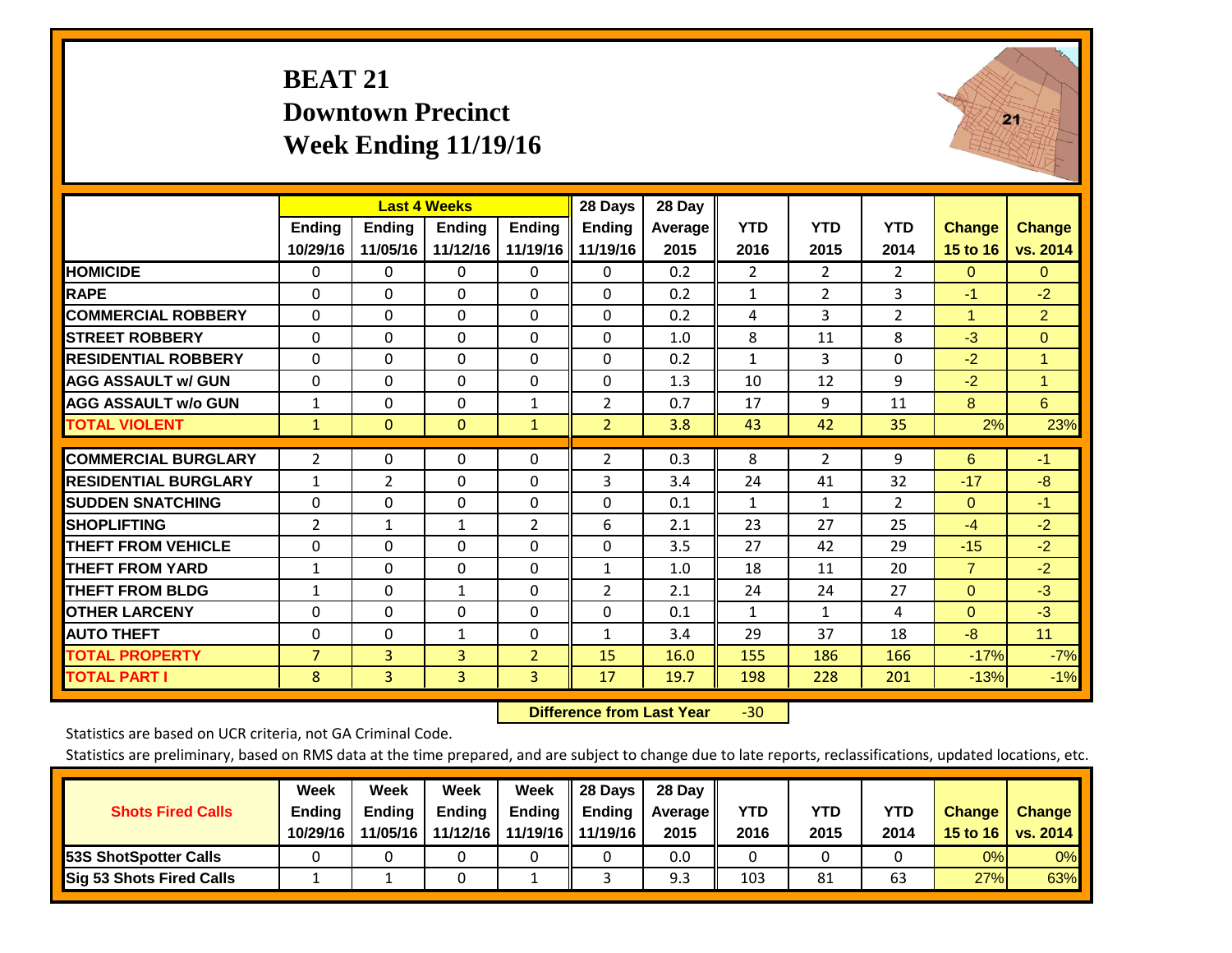# **BEAT 22 Downtown Precinct Week Ending 11/19/16**



|                             |                | <b>Last 4 Weeks</b> |               |                | 28 Days           | 28 Day         |                |                |                |                |                |
|-----------------------------|----------------|---------------------|---------------|----------------|-------------------|----------------|----------------|----------------|----------------|----------------|----------------|
|                             | Ending         | <b>Ending</b>       | <b>Endina</b> | <b>Ending</b>  | <b>Ending</b>     | <b>Average</b> | <b>YTD</b>     | <b>YTD</b>     | <b>YTD</b>     | <b>Change</b>  | <b>Change</b>  |
|                             | 10/29/16       | 11/05/16            | 11/12/16      |                | 11/19/16 11/19/16 | 2015           | 2016           | 2015           | 2014           | 15 to 16       | vs. 2014       |
| <b>HOMICIDE</b>             | 0              | 0                   | 0             | 0              | $\Omega$          | 0.1            | $\Omega$       | $\mathbf{1}$   | $\Omega$       | $-1$           | $\mathbf{0}$   |
| <b>RAPE</b>                 | $\Omega$       | 0                   | $\Omega$      | $\Omega$       | $\Omega$          | 0.4            | 5              | 5              | $\Omega$       | $\Omega$       | 5              |
| <b>COMMERCIAL ROBBERY</b>   | $\Omega$       | 0                   | $\mathbf{0}$  | $\Omega$       | $\Omega$          | 0.2            | 1              | $\overline{2}$ | $\Omega$       | $-1$           | $\mathbf{1}$   |
| <b>STREET ROBBERY</b>       | $\overline{2}$ | $\overline{2}$      | $\mathbf{1}$  | $\Omega$       | 5                 | 2.3            | 36             | 27             | 16             | 9              | 20             |
| <b>RESIDENTIAL ROBBERY</b>  | $\Omega$       | 0                   | $\mathbf{0}$  | $\Omega$       | $\Omega$          | 0.0            | $\mathbf{0}$   | $\Omega$       | 0              | $\Omega$       | $\Omega$       |
| <b>AGG ASSAULT w/ GUN</b>   | $\Omega$       | 1                   | 0             | $\Omega$       | $\mathbf{1}$      | 0.5            | 6              | 5              | 4              | 1              | $\overline{2}$ |
| <b>AGG ASSAULT w/o GUN</b>  | $\Omega$       | $\mathbf{1}$        | $\Omega$      | $\Omega$       | $\mathbf{1}$      | 0.7            | 9              | 8              | 8              | 1              | 1.             |
| <b>TOTAL VIOLENT</b>        | $\overline{2}$ | 4                   | $\mathbf{1}$  | $\mathbf{0}$   | $\overline{7}$    | 4.1            | 57             | 48             | 28             | 19%            | 104%           |
| <b>COMMERCIAL BURGLARY</b>  | $\Omega$       | 0                   | $\mathbf 0$   | 0              | $\Omega$          | 0.5            | 10             | $\overline{7}$ | 8              | 3              | 2 <sup>1</sup> |
|                             |                |                     |               |                |                   |                |                |                |                |                |                |
| <b>RESIDENTIAL BURGLARY</b> | $\Omega$       | 0                   | $\Omega$      | $\Omega$       | $\Omega$          | 0.0            | $\overline{7}$ | $\Omega$       | $\overline{2}$ | $\overline{7}$ | 5              |
| <b>SUDDEN SNATCHING</b>     | $\mathbf{1}$   | 0                   | 2             | $\mathbf{1}$   | 4                 | 1.3            | 34             | 17             | 17             | 17             | 17             |
| <b>SHOPLIFTING</b>          | $\Omega$       | 0                   | 0             | 1              | $\mathbf{1}$      | 2.1            | 35             | 25             | 30             | 10             | 5              |
| <b>THEFT FROM VEHICLE</b>   | 4              | 3                   | 3             | 9              | 19                | 5.8            | 124            | 60             | 88             | 64             | 36             |
| <b>THEFT FROM YARD</b>      | $\Omega$       | $\overline{2}$      | 0             | $\mathbf{1}$   | 3                 | 4.1            | 41             | 51             | 41             | $-10$          | $\overline{0}$ |
| <b>THEFT FROM BLDG</b>      | 3              | $\mathbf{1}$        | 2             | $\overline{2}$ | 8                 | 5.8            | 97             | 67             | 82             | 30             | 15             |
| <b>OTHER LARCENY</b>        | $\Omega$       | 0                   | $\Omega$      | $\Omega$       | $\Omega$          | 0.1            | 3              | 1              | 11             | $\overline{2}$ | $-8$           |
| <b>AUTO THEFT</b>           | $\Omega$       | $\mathbf 1$         | 4             | $\mathbf{1}$   | 6                 | 1.8            | 35             | 21             | 12             | 14             | 23             |
| <b>TOTAL PROPERTY</b>       | 8              | $\overline{7}$      | 11            | 15             | 41                | 21.4           | 386            | 249            | 291            | 55%            | 33%            |
| <b>TOTAL PART I</b>         | 10             | 11                  | 12            | 15             | 48                | 25.5           | 443            | 297            | 319            | 49%            | 39%            |

 **Difference from Last Year**r 146

Statistics are based on UCR criteria, not GA Criminal Code.

| <b>Shots Fired Calls</b>        | Week<br><b>Ending</b><br>10/29/16 | Week<br><b>Endina</b><br>11/05/16 | Week<br><b>Ending</b><br>11/12/16 | Week<br>Ending $\parallel$ | Il 28 Davs<br>$\parallel$ Ending<br>11/19/16    11/19/16 | 28 Day<br>Average   <br>2015 | <b>YTD</b><br>2016 | YTD<br>2015 | <b>YTD</b><br>2014 | <b>Change</b><br>15 to 16 | <b>Change</b><br>vs. 2014 |
|---------------------------------|-----------------------------------|-----------------------------------|-----------------------------------|----------------------------|----------------------------------------------------------|------------------------------|--------------------|-------------|--------------------|---------------------------|---------------------------|
| <b>53S ShotSpotter Calls</b>    |                                   |                                   |                                   |                            |                                                          | 1.1                          | 13                 | 10          |                    | 0%                        | 0%                        |
| <b>Sig 53 Shots Fired Calls</b> |                                   |                                   |                                   |                            |                                                          | 2.4                          | 20                 | 27          | <b>O</b> 4         | $-26%$                    | $-5%$                     |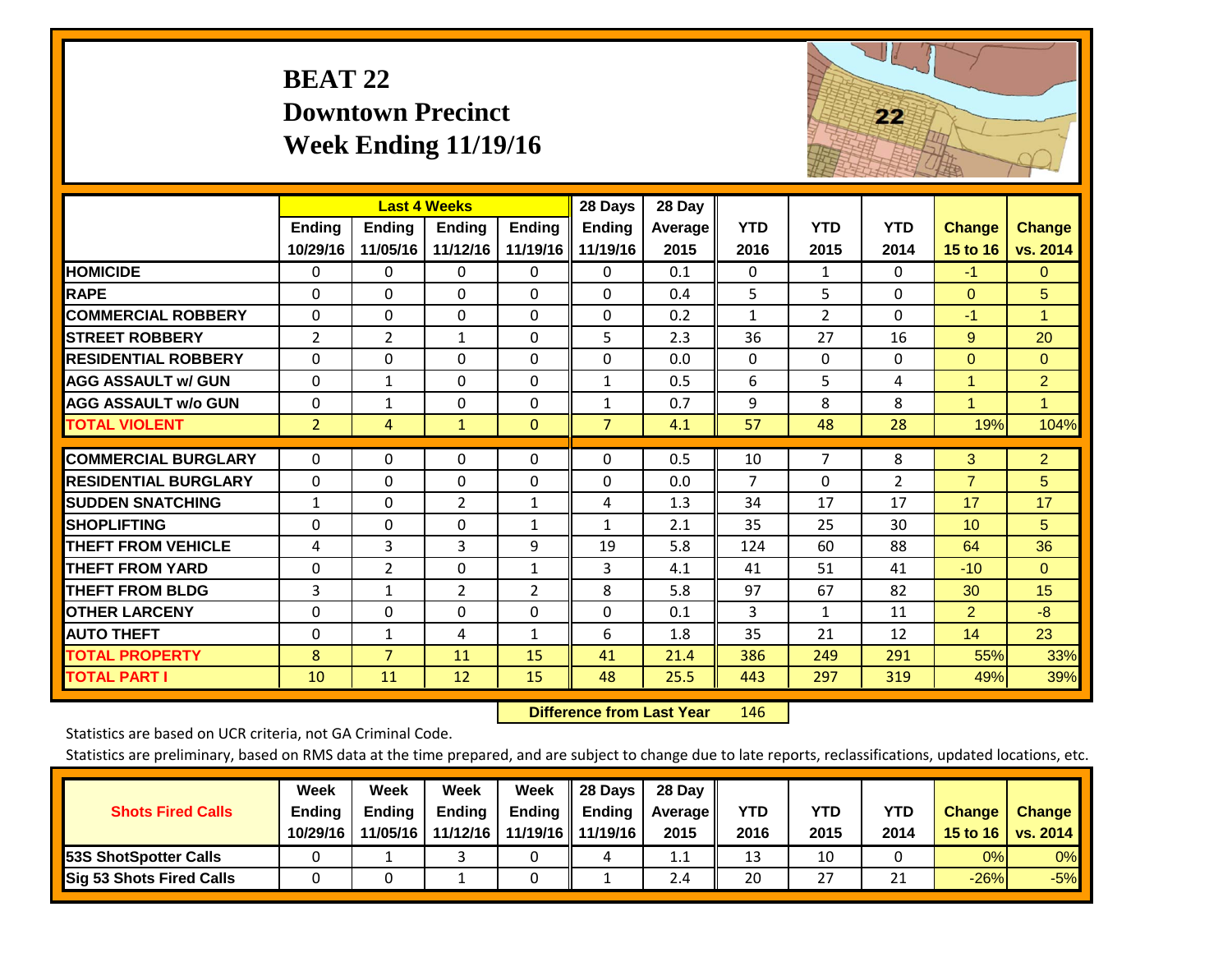# **BEAT 23 Downtown Precinct Week Ending 11/19/16**



|                             |                | <b>Last 4 Weeks</b> |                |                | 28 Days             | 28 Day         |                |              |                |                |                |
|-----------------------------|----------------|---------------------|----------------|----------------|---------------------|----------------|----------------|--------------|----------------|----------------|----------------|
|                             | Ending         | Ending              | <b>Endina</b>  | <b>Ending</b>  | <b>Ending</b>       | <b>Average</b> | <b>YTD</b>     | <b>YTD</b>   | <b>YTD</b>     | <b>Change</b>  | <b>Change</b>  |
|                             | 10/29/16       | 11/05/16            | 11/12/16       |                | 11/19/16   11/19/16 | 2015           | 2016           | 2015         | 2014           | 15 to 16       | vs. 2014       |
| <b>HOMICIDE</b>             | 0              | 0                   | 0              | 0              | 0                   | 0.2            | $\Omega$       | 2            | 1              | $-2$           | $-1$           |
| <b>RAPE</b>                 | $\Omega$       | $\Omega$            | $\mathbf{0}$   | $\Omega$       | $\Omega$            | 0.2            | $\mathbf{1}$   | 2            | 1              | $-1$           | $\Omega$       |
| <b>COMMERCIAL ROBBERY</b>   | $\Omega$       | 0                   | $\Omega$       | $\Omega$       | $\Omega$            | 0.0            | $\Omega$       | $\Omega$     | $\Omega$       | $\Omega$       | $\Omega$       |
| <b>ISTREET ROBBERY</b>      | $\mathbf{1}$   | 0                   | $\mathbf 0$    | 1              | $\overline{2}$      | 1.3            | 18             | 17           | 6              | $\overline{1}$ | 12             |
| <b>RESIDENTIAL ROBBERY</b>  | $\Omega$       | 0                   | 1              | $\Omega$       | $\mathbf{1}$        | 0.2            | $\overline{2}$ | 2            | $\Omega$       | $\Omega$       | $\overline{2}$ |
| <b>AGG ASSAULT w/ GUN</b>   | $\mathbf{1}$   | $\Omega$            | $\mathbf{0}$   | $\mathbf{1}$   | $\overline{2}$      | 0.8            | 8              | 10           | 3              | $-2$           | 5              |
| <b>AGG ASSAULT w/o GUN</b>  | $\Omega$       | 0                   | $\mathbf{0}$   | $\Omega$       | $\Omega$            | 0.5            | 10             | 5            | $\overline{2}$ | 5              | 8              |
| <b>TOTAL VIOLENT</b>        | $\overline{2}$ | $\overline{0}$      | $\mathbf{1}$   | $\overline{2}$ | $\overline{5}$      | 3.1            | 39             | 38           | 13             | 3%             | 200%           |
| <b>COMMERCIAL BURGLARY</b>  | $\Omega$       | $\Omega$            | $\mathbf 0$    | $\Omega$       | $\Omega$            | 0.0            | $\mathbf{1}$   | $\Omega$     | 2              | 1              | $-1$           |
| <b>RESIDENTIAL BURGLARY</b> | $\mathbf{1}$   | $\Omega$            | $\mathbf{0}$   | $\Omega$       | $\mathbf{1}$        | 0.9            | 14             | 12           | 12             | $\overline{2}$ | $\overline{2}$ |
| <b>SUDDEN SNATCHING</b>     | $\Omega$       | $\Omega$            | $\mathbf{0}$   | $\Omega$       | $\Omega$            | 0.2            | 5              | 3            | 3              | $\overline{2}$ | $\overline{2}$ |
| <b>SHOPLIFTING</b>          | $\Omega$       | 3                   | $\mathbf{1}$   | $\mathbf{1}$   | 5                   | 2.2            | 24             | 28           | $\overline{7}$ | $-4$           | 17             |
| <b>THEFT FROM VEHICLE</b>   | $\Omega$       | $\overline{2}$      | $\mathbf{0}$   | 4              | 6                   | 4.3            | 53             | 48           | 38             | 5              | 15             |
| <b>THEFT FROM YARD</b>      | $\Omega$       | $\Omega$            | $\Omega$       | $\Omega$       | $\Omega$            | 1.0            | 18             | 13           | 18             | 5              | $\Omega$       |
| <b>THEFT FROM BLDG</b>      | $\Omega$       | $\Omega$            | $\mathbf{1}$   | $\mathbf{1}$   | $\overline{2}$      | 2.5            | 38             | 25           | 25             | 13             | 13             |
| <b>OTHER LARCENY</b>        | $\Omega$       | $\Omega$            | $\Omega$       | $\mathbf{1}$   | $\mathbf{1}$        | 0.1            | $\overline{2}$ | $\mathbf{1}$ | $\Omega$       | $\mathbf{1}$   | $\overline{2}$ |
| <b>AUTO THEFT</b>           | $\overline{2}$ | 3                   | 0              | $\Omega$       | 5                   | 1.8            | 22             | 21           | 5              | $\overline{1}$ | 17             |
| <b>TOTAL PROPERTY</b>       | 3              | 8                   | $\overline{2}$ | $\overline{7}$ | 20                  | 13.0           | 177            | 151          | 110            | 17%            | 61%            |
| <b>TOTAL PART I</b>         | 5              | 8                   | $\overline{3}$ | $\overline{9}$ | 25                  | 16.0           | 216            | 189          | 123            | 14%            | 76%            |

 **Difference from Last Year**r 27

Statistics are based on UCR criteria, not GA Criminal Code.

| <b>Shots Fired Calls</b>        | Week<br><b>Ending</b><br>10/29/16 | Week<br><b>Endina</b><br>11/05/16 | Week<br>Ending<br>11/12/16 | Week<br>Ending | 28 Days<br><b>Ending</b><br>11/19/16   11/19/16 | 28 Day<br>Average II<br>2015 | YTD<br>2016 | YTD<br>2015 | <b>YTD</b><br>2014 | <b>Change</b><br>15 to 16 | <b>Change</b><br>vs. 2014 |
|---------------------------------|-----------------------------------|-----------------------------------|----------------------------|----------------|-------------------------------------------------|------------------------------|-------------|-------------|--------------------|---------------------------|---------------------------|
| <b>153S ShotSpotter Calls</b>   |                                   |                                   |                            |                |                                                 | 5.3                          | 39          | 52          |                    | 0%                        | 0%                        |
| <b>Sig 53 Shots Fired Calls</b> |                                   |                                   |                            |                |                                                 | 3.1                          | 40          | 33          | 18                 | 21%                       | <b>122%</b>               |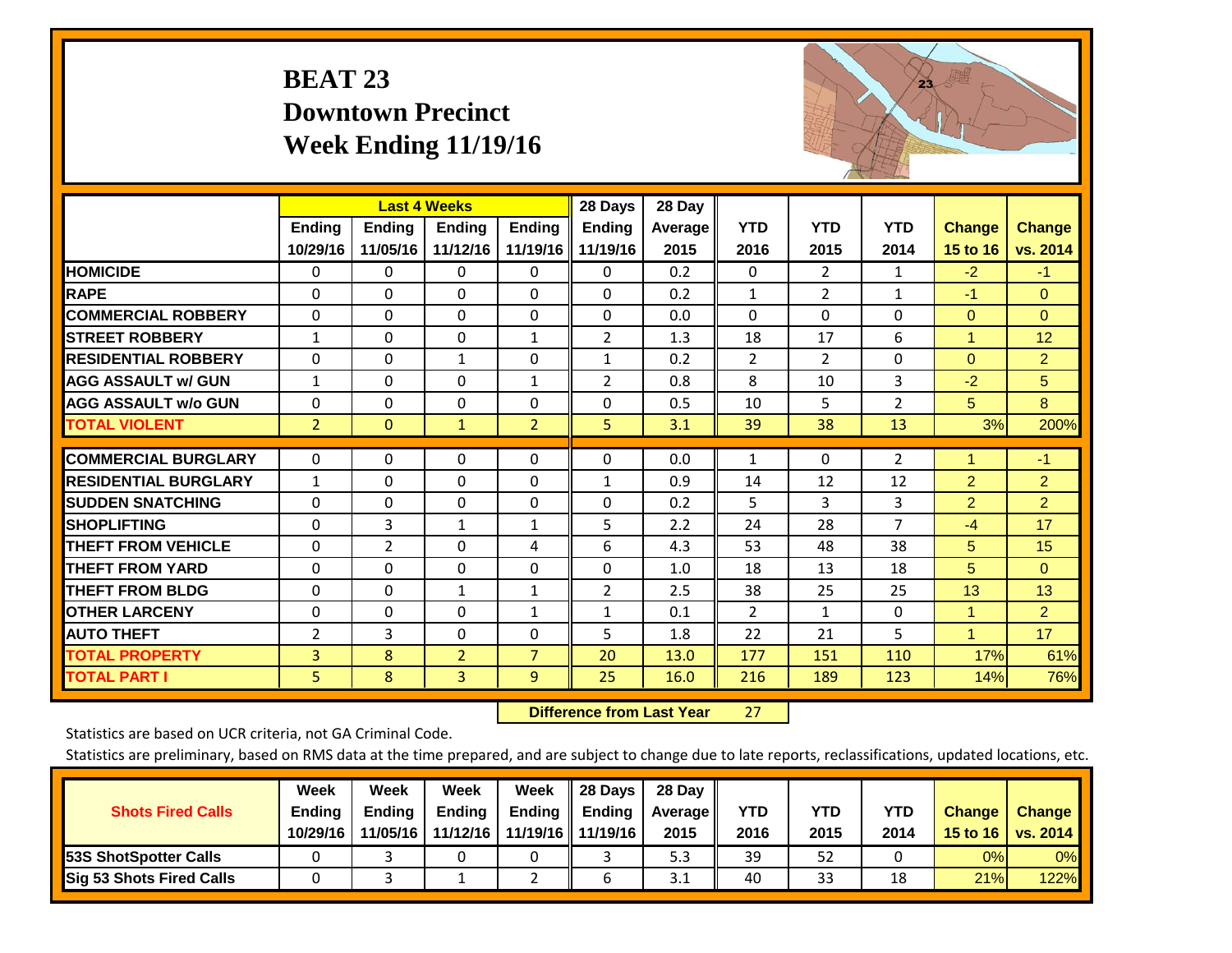## **BEAT 24 Downtown Precinct Week Ending 11/19/16**



|                             |                | <b>Last 4 Weeks</b> |              |                | 28 Days        | 28 Day  |                |                |                |               |               |
|-----------------------------|----------------|---------------------|--------------|----------------|----------------|---------|----------------|----------------|----------------|---------------|---------------|
|                             | <b>Ending</b>  | <b>Endina</b>       | Endina       | <b>Endina</b>  | <b>Ending</b>  | Average | <b>YTD</b>     | <b>YTD</b>     | <b>YTD</b>     | <b>Change</b> | <b>Change</b> |
|                             | 10/29/16       | 11/05/16            | 11/12/16     | 11/19/16       | 11/19/16       | 2015    | 2016           | 2015           | 2014           | 15 to 16      | vs. 2014      |
| <b>HOMICIDE</b>             | 0              | 0                   | $\Omega$     | 0              | 0              | 0.0     | 1              | $\Omega$       | $\mathbf{1}$   | 1             | $\mathbf{0}$  |
| <b>RAPE</b>                 | $\Omega$       | $\Omega$            | 1            | $\Omega$       | $\mathbf{1}$   | 0.4     | 1              | 5              | $\overline{2}$ | $-4$          | $-1$          |
| <b>COMMERCIAL ROBBERY</b>   | $\Omega$       | $\Omega$            | $\Omega$     | $\Omega$       | $\Omega$       | 0.1     | $\mathbf{1}$   | 1              | $\Omega$       | $\Omega$      | 1             |
| <b>ISTREET ROBBERY</b>      | 2              | 1                   | $\mathbf{1}$ | $\mathbf{1}$   | 5              | 1.6     | 40             | 21             | 19             | 19            | 21            |
| <b>RESIDENTIAL ROBBERY</b>  | $\Omega$       | 0                   | $\mathbf{0}$ | 0              | 0              | 0.2     | 2              | $\overline{2}$ | $\mathbf{1}$   | $\Omega$      | 1             |
| <b>AGG ASSAULT w/ GUN</b>   | $\Omega$       | 0                   | 2            | $\Omega$       | $\overline{2}$ | 0.2     | 2              | $\overline{2}$ | 3              | $\Omega$      | $-1$          |
| <b>AGG ASSAULT w/o GUN</b>  | $\mathbf{1}$   | $\Omega$            | $\Omega$     | 0              | $\mathbf{1}$   | 0.3     | 4              | 4              | 3              | $\Omega$      | $\mathbf{1}$  |
| <b>TOTAL VIOLENT</b>        | 3              | $\mathbf{1}$        | 4            | $\mathbf{1}$   | $\overline{9}$ | 2.7     | 51             | 35             | 29             | 46%           | 76%           |
|                             |                |                     |              |                |                |         |                |                |                |               |               |
| <b>COMMERCIAL BURGLARY</b>  | 0              | 1                   | $\mathbf 0$  | 0              | $\mathbf{1}$   | 0.1     | 6              | $\mathbf{1}$   | 10             | 5             | $-4$          |
| <b>RESIDENTIAL BURGLARY</b> | $\mathbf{1}$   | $\Omega$            | $\Omega$     | 1              | $\overline{2}$ | 1.5     | 17             | 18             | 23             | $-1$          | $-6$          |
| <b>ISUDDEN SNATCHING</b>    | $\Omega$       | 0                   | $\mathbf{0}$ | $\Omega$       | $\Omega$       | 0.5     | $\overline{7}$ | 7              | 3              | $\Omega$      | 4             |
| <b>SHOPLIFTING</b>          | 1              | $\Omega$            | $\mathbf{1}$ | 1              | 3              | 7.7     | 61             | 97             | 71             | $-36$         | $-10$         |
| <b>THEFT FROM VEHICLE</b>   | 4              | 2                   | 1            | 2              | 9              | 9.5     | 120            | 105            | 130            | 15            | $-10$         |
| <b>THEFT FROM YARD</b>      | $\overline{2}$ | 2                   | 2            | $\Omega$       | 6              | 6.5     | 62             | 77             | 94             | $-15$         | $-32$         |
| <b>THEFT FROM BLDG</b>      | 0              | 1                   | $\mathbf{1}$ | 0              | $\overline{2}$ | 3.8     | 42             | 44             | 52             | $-2$          | $-10$         |
| <b>OTHER LARCENY</b>        | 1              | $\Omega$            | $\Omega$     | $\Omega$       | $\mathbf{1}$   | 1.1     | $\overline{7}$ | 11             | 8              | $-4$          | $-1$          |
| <b>AUTO THEFT</b>           | 3              | 1                   | $\mathbf{1}$ | 3              | 8              | 2.9     | 37             | 37             | 34             | $\Omega$      | 3             |
| <b>TOTAL PROPERTY</b>       | 12             | $\overline{7}$      | 6            | $\overline{7}$ | 32             | 33.6    | 359            | 397            | 425            | $-10%$        | $-16%$        |
| <b>TOTAL PART I</b>         | 15             | 8                   | 10           | 8              | 41             | 36.3    | 410            | 432            | 454            | $-5%$         | $-10%$        |

 **Difference from Last Year**‐22

Statistics are based on UCR criteria, not GA Criminal Code.

| <b>Shots Fired Calls</b>        | Week<br><b>Ending</b><br>10/29/16 | Week<br><b>Endina</b><br>11/05/16 | <b>Week</b><br>Ending<br>11/12/16 | Week<br>Ending | 28 Days<br><b>Ending</b><br>11/19/16   11/19/16 | 28 Day<br>Average II<br>2015 | YTD<br>2016 | YTD<br>2015 | <b>YTD</b><br>2014 | <b>Change</b><br>15 to 16 | <b>Change</b><br>vs. 2014 |
|---------------------------------|-----------------------------------|-----------------------------------|-----------------------------------|----------------|-------------------------------------------------|------------------------------|-------------|-------------|--------------------|---------------------------|---------------------------|
| <b>153S ShotSpotter Calls</b>   |                                   |                                   |                                   |                |                                                 | 1.4                          | 44          | 16          |                    | 0%                        | 0%                        |
| <b>Sig 53 Shots Fired Calls</b> |                                   |                                   |                                   |                | Ω                                               | 5.2                          | 102         | 54          | 41                 | 89%                       | 149%                      |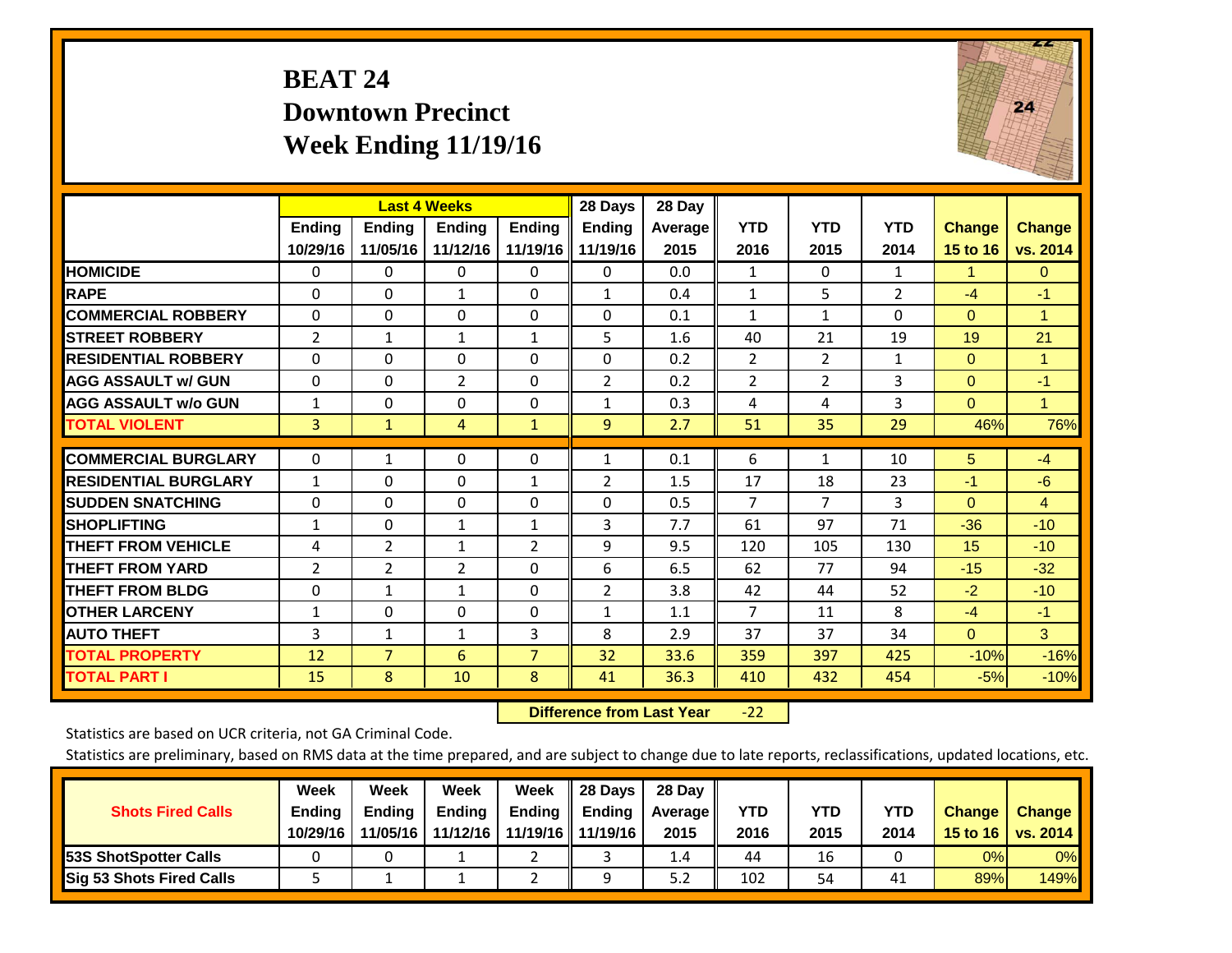# **BEAT 25 Downtown Precinct Week Ending 11/19/16**



|                             |               | <b>Last 4 Weeks</b> |               |                | 28 Days        | 28 Day  |              |                |                |                |                |
|-----------------------------|---------------|---------------------|---------------|----------------|----------------|---------|--------------|----------------|----------------|----------------|----------------|
|                             | <b>Ending</b> | Ending              | <b>Ending</b> | <b>Endina</b>  | <b>Ending</b>  | Average | <b>YTD</b>   | <b>YTD</b>     | <b>YTD</b>     | <b>Change</b>  | <b>Change</b>  |
|                             | 10/29/16      | 11/05/16            | 11/12/16      | 11/19/16       | 11/19/16       | 2015    | 2016         | 2015           | 2014           | 15 to 16       | vs. 2014       |
| <b>HOMICIDE</b>             | 0             | 0                   | 0             | 0              | $\Omega$       | 0.1     | $\Omega$     | $\mathbf{1}$   | 0              | $-1$           | $\mathbf{0}$   |
| <b>RAPE</b>                 | $\Omega$      | 0                   | $\Omega$      | 0              | 0              | 0.2     | 1            | $\overline{2}$ | $\mathbf{1}$   | -1             | $\Omega$       |
| <b>COMMERCIAL ROBBERY</b>   | $\Omega$      | $\Omega$            | $\mathbf{0}$  | $\Omega$       | $\Omega$       | 0.4     | 1            | 4              | $\overline{2}$ | $-3$           | $-1$           |
| <b>STREET ROBBERY</b>       | $\Omega$      | $\mathbf{1}$        | $\Omega$      | $\mathbf{1}$   | $\overline{2}$ | 1.7     | 27           | 18             | 23             | 9              | $\overline{4}$ |
| <b>RESIDENTIAL ROBBERY</b>  | $\Omega$      | $\Omega$            | $\Omega$      | $\Omega$       | $\Omega$       | 0.0     | $\mathbf{0}$ | $\Omega$       | $\mathbf{1}$   | $\mathbf{0}$   | $-1$           |
| <b>AGG ASSAULT w/ GUN</b>   | $\Omega$      | 1                   | $\Omega$      | $\Omega$       | $\mathbf{1}$   | 0.9     | 11           | 11             | 8              | $\mathbf{0}$   | 3              |
| <b>AGG ASSAULT w/o GUN</b>  | 0             | $\Omega$            | 1             | 0              | $\mathbf{1}$   | 0.7     | 8            | 8              | 5              | $\mathbf{0}$   | 3              |
| <b>TOTAL VIOLENT</b>        | $\mathbf{0}$  | $\overline{2}$      | $\mathbf{1}$  | $\mathbf{1}$   | 4              | 3.9     | 48           | 44             | 40             | 9%             | 20%            |
|                             |               |                     |               |                |                |         |              |                |                |                |                |
| <b>COMMERCIAL BURGLARY</b>  | $\mathbf{1}$  | $\Omega$            | $\mathbf{0}$  | $\mathbf{1}$   | 2              | 0.8     | 20           | 10             | 3              | 10             | 17             |
| <b>RESIDENTIAL BURGLARY</b> | $\mathbf{1}$  | 0                   | $\Omega$      | 1              | 2              | 1.4     | 20           | 16             | 12             | 4              | 8              |
| <b>SUDDEN SNATCHING</b>     | $\Omega$      | 0                   | $\Omega$      | 0              | 0              | 0.5     | 2            | 6              | 1              | $-4$           | $\mathbf{1}$   |
| <b>SHOPLIFTING</b>          | $\Omega$      | $\overline{7}$      | $\Omega$      | 3              | 10             | 1.7     | 46           | 21             | 38             | 25             | 8              |
| <b>THEFT FROM VEHICLE</b>   | 8             | 5                   | 3             | 0              | 16             | 5.1     | 111          | 54             | 91             | 57             | 20             |
| <b>THEFT FROM YARD</b>      | $\Omega$      | 1                   | 1             | $\Omega$       | $\overline{2}$ | 1.5     | 25           | 17             | 46             | 8              | $-21$          |
| <b>THEFT FROM BLDG</b>      | 2             | 1                   | $\Omega$      | 0              | 3              | 1.8     | 26           | 22             | 30             | 4              | $-4$           |
| <b>OTHER LARCENY</b>        | $\Omega$      | $\Omega$            | 1             | 0              | $\mathbf{1}$   | 0.2     | 4            | $\overline{2}$ | 1              | $\overline{2}$ | 3              |
| <b>AUTO THEFT</b>           | 3             | $\mathbf{1}$        | $\Omega$      | $\overline{2}$ | 6              | 3.0     | 35           | 33             | 21             | $\overline{2}$ | 14             |
| <b>TOTAL PROPERTY</b>       | 15            | 15                  | 5             | $\overline{7}$ | 42             | 15.9    | 289          | 181            | 243            | 60%            | 19%            |
| <b>TOTAL PART I</b>         | 15            | 17                  | 6             | 8              | 46             | 19.8    | 337          | 225            | 283            | 50%            | 19%            |

 **Difference from Last Year**r 112

Statistics are based on UCR criteria, not GA Criminal Code.

| <b>Shots Fired Calls</b>        | Week<br><b>Ending</b><br>10/29/16 | Week<br><b>Endina</b><br>11/05/16 | Week<br>Ending<br>11/12/16 | Week<br>Ending | 28 Days<br><b>Ending</b><br>11/19/16   11/19/16 | 28 Day<br>Average II<br>2015 | YTD<br>2016 | YTD<br>2015 | YTD<br>2014 | <b>Change</b><br>15 to $16$ | <b>Change</b><br>vs. 2014 |
|---------------------------------|-----------------------------------|-----------------------------------|----------------------------|----------------|-------------------------------------------------|------------------------------|-------------|-------------|-------------|-----------------------------|---------------------------|
| <b>153S ShotSpotter Calls</b>   |                                   |                                   |                            |                |                                                 | 7.1                          | 72          | 63          |             | 0%                          | 0%                        |
| <b>Sig 53 Shots Fired Calls</b> |                                   |                                   |                            |                |                                                 | 7.0                          | 81          | 63          | 60          | 29%                         | 35%                       |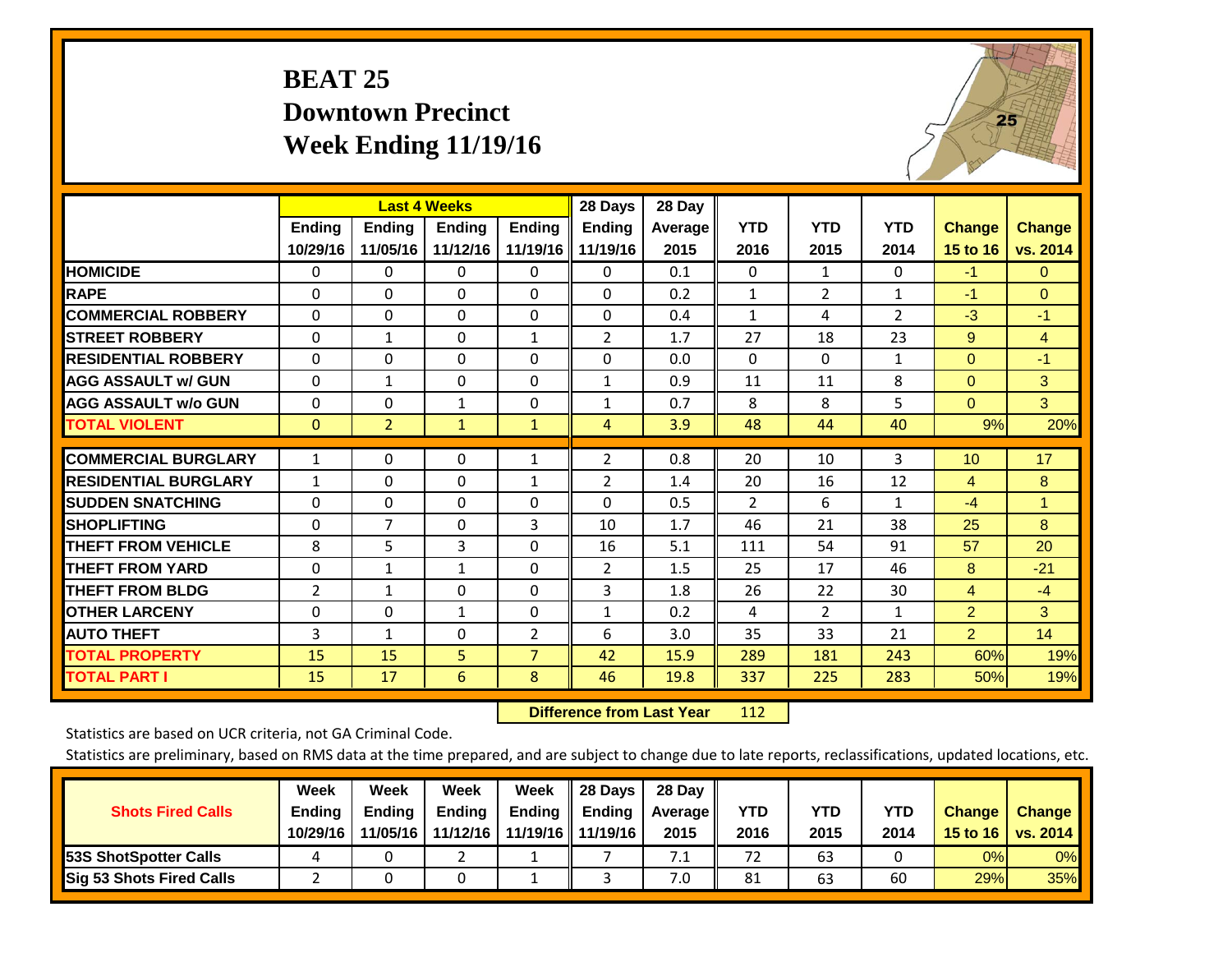## **BEAT 26 Downtown Precinct Week Ending 11/19/16**



|                             |                | <b>Last 4 Weeks</b> |                |                | 28 Days        | 28 Day    |                |                |                |                |                |
|-----------------------------|----------------|---------------------|----------------|----------------|----------------|-----------|----------------|----------------|----------------|----------------|----------------|
|                             | <b>Ending</b>  | <b>Ending</b>       | <b>Endina</b>  | <b>Ending</b>  | <b>Endina</b>  | Average I | <b>YTD</b>     | <b>YTD</b>     | <b>YTD</b>     | <b>Change</b>  | <b>Change</b>  |
|                             | 10/29/16       | 11/05/16            | 11/12/16       | 11/19/16       | 11/19/16       | 2015      | 2016           | 2015           | 2014           | 15 to 16       | vs. 2014       |
| <b>HOMICIDE</b>             | 0              | 0                   | $\Omega$       | $\Omega$       | 0              | 0.3       | $\overline{2}$ | 4              | 1              | $-2$           | -1             |
| <b>RAPE</b>                 | $\Omega$       | $\Omega$            | $\Omega$       | $\Omega$       | $\Omega$       | 0.0       | $\mathbf{1}$   | $\Omega$       | 4              | 1              | $-3$           |
| <b>COMMERCIAL ROBBERY</b>   | $\Omega$       | 0                   | $\Omega$       | $\Omega$       | $\Omega$       | 0.1       | $\Omega$       | $\mathbf{1}$   | 2              | $-1$           | $-2$           |
| <b>ISTREET ROBBERY</b>      | $\Omega$       | $\Omega$            | $\Omega$       | $\Omega$       | $\Omega$       | 1.1       | 20             | 11             | 7              | 9              | 13             |
| <b>RESIDENTIAL ROBBERY</b>  | 0              | $\Omega$            | $\mathbf{0}$   | $\mathbf{0}$   | $\Omega$       | 0.2       | $\mathbf{1}$   | $\overline{2}$ | 0              | -1             | 1              |
| <b>AGG ASSAULT w/ GUN</b>   | $\mathbf{1}$   | 1                   | $\overline{2}$ | $\mathbf{0}$   | 4              | 0.8       | 29             | 7              | 8              | 22             | 21             |
| <b>AGG ASSAULT w/o GUN</b>  | 1              | 0                   | $\Omega$       | $\Omega$       | $\mathbf{1}$   | 0.8       | 13             | 10             | 6              | 3              | $\overline{7}$ |
| <b>TOTAL VIOLENT</b>        | $\overline{2}$ | $\mathbf{1}$        | $\overline{2}$ | $\mathbf{0}$   | 5              | 3.1       | 66             | 35             | 28             | 89%            | 136%           |
| <b>COMMERCIAL BURGLARY</b>  | $\Omega$       |                     |                |                | $\Omega$       | 0.4       |                | 5              | 7              | 11             |                |
|                             |                | 0                   | $\mathbf 0$    | 0              |                |           | 16             |                |                |                | 9              |
| <b>RESIDENTIAL BURGLARY</b> | 2              | 0                   | 2              | 2              | 6              | 3.6       | 50             | 41             | 34             | 9              | 16             |
| <b>ISUDDEN SNATCHING</b>    | 0              | 0                   | $\Omega$       | $\mathbf{0}$   | $\Omega$       | 0.2       | $\Omega$       | 2              | 3              | $-2$           | $-3$           |
| <b>SHOPLIFTING</b>          | 1              | 0                   | $\mathbf{1}$   | $\Omega$       | $\overline{2}$ | 3.0       | 27             | 36             | 27             | $-9$           | $\Omega$       |
| <b>THEFT FROM VEHICLE</b>   | $\Omega$       | $\overline{2}$      | $\mathbf{1}$   | $\overline{7}$ | 10             | 4.1       | 52             | 50             | 67             | 2              | $-15$          |
| <b>THEFT FROM YARD</b>      | $\Omega$       | $\Omega$            | $\mathbf{1}$   | $\Omega$       | $\mathbf{1}$   | 2.8       | 22             | 34             | 28             | $-12$          | $-6$           |
| <b>THEFT FROM BLDG</b>      | 0              | $\mathbf{1}$        | $\mathbf{0}$   | $\mathbf{0}$   | $\mathbf{1}$   | 1.8       | 25             | 18             | 27             | $\overline{7}$ | $-2$           |
| <b>OTHER LARCENY</b>        | $\Omega$       | $\Omega$            | $\Omega$       | 1              | $\mathbf{1}$   | 0.1       | 6              | $\mathbf{1}$   | $\overline{2}$ | 5              | 4              |
| <b>AUTO THEFT</b>           | $\Omega$       | $\Omega$            | $\mathbf{1}$   | $\Omega$       | $\mathbf{1}$   | 2.9       | 24             | 34             | 32             | $-10$          | $-8$           |
| <b>TOTAL PROPERTY</b>       | 3              | 3                   | 6              | 10             | 22             | 18.8      | 222            | 221            | 227            | 0%             | $-2%$          |
| <b>TOTAL PART I</b>         | 5              | 4                   | 8              | 10             | 27             | 21.9      | 288            | 256            | 255            | 13%            | 13%            |

 **Difference from Last Year**32

Statistics are based on UCR criteria, not GA Criminal Code.

| <b>Shots Fired Calls</b>        | Week<br><b>Ending</b><br>10/29/16 | Week<br><b>Endina</b><br>11/05/16 | Week<br>Ending<br>11/12/16 | Week<br>Ending | 28 Days<br><b>Ending</b><br>11/19/16   11/19/16 | 28 Day<br>Average II<br>2015 | YTD<br>2016 | YTD<br>2015 | <b>YTD</b><br>2014 | <b>Change</b><br>15 to 16 | <b>Change</b><br><b>VS. 2014</b> |
|---------------------------------|-----------------------------------|-----------------------------------|----------------------------|----------------|-------------------------------------------------|------------------------------|-------------|-------------|--------------------|---------------------------|----------------------------------|
| <b>153S ShotSpotter Calls</b>   |                                   |                                   |                            |                | 19                                              | 10.1                         | 180         | 112         |                    | 0%                        | 0%                               |
| <b>Sig 53 Shots Fired Calls</b> |                                   |                                   |                            | ப              | 18                                              | 11.0                         | 155         | 115         | 110                | 35%                       | 41%                              |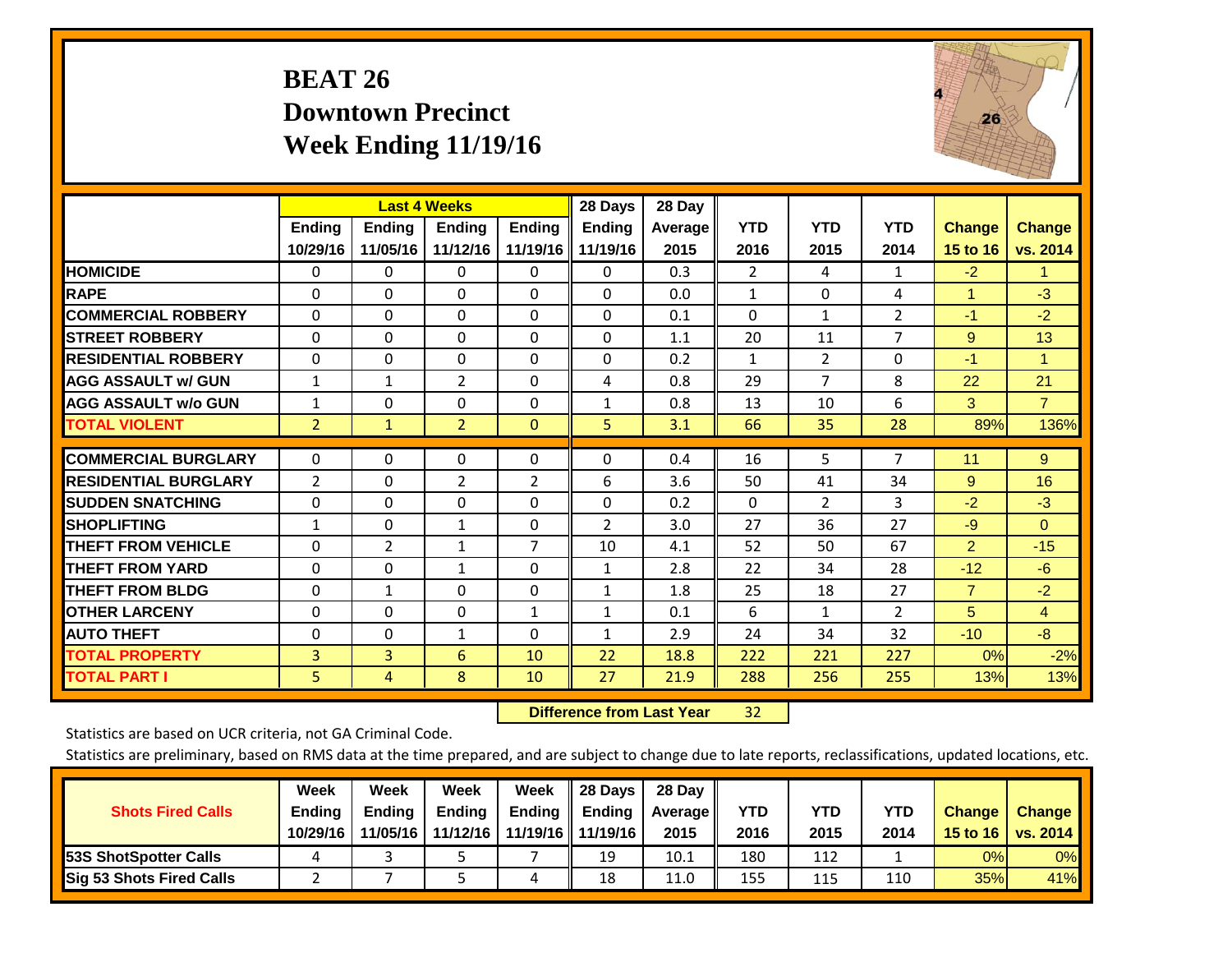

#### **COMPSTATCENTRAL PRECINCTWeek Ending 11/19/16**

**PRECINCT COMMANDER:**

**CAPT. BEN HERRON**



|                             | Week            | Week           | <b>Weekly</b> | 28-Day         | 28-Day         | Avg    |            |            |            |                |                 |
|-----------------------------|-----------------|----------------|---------------|----------------|----------------|--------|------------|------------|------------|----------------|-----------------|
|                             | <b>Ending</b>   | <b>Ending</b>  | Avq           | <b>Ending</b>  | <b>Ending</b>  | 28-Day | <b>YTD</b> | <b>YTD</b> | <b>YTD</b> | <b>Change</b>  | <b>Change</b>   |
|                             | 11/19/16        | 11/12/16       | 2015          | 11/19/16       | 10/29/16       | 2015   | 2016       | 2015       | 2014       | 15 to 16       | vs. 2014        |
| <b>HOMICIDE</b>             | 0               | 0              | $\Omega$      | 0              | 0              |        | 23         | 16         | 13         | 7.             | 10 <sup>°</sup> |
| <b>RAPE</b>                 |                 | $\Omega$       | $\Omega$      |                | $\overline{2}$ |        | 11         | 9          | 11         | $\overline{2}$ | $\Omega$        |
| <b>COMMERCIAL ROBBERY</b>   | $\bf{0}$        | $\Omega$       | $\Omega$      | $\bf{0}$       | $\Omega$       | и      | 13         | 12         | 14         | 1              | $-1$            |
| <b>STREET ROBBERY</b>       |                 | 0              | 2             | 10             | 4              | 8      | 86         | 90         | 93         | $-4$           | $-7$            |
| <b>RESIDENTIAL ROBBERY</b>  |                 | $\Omega$       | 0             | $\overline{2}$ | $\overline{2}$ |        | 10         | 9          | 3          |                | $\overline{7}$  |
| <b>AGG ASSAULT w/ GUN</b>   |                 |                | 2             | 5              | 4              | 8      | 60         | 92         | 71         | $-32$          | $-11$           |
| <b>AGG ASSAULT w/o GUN</b>  |                 | 0              |               | 5              | $\overline{2}$ | 5      | 50         | 52         | 39         | $-2$           | 11              |
| <b>TOTAL VIOLENT</b>        | 5               |                | 6             | 23             | 14             | 26     | 253        | 280        | 244        | $-10%$         | 4%              |
|                             |                 |                |               |                |                |        |            |            |            |                |                 |
| <b>COMMERCIAL BURGLARY</b>  |                 | 3              |               | 5              | 8              | 6      | 102        | 62         | 42         | 40             | 60              |
| <b>RESIDENTIAL BURGLARY</b> | 7               | 13             | 8             | 45             | 41             | 31     | 355        | 368        | 399        | $-13$          | $-44$           |
| <b>SUDDEN SNATCHING</b>     | $\bf{0}$        | $\Omega$       | $\Omega$      | 1              |                | 1      | 18         | 12         | 15         | 6              | 3               |
| <b>SHOPLIFTING</b>          | $\bf{0}$        | 4              | 2             | 15             | 17             | 8      | 146        | 89         | 89         | 57             | 57              |
| <b>THEFT FROM VEHICLE</b>   | 6               | 12             | 11            | 54             | 43             | 43     | 392        | 524        | 423        | $-132$         | $-31$           |
| <b>THEFT FROM YARD</b>      | 5               | $\overline{2}$ | 4             | 14             | 13             | 16     | 217        | 179        | 236        | 38             | $-19$           |
| <b>THEFT FROM BLDG</b>      | 5               | 4              | 4             | 27             | 23             | 17     | 267        | 198        | 209        | 69             | 58              |
| <b>OTHER LARCENY</b>        |                 |                |               | 3              | 3              | 3      | 17         | 34         | 20         | $-17$          | $-3$            |
| <b>AUTO THEFT</b>           | 5               | 5              | 5             | 17             | 17             | 21     | 210        | 233        | 195        | $-23$          | 15 <sub>1</sub> |
| <b>TOTAL PROPERTY</b>       | 30 <sup>°</sup> | 44             | 36            | 181            | 166            | 146    | 1724       | 1699       | 1628       | 1%             | 6%              |
| <b>TOTAL PART I</b>         | 35              | 45             | 43            | 204            | 180            | 171    | 1977       | 1979       | 1872       | 0%             | 6%              |

Statistics are based on UCR criteria, not GA Criminal Code. **Difference from Last Year** -2

| <b>Citizen Initiated Calls</b> | Week<br><b>Ending</b><br>11/19/16 | <b>Week</b><br><b>Ending</b><br>11/12/16 | Weekly<br>Avq<br>2015 | $28$ -Day<br><b>Ending</b><br>11/19/16 | 28-Dav<br><b>Ending</b><br>10/29/16 | Avg<br>$28-Dav$<br>2015 | YTD<br>2016 | <b>YTD</b><br>2015 | YTD<br>2014 | Change<br><b>15 to 16</b> | <b>Change</b><br>vs. 2014 |
|--------------------------------|-----------------------------------|------------------------------------------|-----------------------|----------------------------------------|-------------------------------------|-------------------------|-------------|--------------------|-------------|---------------------------|---------------------------|
| <b>Midnight Shift</b>          | 101                               | 129                                      | 126                   | 491                                    | 518                                 | 503                     | 5727        | 5861               | 5636        | $-134$                    | 91                        |
| Day Shift                      | 246                               | 272                                      | 271                   | 1083                                   | 1108                                | 1085                    | 12010       | 12663              | 12285       | $-653$                    | $-275$                    |
| <b>Afternoon Shift</b>         | 245                               | 256                                      | 294                   | 1073                                   | 1093                                | 1176                    | 12915       | 13557              | 13056       | $-642$                    | $-141$                    |
| <b>TOTAL CITIZEN CFS</b>       | 592                               | 657                                      | 691                   | 2647                                   | 2719                                | 2764                    | 30652       | 32081              | 30978       | $-4.5%$                   | $-1.1%$                   |
| 53S ShotSpotter Calls          | 10                                | 13                                       | 13                    | 46                                     | 38                                  | 52                      | 559         | 527                |             | 32                        | 559                       |
| Sig 53 Shots Fired Calls       | 14                                | 15                                       | 21                    | 84                                     | 82                                  | 85                      | 834         | 863                | 591         | -29                       | 243                       |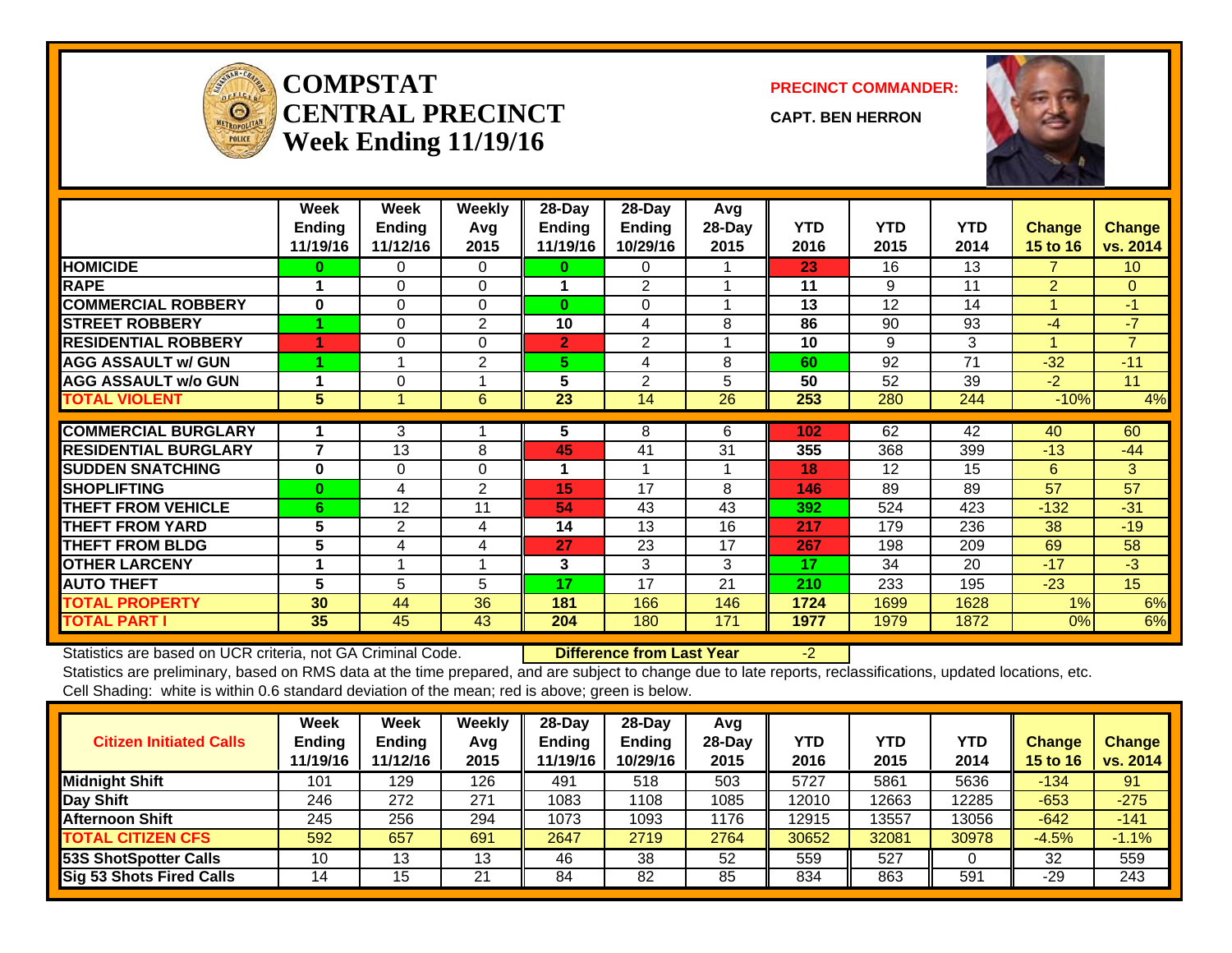#### **BEAT 31 Central Precinct Week Ending 11/19/16**



|                             |                |                | <b>Last 4 Weeks</b> |                | 28 Days        | 28 Day  |              |                |                |                |                |
|-----------------------------|----------------|----------------|---------------------|----------------|----------------|---------|--------------|----------------|----------------|----------------|----------------|
|                             | Ending         | <b>Endina</b>  | <b>Endina</b>       | Ending         | <b>Ending</b>  | Average | <b>YTD</b>   | <b>YTD</b>     | <b>YTD</b>     | Change         | <b>Change</b>  |
|                             | 10/29/16       | 11/05/16       | 11/12/16            | 11/19/16       | 11/19/16       | 2015    | 2016         | 2015           | 2014           | 15 to 16       | vs. 2014       |
| <b>HOMICIDE</b>             | 0              | 0              | 0                   | $\Omega$       | 0              | 0.2     | 3            | $\overline{2}$ | 1              | 1              | $\overline{2}$ |
| <b>RAPE</b>                 | 0              | $\Omega$       | $\Omega$            | $\Omega$       | $\Omega$       | 0.1     | $\Omega$     | 1              | 3              | $-1$           | $-3$           |
| <b>COMMERCIAL ROBBERY</b>   | $\Omega$       | 0              | 0                   | $\mathbf{0}$   | $\Omega$       | 0.0     | $\mathbf{1}$ | $\Omega$       | $\Omega$       | 1              | $\overline{1}$ |
| <b>STREET ROBBERY</b>       | $\Omega$       | $\mathbf{1}$   | $\Omega$            | $\mathbf{0}$   | $\mathbf{1}$   | 1.5     | 11           | 18             | 16             | $-7$           | $-5$           |
| <b>RESIDENTIAL ROBBERY</b>  | $\mathbf 0$    | 1              | 0                   | $\mathbf{0}$   | $\mathbf{1}$   | 0.3     | 3            | 3              | $\Omega$       | $\Omega$       | 3              |
| <b>AGG ASSAULT w/ GUN</b>   | $\Omega$       | $\Omega$       | 0                   | $\mathbf{0}$   | $\Omega$       | 2.9     | 18           | 33             | 19             | $-15$          | $-1$           |
| <b>AGG ASSAULT w/o GUN</b>  | $\mathbf 0$    | 1              | $\Omega$            | $\Omega$       | $\mathbf{1}$   | 0.7     | 12           | 9              | 9              | 3              | 3 <sup>°</sup> |
| <b>TOTAL VIOLENT</b>        | $\mathbf{0}$   | 3              | $\mathbf{0}$        | $\mathbf{0}$   | 3              | 5.8     | 48           | 66             | 48             | $-27%$         | 0%             |
|                             |                |                |                     |                |                |         |              |                |                |                |                |
| <b>COMMERCIAL BURGLARY</b>  | 0              | 0              | 1                   | $\mathbf 0$    | $\mathbf{1}$   | 0.5     | 7            | 6              | 10             | 1              | $-3$           |
| <b>RESIDENTIAL BURGLARY</b> | $\overline{2}$ | $\overline{2}$ | $\overline{2}$      | $\overline{2}$ | 8              | 7.0     | 72           | 82             | 107            | $-10$          | $-35$          |
| <b>SUDDEN SNATCHING</b>     | $\Omega$       | $\Omega$       | $\Omega$            | $\Omega$       | $\Omega$       | 0.2     | 4            | $\overline{2}$ | $\overline{2}$ | $\overline{2}$ | $\overline{2}$ |
| <b>SHOPLIFTING</b>          | $\Omega$       | $\mathbf{1}$   | $\mathbf{1}$        | $\Omega$       | $\overline{2}$ | 0.2     | 6            | $\overline{2}$ | 9              | $\overline{4}$ | $-3$           |
| <b>THEFT FROM VEHICLE</b>   | $\overline{2}$ | $\overline{2}$ | 0                   | $\mathbf{0}$   | 4              | 4.4     | 33           | 57             | 75             | $-24$          | $-42$          |
| <b>THEFT FROM YARD</b>      | $\mathbf{1}$   | $\Omega$       | 0                   | $\mathbf{0}$   | $\mathbf{1}$   | 1.6     | 21           | 15             | 26             | 6              | $-5$           |
| <b>THEFT FROM BLDG</b>      | 5              | 0              | $\mathbf{1}$        | $\mathbf{1}$   | 7              | 2.4     | 30           | 27             | 31             | 3              | $-1$           |
| <b>OTHER LARCENY</b>        | 0              | $\Omega$       | 0                   | $\mathbf{1}$   | $\mathbf{1}$   | 0.1     | 4            | $\mathbf{1}$   | 3              | 3              | $\overline{1}$ |
| <b>AUTO THEFT</b>           | $\mathbf{1}$   | $\Omega$       | $\overline{2}$      | 2              | 5              | 3.5     | 36           | 38             | 36             | $-2$           | $\Omega$       |
| <b>TOTAL PROPERTY</b>       | 11             | 5              | $\overline{7}$      | 6              | 29             | 20.0    | 213          | 230            | 299            | $-7%$          | $-29%$         |
| <b>TOTAL PART I</b>         | 11             | 8              | $\overline{7}$      | 6              | 32             | 25.8    | 261          | 296            | 347            | $-12%$         | $-25%$         |

 **Difference from Last Year**‐35

Statistics are based on UCR criteria, not GA Criminal Code.

|                                 | Week          | Week          | <b>Week</b>   | Week                | 28 Days       | 28 Dav     |            |      |            |               |                                    |
|---------------------------------|---------------|---------------|---------------|---------------------|---------------|------------|------------|------|------------|---------------|------------------------------------|
| <b>Shots Fired Calls</b>        | <b>Ending</b> | <b>Endina</b> | <b>Ending</b> | <b>Ending</b>       | <b>Ending</b> | Average II | <b>YTD</b> | YTD  | <b>YTD</b> | <b>Change</b> | <b>Change</b>                      |
|                                 | 10/29/16      | 11/05/16      | 11/12/16      | 11/19/16   11/19/16 |               | 2015       | 2016       | 2015 | 2014       |               | 15 to 16   vs. 2014 $\blacksquare$ |
| <b>153S ShotSpotter Calls</b>   |               |               |               |                     |               | 20.9       | 197        | 216  |            | 0%            | 0%                                 |
| <b>Sig 53 Shots Fired Calls</b> |               |               |               |                     |               | 18.3       | 153        | 174  | 149        | $-12%$        | 3%                                 |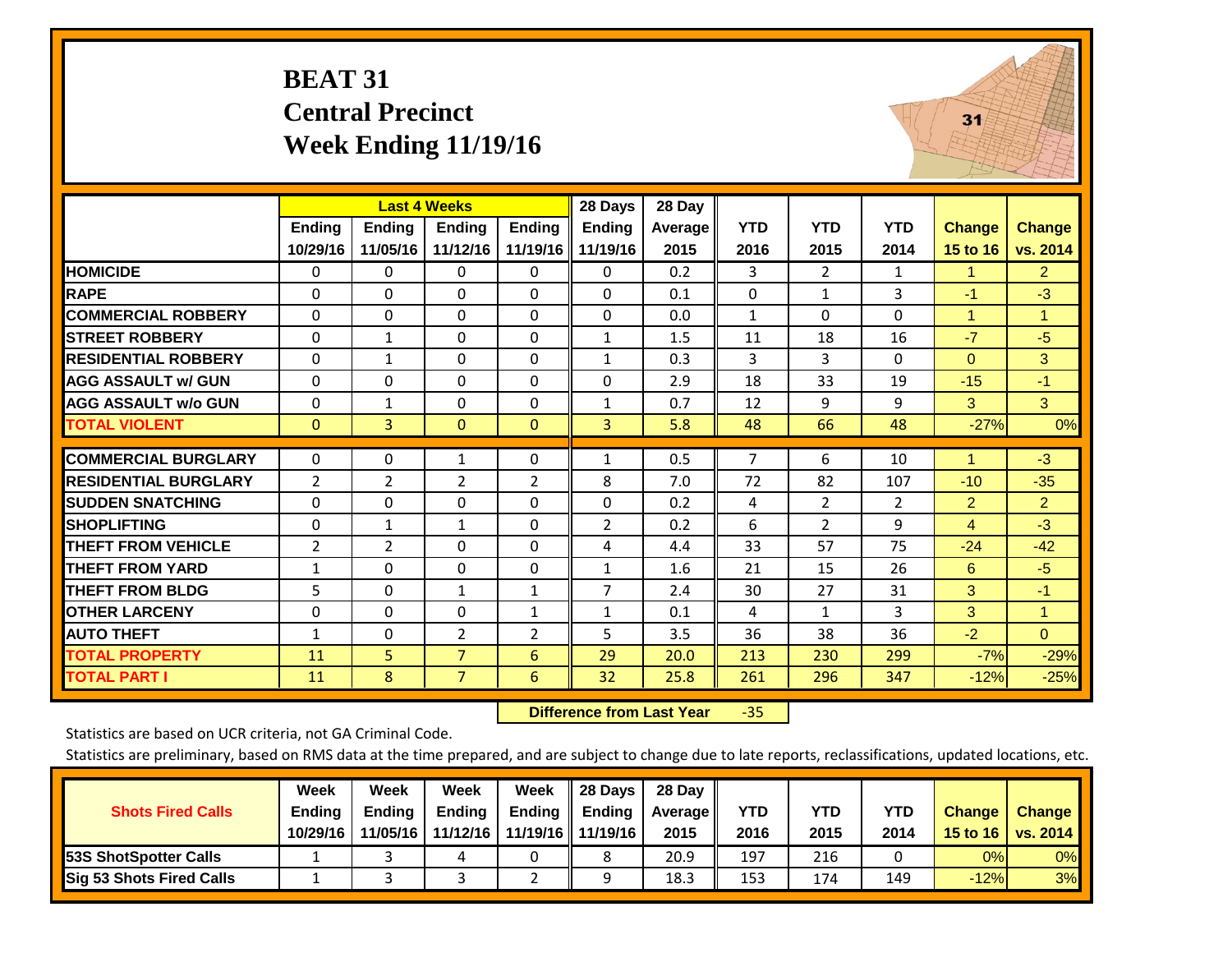#### **BEAT 32 Central Precinct Week Ending 11/19/16**



|                             |                |                | <b>Last 4 Weeks</b> |                | 28 Days        | 28 Day  |                |                |                |                |               |
|-----------------------------|----------------|----------------|---------------------|----------------|----------------|---------|----------------|----------------|----------------|----------------|---------------|
|                             | <b>Ending</b>  | <b>Ending</b>  | Ending              | <b>Ending</b>  | <b>Ending</b>  | Average | <b>YTD</b>     | <b>YTD</b>     | <b>YTD</b>     | <b>Change</b>  | <b>Change</b> |
|                             | 10/29/16       | 11/05/16       | 11/12/16            | 11/19/16       | 11/19/16       | 2015    | 2016           | 2015           | 2014           | 15 to 16       | vs. 2014      |
| <b>HOMICIDE</b>             | 0              | 0              | $\Omega$            | $\Omega$       | $\Omega$       | 0.2     | 4              | 4              | 4              | $\Omega$       | $\Omega$      |
| <b>RAPE</b>                 | $\Omega$       | $\Omega$       | $\Omega$            | $\Omega$       | $\Omega$       | 0.1     | $\mathbf{1}$   | $\mathbf{1}$   | $\mathbf{1}$   | $\Omega$       | $\mathbf{0}$  |
| <b>COMMERCIAL ROBBERY</b>   | $\Omega$       | $\Omega$       | $\Omega$            | $\mathbf{0}$   | $\Omega$       | 0.2     | 5              | $\overline{2}$ | 5              | 3              | $\Omega$      |
| <b>STREET ROBBERY</b>       | $\Omega$       | $\Omega$       | 0                   | $\mathbf{0}$   | $\Omega$       | 0.5     | 14             | 5              | 16             | 9              | $-2$          |
| <b>RESIDENTIAL ROBBERY</b>  | $\Omega$       | $\Omega$       | 0                   | $\mathbf{0}$   | 0              | 0.0     | $\Omega$       | $\Omega$       | $\Omega$       | $\Omega$       | $\mathbf{0}$  |
| <b>AGG ASSAULT w/ GUN</b>   | 1              | $\Omega$       | 0                   | $\mathbf{0}$   | $\mathbf{1}$   | 1.4     | 12             | 12             | 12             | $\Omega$       | $\Omega$      |
| <b>AGG ASSAULT w/o GUN</b>  | $\mathbf{1}$   | $\Omega$       | $\Omega$            | $\mathbf 0$    | $\mathbf{1}$   | 0.9     | $\overline{7}$ | 9              | 9              | $-2$           | $-2$          |
| <b>TOTAL VIOLENT</b>        | $\overline{2}$ | $\mathbf{0}$   | $\mathbf{0}$        | $\mathbf{0}$   | $\overline{2}$ | 3.4     | 43             | 33             | 47             | 30%            | $-9%$         |
|                             |                |                |                     |                |                |         |                |                |                |                |               |
| <b>COMMERCIAL BURGLARY</b>  | $\Omega$       | 0              | $\mathbf{1}$        | $\mathbf{0}$   | $\mathbf{1}$   | 1.1     | 20             | 11             | 8              | 9              | 12            |
| <b>RESIDENTIAL BURGLARY</b> | $\overline{2}$ | 3              | $\overline{2}$      | $\Omega$       | 7              | 3.6     | 50             | 42             | 69             | 8              | $-19$         |
| <b>SUDDEN SNATCHING</b>     | 0              | $\Omega$       | 0                   | $\mathbf{0}$   | $\Omega$       | 0.2     | 2              | $\overline{2}$ | $\overline{2}$ | $\Omega$       | $\Omega$      |
| <b>SHOPLIFTING</b>          | $\mathbf{1}$   | 1              | $\Omega$            | $\mathbf{0}$   | $\overline{2}$ | 1.5     | 25             | 18             | 12             | $\overline{7}$ | 13            |
| <b>THEFT FROM VEHICLE</b>   | 6              | $\overline{2}$ | $\overline{2}$      | $\overline{2}$ | 12             | 4.4     | 52             | 49             | 57             | 3              | $-5$          |
| <b>THEFT FROM YARD</b>      | $\Omega$       | $\Omega$       | $\mathbf{1}$        | $\mathbf{1}$   | 2              | 1.2     | 20             | 15             | 32             | 5              | $-12$         |
| <b>THEFT FROM BLDG</b>      | 1              | $\Omega$       | 0                   | $\mathbf{1}$   | $\overline{2}$ | 2.1     | 34             | 26             | 39             | 8              | $-5$          |
| <b>OTHER LARCENY</b>        | $\Omega$       | 0              | $\Omega$            | $\Omega$       | $\Omega$       | 0.2     | $\mathbf{1}$   | 3              | 4              | $-2$           | $-3$          |
| <b>AUTO THEFT</b>           | $\mathbf{1}$   | 1              | $\mathbf{1}$        | $\overline{2}$ | 5              | 3.0     | 32             | 30             | 21             | $\overline{2}$ | 11            |
| <b>TOTAL PROPERTY</b>       | 11             | $\overline{7}$ | $\overline{7}$      | 6              | 31             | 17.3    | 236            | 196            | 244            | 20%            | $-3%$         |
| <b>TOTAL PART I</b>         | 13             | $\overline{7}$ | $\overline{7}$      | 6              | 33             | 20.6    | 279            | 229            | 291            | 22%            | $-4%$         |

 **Difference from Last Year**r 50

Statistics are based on UCR criteria, not GA Criminal Code.

|                                 | Week          | Week          | Week          | Week                | II 28 Davs            | 28 Day         |      |      |      |               |               |
|---------------------------------|---------------|---------------|---------------|---------------------|-----------------------|----------------|------|------|------|---------------|---------------|
| <b>Shots Fired Calls</b>        | <b>Ending</b> | <b>Endina</b> | <b>Ending</b> | <b>Ending</b>       | $\blacksquare$ Ending | <b>Average</b> | YTD  | YTD  | YTD  | <b>Change</b> | <b>Change</b> |
|                                 | 10/29/16      | 11/05/16      | 11/12/16      | 11/19/16   11/19/16 |                       | 2015           | 2016 | 2015 | 2014 | 15 to 16      | vs. 2014      |
| <b>153S ShotSpotter Calls</b>   |               |               |               |                     |                       | 0.0            |      |      |      | 0%            | $0\%$         |
| <b>Sig 53 Shots Fired Calls</b> | 4             |               |               |                     |                       | 10.5           | 84   | 113  | 86   | $-26%$        | $-2%$         |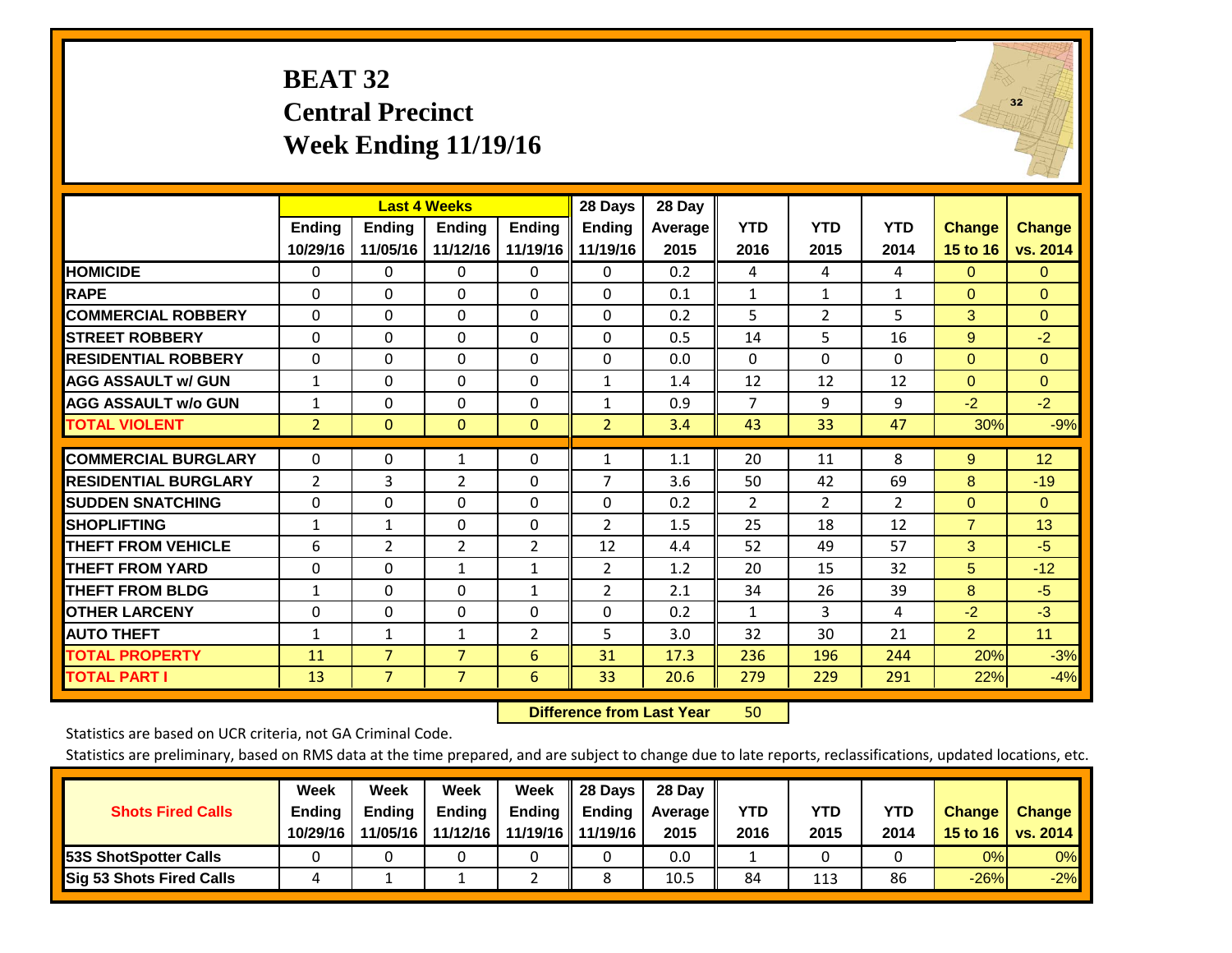### **BEAT 33 Central Precinct Week Ending 11/19/16**



|                             |               | <b>Last 4 Weeks</b> |               |               | 28 Days        | 28 Day  |              |                |              |                |                 |
|-----------------------------|---------------|---------------------|---------------|---------------|----------------|---------|--------------|----------------|--------------|----------------|-----------------|
|                             | <b>Ending</b> | <b>Ending</b>       | <b>Ending</b> | <b>Endina</b> | <b>Ending</b>  | Average | <b>YTD</b>   | <b>YTD</b>     | <b>YTD</b>   | <b>Change</b>  | <b>Change</b>   |
|                             | 10/29/16      | 11/05/16            | 11/12/16      | 11/19/16      | 11/19/16       | 2015    | 2016         | 2015           | 2014         | 15 to 16       | vs. 2014        |
| <b>HOMICIDE</b>             | 0             | 0                   | 0             | 0             | 0              | 0.4     | 10           | 3              | 0            | $\overline{7}$ | 10 <sup>°</sup> |
| <b>RAPE</b>                 | $\Omega$      | $\Omega$            | $\Omega$      | $\mathbf{0}$  | $\Omega$       | 0.2     | 5            | $\overline{2}$ | $\mathbf{1}$ | 3              | 4               |
| <b>COMMERCIAL ROBBERY</b>   | $\Omega$      | $\Omega$            | $\Omega$      | $\Omega$      | $\Omega$       | 0.2     | 3            | $\mathbf{1}$   | $\mathbf{1}$ | $\overline{2}$ | $\overline{2}$  |
| <b>STREET ROBBERY</b>       | $\mathbf{1}$  | $\Omega$            | $\Omega$      | $\mathbf{0}$  | $\mathbf{1}$   | 2.2     | 19           | 25             | 28           | $-6$           | $-9$            |
| <b>RESIDENTIAL ROBBERY</b>  | $\Omega$      | $\Omega$            | $\Omega$      | $\Omega$      | $\Omega$       | 0.2     | $\mathbf{1}$ | $\overline{2}$ | 1            | $-1$           | $\Omega$        |
| <b>AGG ASSAULT w/ GUN</b>   | $\Omega$      | 0                   | $\Omega$      | $\mathbf{1}$  | $\mathbf{1}$   | 0.9     | 5            | 10             | 9            | $-5$           | $-4$            |
| <b>AGG ASSAULT w/o GUN</b>  | $\Omega$      | $\Omega$            | $\Omega$      | $\Omega$      | $\Omega$       | 0.9     | 11           | 11             | 6            | $\Omega$       | 5               |
| <b>TOTAL VIOLENT</b>        | $\mathbf{1}$  | $\Omega$            | $\mathbf{0}$  | $\mathbf{1}$  | $\overline{2}$ | 4.9     | 54           | 54             | 46           | 0%             | 17%             |
|                             |               |                     |               |               |                |         |              |                |              |                |                 |
| <b>COMMERCIAL BURGLARY</b>  | $\Omega$      | 0                   | 0             | 0             | $\Omega$       | 2.0     | 30           | 23             | 5            | $\overline{7}$ | 25              |
| <b>RESIDENTIAL BURGLARY</b> | $\Omega$      | 7                   | 4             | $\mathbf{0}$  | 11             | 4.0     | 42           | 49             | 25           | $-7$           | 17              |
| <b>SUDDEN SNATCHING</b>     | $\Omega$      | 0                   | $\Omega$      | $\mathbf{0}$  | 0              | 0.4     | 6            | 3              | 5            | 3              | 1               |
| <b>SHOPLIFTING</b>          | $\mathbf{1}$  | $\mathbf 1$         | $\mathbf{1}$  | $\mathbf 0$   | 3              | 1.2     | 27           | 15             | 23           | 12             | $\overline{4}$  |
| <b>THEFT FROM VEHICLE</b>   | 5             | 4                   | 3             | 3             | 15             | 8.3     | 87           | 98             | 61           | $-11$          | 26              |
| <b>THEFT FROM YARD</b>      | $\mathbf{1}$  | $\Omega$            | $\Omega$      | $\mathbf{1}$  | $\overline{2}$ | 4.6     | 77           | 52             | 62           | 25             | 15              |
| <b>THEFT FROM BLDG</b>      | $\mathbf{1}$  | $\overline{2}$      | $\mathbf{1}$  | 0             | 4              | 3.6     | 55           | 42             | 49           | 13             | 6               |
| <b>OTHER LARCENY</b>        | 0             | 0                   | $\Omega$      | 0             | $\Omega$       | 0.9     | 5            | 11             | 3            | $-6$           | $\overline{2}$  |
| <b>AUTO THEFT</b>           | $\mathbf{1}$  | $\Omega$            | $\Omega$      | $\Omega$      | $\mathbf{1}$   | 4.1     | 38           | 50             | 48           | $-12$          | $-10$           |
| <b>TOTAL PROPERTY</b>       | 9             | 14                  | 9             | 4             | 36             | 29.1    | 367          | 343            | 281          | 7%             | 31%             |
| <b>TOTAL PART I</b>         | 10            | 14                  | 9             | 5.            | 38             | 34.0    | 421          | 397            | 327          | 6%             | 29%             |

 **Difference from Last Year**r 24

Statistics are based on UCR criteria, not GA Criminal Code.

|                                 | Week          | Week          | Week          | Week          | II 28 Davs          | 28 Day         |      |      |      |               |               |
|---------------------------------|---------------|---------------|---------------|---------------|---------------------|----------------|------|------|------|---------------|---------------|
| <b>Shots Fired Calls</b>        | <b>Ending</b> | <b>Endina</b> | <b>Ending</b> | <b>Ending</b> | Ending              | <b>Average</b> | YTD  | YTD  | YTD  | <b>Change</b> | <b>Change</b> |
|                                 | 10/29/16      | 11/05/16      | 11/12/16      |               | 11/19/16   11/19/16 | 2015           | 2016 | 2015 | 2014 | 15 to 16      | vs. 2014      |
| <b>153S ShotSpotter Calls</b>   |               |               |               |               |                     | 5.6            | 60   | 60   |      | 0%            | $0\%$         |
| <b>Sig 53 Shots Fired Calls</b> |               | 10            |               |               | 20                  | 12.4           | 152  | 124  | 80   | 23%           | 90%           |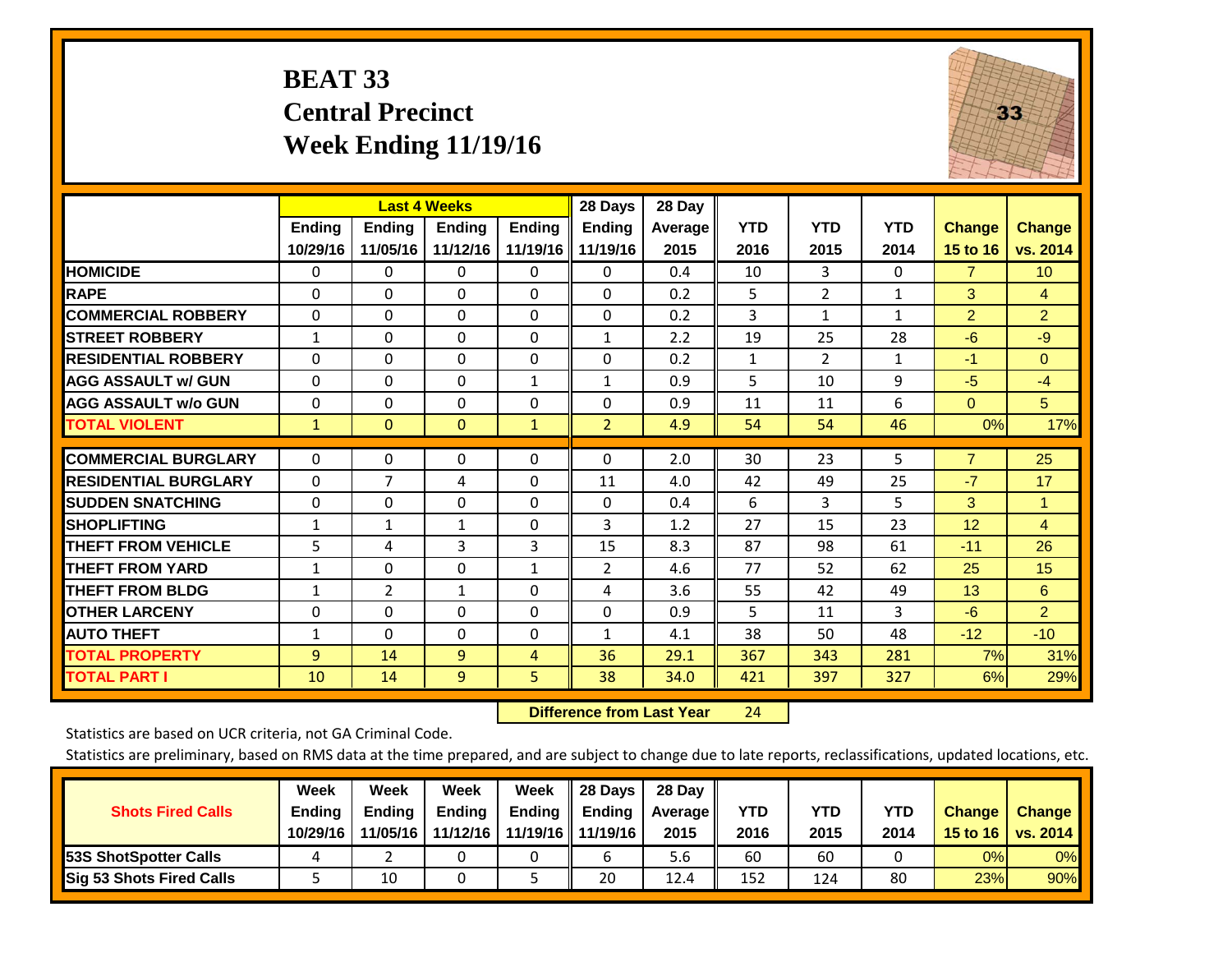#### **BEAT 34 Central Precinct Week Ending 11/19/16**



|                             |                | <b>Last 4 Weeks</b> |                |                | 28 Days        | 28 Day  |              |                |                |                 |                |
|-----------------------------|----------------|---------------------|----------------|----------------|----------------|---------|--------------|----------------|----------------|-----------------|----------------|
|                             | Ending         | <b>Ending</b>       | <b>Endina</b>  | <b>Ending</b>  | <b>Ending</b>  | Average | <b>YTD</b>   | <b>YTD</b>     | <b>YTD</b>     | <b>Change</b>   | <b>Change</b>  |
|                             | 10/29/16       | 11/05/16            | 11/12/16       | 11/19/16 II    | 11/19/16       | 2015    | 2016         | 2015           | 2014           | <b>15 to 16</b> | vs. 2014       |
| <b>HOMICIDE</b>             | $\Omega$       | 0                   | $\Omega$       | 0              | $\Omega$       | 0.1     | 0            | 1              | $\overline{2}$ | $-1$            | $-2$           |
| <b>RAPE</b>                 | 0              | 0                   | $\Omega$       | $\Omega$       | 0              | 0.2     | 1            | 3              | 1              | $-2$            | $\Omega$       |
| <b>COMMERCIAL ROBBERY</b>   | $\Omega$       | $\Omega$            | $\mathbf{0}$   | $\Omega$       | $\Omega$       | 0.7     | 3            | 6              | 4              | $-3$            | $-1$           |
| <b>STREET ROBBERY</b>       | 3              | $\Omega$            | $\Omega$       | 0              | 3              | 0.5     | 9            | $\overline{7}$ | $\overline{7}$ | $\overline{2}$  | $\overline{2}$ |
| <b>RESIDENTIAL ROBBERY</b>  | $\Omega$       | $\Omega$            | $\mathbf{0}$   | $\Omega$       | $\Omega$       | 0.1     | $\mathbf{1}$ | $\mathbf{1}$   | 1              | $\Omega$        | $\Omega$       |
| <b>AGG ASSAULT w/ GUN</b>   | $\Omega$       | $\Omega$            | $\mathbf{0}$   | $\Omega$       | 0              | 0.8     | 4            | 9              | 3              | $-5$            | 1              |
| <b>AGG ASSAULT w/o GUN</b>  | $\Omega$       | $\Omega$            | $\Omega$       | $\Omega$       | 0              | 0.5     | 6            | 4              | $\overline{2}$ | $\overline{2}$  | 4              |
| <b>TOTAL VIOLENT</b>        | 3              | 0                   | $\overline{0}$ | $\mathbf{0}$   | 3              | 2.9     | 24           | 31             | 20             | $-23%$          | 20%            |
| <b>COMMERCIAL BURGLARY</b>  |                |                     |                |                |                |         |              |                |                |                 |                |
|                             | $\Omega$       | $\Omega$            | $\mathbf{0}$   | $\mathbf{1}$   | $\mathbf{1}$   | 0.9     | 15           | 11             | 8              | 4               | $\overline{7}$ |
| <b>RESIDENTIAL BURGLARY</b> | 4              | $\Omega$            | $\overline{2}$ | $\overline{2}$ | 8              | 3.3     | 56           | 40             | 56             | 16              | $\Omega$       |
| <b>SUDDEN SNATCHING</b>     | $\Omega$       | 0                   | $\Omega$       | $\mathbf{0}$   | 0              | 0.1     | $\mathbf{1}$ | 1              | 1              | $\Omega$        | $\Omega$       |
| <b>SHOPLIFTING</b>          | 0              | $\overline{2}$      | $\Omega$       | $\Omega$       | $\overline{2}$ | 2.0     | 49           | 24             | 24             | 25              | 25             |
| <b>THEFT FROM VEHICLE</b>   | $\overline{2}$ | $\overline{2}$      | 4              | $\mathbf{1}$   | 9              | 9.0     | 81           | 108            | 77             | $-27$           | 4              |
| <b>THEFT FROM YARD</b>      | 2              | $\Omega$            | $\Omega$       | $\Omega$       | $\overline{2}$ | 3.4     | 33           | 41             | 29             | $-8$            | $\overline{4}$ |
| <b>THEFT FROM BLDG</b>      | $\mathbf{1}$   | 2                   | 2              | 2              | 7              | 2.8     | 62           | 30             | 39             | 32              | 23             |
| <b>OTHER LARCENY</b>        | $\Omega$       | $\mathbf{1}$        | $\Omega$       | $\Omega$       | $\mathbf{1}$   | 0.7     | 2            | 5.             | 5              | $-3$            | $-3$           |
| <b>AUTO THEFT</b>           | $\mathbf{1}$   | $\Omega$            | $\mathbf{1}$   | $\Omega$       | $\overline{2}$ | 3.4     | 39           | 35             | 36             | 4               | 3              |
| <b>TOTAL PROPERTY</b>       | 10             | $\overline{7}$      | 9              | 6              | 32             | 25.5    | 338          | 295            | 275            | 15%             | 23%            |
| <b>TOTAL PART I</b>         | 13             | $\overline{7}$      | $\overline{9}$ | 6              | 35             | 28.4    | 362          | 326            | 295            | 11%             | 23%            |

 **Difference from Last Year**r 36

Statistics are based on UCR criteria, not GA Criminal Code.

| <b>Shots Fired Calls</b>        | Week<br><b>Ending</b><br>10/29/16 | Week<br><b>Endina</b><br>11/05/16 | Week<br>Ending<br>11/12/16 | Week<br>Ending | 28 Days<br><b>Ending</b><br>11/19/16   11/19/16 | 28 Day<br>Average II<br>2015 | YTD<br>2016 | YTD<br>2015 | <b>YTD</b><br>2014 | <b>Change</b><br>15 to 16 | <b>Change</b><br>vs. 2014 |
|---------------------------------|-----------------------------------|-----------------------------------|----------------------------|----------------|-------------------------------------------------|------------------------------|-------------|-------------|--------------------|---------------------------|---------------------------|
| <b>153S ShotSpotter Calls</b>   |                                   |                                   |                            |                |                                                 | 0.2                          |             |             |                    | 0%                        | 0%                        |
| <b>Sig 53 Shots Fired Calls</b> |                                   |                                   |                            |                |                                                 | 10.1                         | 83          | 110         | 62                 | $-25%$                    | 34%                       |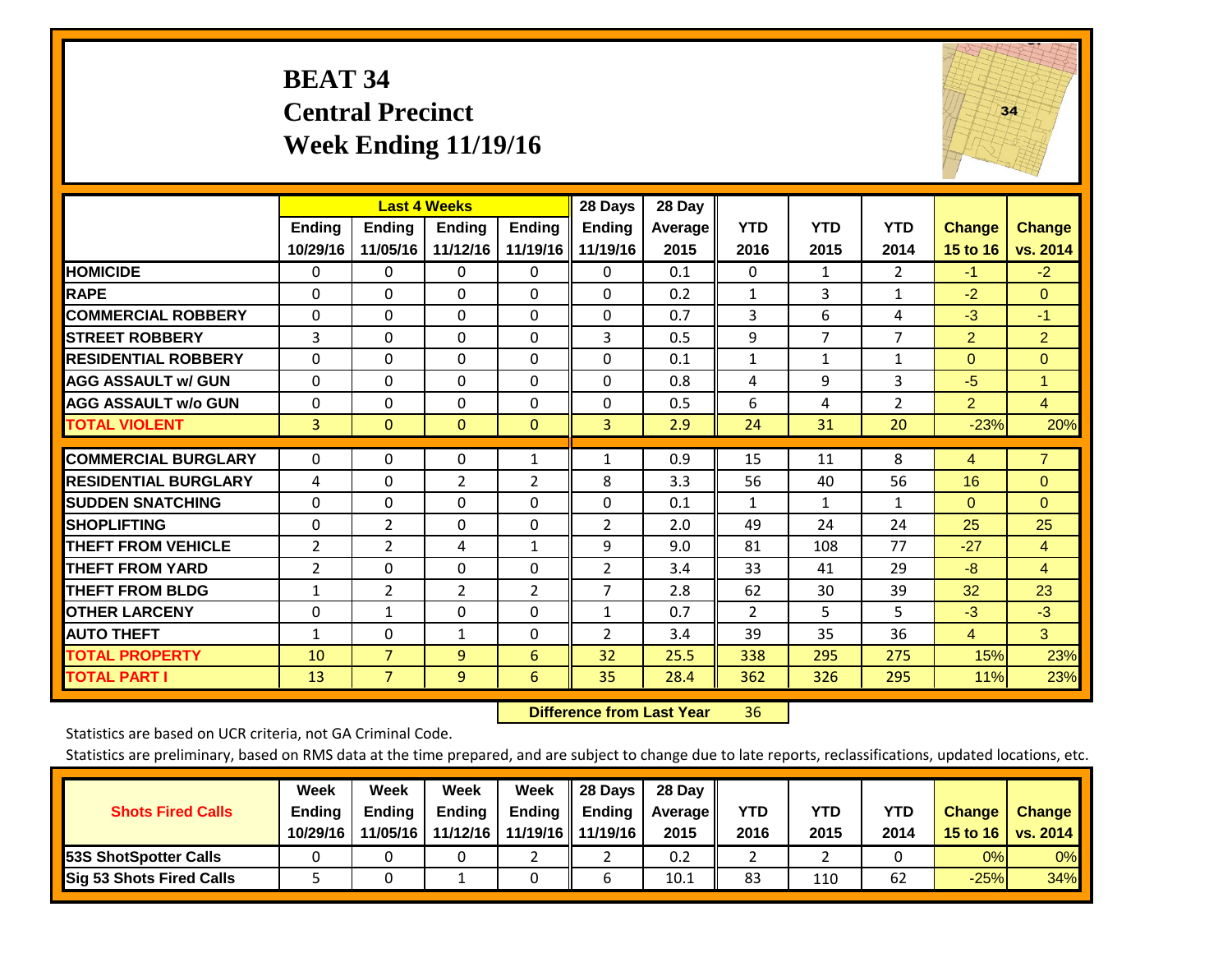#### **BEAT 35 Central Precinct Week Ending 11/19/16**



|                             |               | <b>Last 4 Weeks</b> |                |               | 28 Days       | 28 Day  |            |                |              |                |                      |
|-----------------------------|---------------|---------------------|----------------|---------------|---------------|---------|------------|----------------|--------------|----------------|----------------------|
|                             | <b>Ending</b> | <b>Ending</b>       | <b>Ending</b>  | <b>Endina</b> | <b>Ending</b> | Average | <b>YTD</b> | <b>YTD</b>     | <b>YTD</b>   | <b>Change</b>  | <b>Change</b>        |
|                             | 10/29/16      | 11/05/16            | 11/12/16       | 11/19/16      | 11/19/16      | 2015    | 2016       | 2015           | 2014         | 15 to 16       | vs. 2014             |
| <b>HOMICIDE</b>             | 0             | $\mathbf{0}$        | $\Omega$       | 0             | 0             | 0.4     | 6          | 4              | 5.           | $\overline{2}$ | 1.                   |
| <b>RAPE</b>                 | 0             | 0                   | $\Omega$       | 1             | 1             | 0.2     | 3          | $\overline{2}$ | 5            | 1              | $-2$                 |
| <b>COMMERCIAL ROBBERY</b>   | 0             | 0                   | $\Omega$       | $\Omega$      | 0             | 0.2     | $\Omega$   | 1              | 3            | $-1$           | $-3$                 |
| <b>ISTREET ROBBERY</b>      | 0             | 0                   | $\Omega$       | 1             | $\mathbf{1}$  | 1.6     | 17         | 16             | 17           | 1              | $\overline{0}$       |
| <b>RESIDENTIAL ROBBERY</b>  | $\Omega$      | 0                   | $\mathbf{0}$   | 1             | 1             | 0.2     | 5          | 3              | $\mathbf{1}$ | $\overline{2}$ | $\overline{4}$       |
| <b>AGG ASSAULT w/ GUN</b>   | $\Omega$      | 2                   | 1              | $\mathbf 0$   | 3             | 2.2     | 15         | 26             | 23           | $-11$          | $-8$                 |
| <b>AGG ASSAULT w/o GUN</b>  | 1             | $\Omega$            | $\Omega$       | 1             | 2             | 1.0     | 11         | 13             | 10           | $-2$           | $\blacktriangledown$ |
| <b>TOTAL VIOLENT</b>        | 1             | $\overline{2}$      | $\mathbf{1}$   | 4             | 8             | 5.8     | 57         | 65             | 64           | $-12%$         | $-11%$               |
| <b>COMMERCIAL BURGLARY</b>  | $\mathbf 0$   |                     | 0              | 0             |               | 0.5     | 13         | 5              | 7            | 8              | 6                    |
|                             |               | 1                   |                |               | 1             |         |            |                |              |                |                      |
| <b>RESIDENTIAL BURGLARY</b> | $\mathbf{1}$  | $\mathbf{1}$        | 3              | 2             | 7             | 8.9     | 99         | 103            | 103          | $-4$           | $-4$                 |
| <b>ISUDDEN SNATCHING</b>    | $\Omega$      | 0                   | $\Omega$       | $\mathbf{0}$  | $\Omega$      | 0.0     | 2          | $\Omega$       | 3            | $\overline{2}$ | $-1$                 |
| <b>SHOPLIFTING</b>          | 0             | 0                   | $\Omega$       | $\Omega$      | 0             | 0.4     | 3          | 5              | $\mathbf{1}$ | $-2$           | $\overline{2}$       |
| <b>THEFT FROM VEHICLE</b>   | 2             | 3                   | $\mathbf{1}$   | 0             | 6             | 4.8     | 60         | 61             | 51           | $-1$           | 9                    |
| <b>THEFT FROM YARD</b>      | $\Omega$      | 1                   | $\Omega$       | $\mathbf{1}$  | 2             | 2.8     | 27         | 28             | 41           | $-1$           | $-14$                |
| <b>THEFT FROM BLDG</b>      | $\Omega$      | 5                   | $\Omega$       | $\mathbf{0}$  | 5             | 3.2     | 58         | 39             | 27           | 19             | 31                   |
| <b>OTHER LARCENY</b>        | 0             | 0                   | 1              | 0             | 1             | 0.3     | 4          | 4              | 3            | $\Omega$       | $\blacktriangleleft$ |
| <b>AUTO THEFT</b>           | $\mathbf{1}$  | $\mathbf{1}$        | $\mathbf{1}$   | 1             | 4             | 3.9     | 48         | 44             | 32           | $\overline{4}$ | 16                   |
| <b>TOTAL PROPERTY</b>       | 4             | 12                  | 6              | 4             | 26            | 24.8    | 314        | 289            | 268          | 9%             | 17%                  |
| <b>TOTAL PART I</b>         | 5             | 14                  | $\overline{7}$ | 8             | 34            | 30.5    | 371        | 354            | 332          | 5%             | 12%                  |

 **Difference from Last Year**r 17

Statistics are based on UCR criteria, not GA Criminal Code.

|                                 | Week          | Week          | <b>Week</b> | Week   | 28 Days             | 28 Day     |      |      |            |               |                 |
|---------------------------------|---------------|---------------|-------------|--------|---------------------|------------|------|------|------------|---------------|-----------------|
| <b>Shots Fired Calls</b>        | <b>Ending</b> | <b>Endina</b> | Ending      | Ending | <b>Ending</b>       | Average II | YTD  | YTD  | <b>YTD</b> | <b>Change</b> | <b>Change</b>   |
|                                 | 10/29/16      | 11/05/16      | 11/12/16    |        | 11/19/16   11/19/16 | 2015       | 2016 | 2015 | 2014       | 15 to 16      | <b>vs. 2014</b> |
| 53S ShotSpotter Calls           |               |               | a           |        | 20                  | 22.5       | 255  | 224  |            | 0%            | 0%              |
| <b>Sig 53 Shots Fired Calls</b> |               |               |             |        | 13                  | 19.8       | 217  | 211  | 157        | 3%            | 38%             |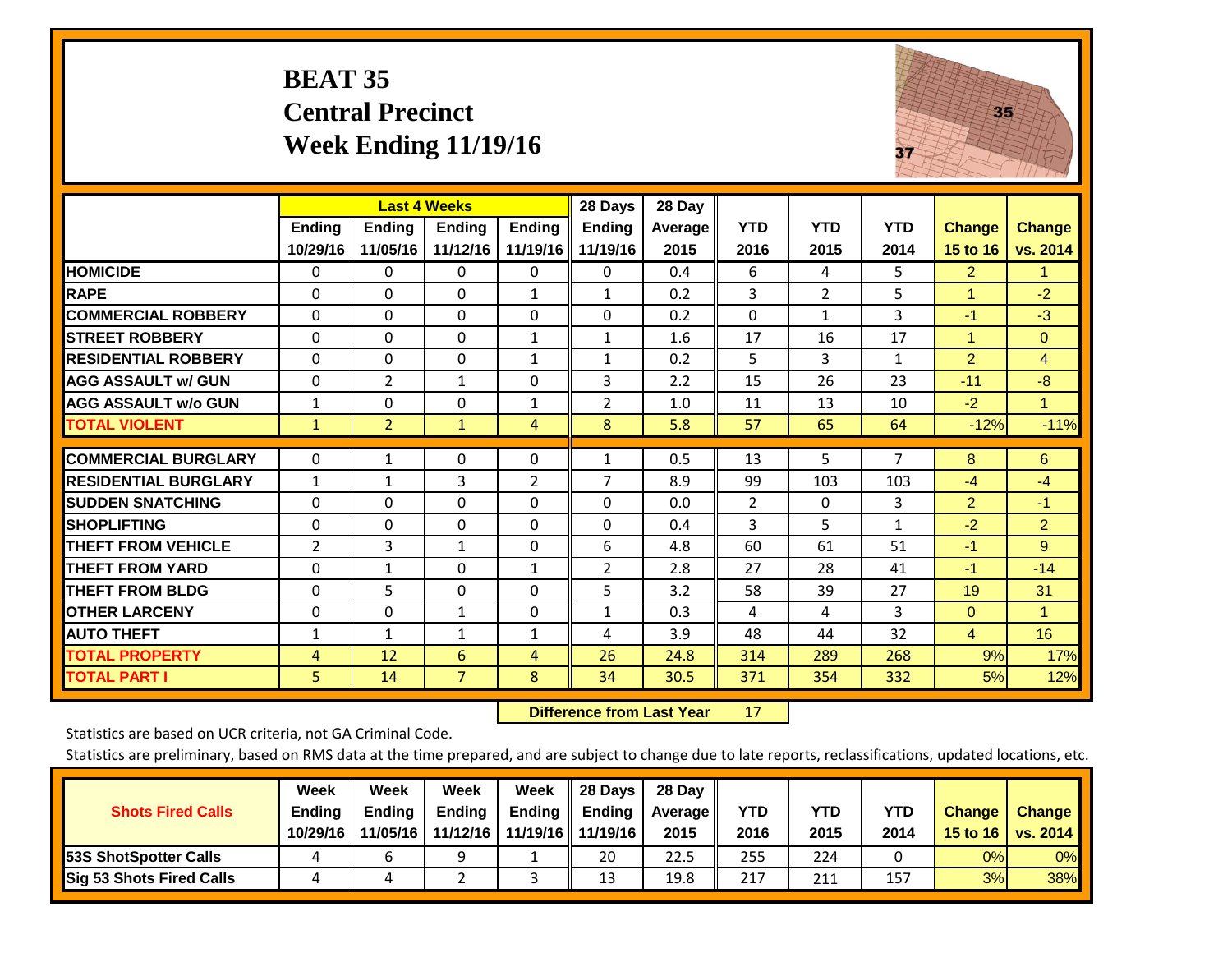|                                                                                                                                                                                                                             | <b>BEAT 37</b>                                                                                        | <b>Central Precinct</b>                                       | <b>Week Ending 11/19/16</b>                                                                                             |                                                                     |                                                                            |                                                                | 37                                                 |                                                      |                                                                        |                                                                        |                           |  |
|-----------------------------------------------------------------------------------------------------------------------------------------------------------------------------------------------------------------------------|-------------------------------------------------------------------------------------------------------|---------------------------------------------------------------|-------------------------------------------------------------------------------------------------------------------------|---------------------------------------------------------------------|----------------------------------------------------------------------------|----------------------------------------------------------------|----------------------------------------------------|------------------------------------------------------|------------------------------------------------------------------------|------------------------------------------------------------------------|---------------------------|--|
|                                                                                                                                                                                                                             | Ending<br>10/29/16                                                                                    | <b>Ending</b><br>11/05/16                                     | <b>Last 4 Weeks</b><br><b>Ending</b><br>11/12/16                                                                        | <b>Ending</b><br>11/19/16                                           | 28 Days<br><b>Ending</b><br>11/19/16                                       | 28 Day<br>Average<br>2015                                      | <b>YTD</b><br>2016                                 | <b>YTD</b><br>2015                                   | <b>YTD</b><br>2014                                                     | <b>Change</b><br>15 to 16                                              | <b>Change</b><br>vs. 2014 |  |
| <b>HOMICIDE</b>                                                                                                                                                                                                             | 0                                                                                                     | 0                                                             | $\mathbf 0$                                                                                                             | 0                                                                   | $\mathbf 0$                                                                | 0.2                                                            | $\mathbf 0$                                        | $\overline{2}$                                       | $\mathbf{1}$                                                           | $-2$                                                                   | $-1$                      |  |
| <b>RAPE</b>                                                                                                                                                                                                                 | 0                                                                                                     | $\Omega$                                                      | $\Omega$                                                                                                                | $\Omega$                                                            | $\Omega$                                                                   | 0.0                                                            | $\mathbf{1}$                                       | $\Omega$                                             | $\Omega$                                                               | $\mathbf{1}$                                                           | $\mathbf{1}$              |  |
| <b>COMMERCIAL ROBBERY</b>                                                                                                                                                                                                   | 0                                                                                                     | $\Omega$                                                      | $\Omega$                                                                                                                | 0                                                                   | $\Omega$                                                                   | 0.2                                                            | $\mathbf{1}$                                       | $\overline{2}$                                       | $\mathbf{1}$                                                           | $-1$                                                                   | $\overline{0}$            |  |
| <b>STREET ROBBERY</b>                                                                                                                                                                                                       | 2                                                                                                     | $\overline{2}$                                                | $\Omega$                                                                                                                | $\Omega$                                                            | 4                                                                          | 1.7                                                            | 16                                                 | 19                                                   | 9                                                                      | $-3$                                                                   | $\overline{7}$            |  |
| <b>RESIDENTIAL ROBBERY</b>                                                                                                                                                                                                  | 0                                                                                                     | 0                                                             | $\mathbf 0$                                                                                                             | 0                                                                   | 0                                                                          | 0.1                                                            | $\mathbf 0$                                        | 0                                                    | $\mathbf{0}$                                                           | $\overline{0}$                                                         | $\overline{0}$            |  |
| <b>AGG ASSAULT w/ GUN</b>                                                                                                                                                                                                   | 0                                                                                                     | 0                                                             | $\overline{0}$                                                                                                          | $\Omega$                                                            | 0                                                                          | 0.2                                                            | 6                                                  | $\overline{2}$                                       | 5                                                                      | $\overline{4}$                                                         | $\mathbf{1}$              |  |
| <b>AGG ASSAULT w/o GUN</b>                                                                                                                                                                                                  | $\mathbf{1}$                                                                                          | 0                                                             | $\Omega$                                                                                                                | 0                                                                   | $\mathbf{1}$                                                               | 0.5                                                            | 3                                                  | 6                                                    | 3                                                                      | $-3$                                                                   | $\Omega$                  |  |
| <b>TOTAL VIOLENT</b>                                                                                                                                                                                                        | 3                                                                                                     | $\overline{2}$                                                | $\overline{0}$                                                                                                          | $\mathbf{0}$                                                        | 5                                                                          | 2.8                                                            | 27                                                 | 31                                                   | 19                                                                     | $-13%$                                                                 | 42%                       |  |
| <b>COMMERCIAL BURGLARY</b>                                                                                                                                                                                                  | 0                                                                                                     | 0                                                             | 1                                                                                                                       | 0                                                                   | $\mathbf{1}$                                                               | 0.6                                                            | 17                                                 | 6                                                    | 4                                                                      | 11                                                                     | 13                        |  |
| <b>RESIDENTIAL BURGLARY</b>                                                                                                                                                                                                 | $\overline{2}$                                                                                        | $\mathbf{1}$                                                  | $\Omega$                                                                                                                | $\mathbf{1}$                                                        | 4                                                                          | 4.6                                                            | 36                                                 | 52                                                   | 39                                                                     | $-16$                                                                  | $-3$                      |  |
|                                                                                                                                                                                                                             |                                                                                                       |                                                               |                                                                                                                         |                                                                     |                                                                            |                                                                |                                                    |                                                      |                                                                        |                                                                        | $\mathbf{1}$              |  |
|                                                                                                                                                                                                                             |                                                                                                       |                                                               |                                                                                                                         |                                                                     |                                                                            |                                                                |                                                    |                                                      |                                                                        |                                                                        | 16                        |  |
|                                                                                                                                                                                                                             |                                                                                                       |                                                               |                                                                                                                         |                                                                     |                                                                            |                                                                |                                                    |                                                      |                                                                        |                                                                        | $-23$                     |  |
|                                                                                                                                                                                                                             |                                                                                                       |                                                               |                                                                                                                         |                                                                     |                                                                            |                                                                |                                                    |                                                      |                                                                        |                                                                        | $-7$                      |  |
|                                                                                                                                                                                                                             |                                                                                                       |                                                               |                                                                                                                         |                                                                     |                                                                            |                                                                |                                                    |                                                      |                                                                        |                                                                        | $\overline{4}$            |  |
|                                                                                                                                                                                                                             |                                                                                                       |                                                               |                                                                                                                         |                                                                     |                                                                            |                                                                |                                                    |                                                      |                                                                        |                                                                        | $-1$                      |  |
|                                                                                                                                                                                                                             |                                                                                                       |                                                               |                                                                                                                         |                                                                     |                                                                            |                                                                |                                                    |                                                      |                                                                        |                                                                        | $-5$                      |  |
|                                                                                                                                                                                                                             |                                                                                                       |                                                               |                                                                                                                         | 4                                                                   |                                                                            |                                                                |                                                    |                                                      | 280                                                                    |                                                                        | $-2%$<br>1%               |  |
| <b>SUDDEN SNATCHING</b><br><b>SHOPLIFTING</b><br><b>THEFT FROM VEHICLE</b><br><b>THEFT FROM YARD</b><br><b>THEFT FROM BLDG</b><br><b>OTHER LARCENY</b><br><b>AUTO THEFT</b><br><b>TOTAL PROPERTY</b><br><b>TOTAL PART I</b> | 0<br>$\mathbf{1}$<br>$\mathbf{1}$<br>$\overline{2}$<br>$\mathbf{1}$<br>0<br>0<br>$\overline{7}$<br>10 | $\mathbf{1}$<br>3<br>5<br>$\Omega$<br>0<br>0<br>0<br>10<br>12 | $\Omega$<br>$\overline{2}$<br>$\overline{2}$<br>$\mathbf{1}$<br>$\mathbf 0$<br>0<br>$\mathbf 0$<br>6<br>$6\overline{6}$ | 0<br>0<br>0<br>$\overline{2}$<br>$\mathbf{1}$<br>$\Omega$<br>0<br>4 | $\mathbf{1}$<br>6<br>8<br>5<br>$\overline{2}$<br>$\Omega$<br>0<br>27<br>32 | 0.3<br>2.5<br>12.3<br>2.5<br>2.6<br>0.9<br>2.9<br>29.2<br>32.1 | 3<br>36<br>79<br>39<br>28<br>1<br>17<br>256<br>283 | 4<br>25<br>151<br>28<br>34<br>10<br>36<br>346<br>377 | $\overline{2}$<br>20<br>102<br>46<br>24<br>$\overline{2}$<br>22<br>261 | $-1$<br>11<br>$-72$<br>11<br>$-6$<br>$-9$<br>$-19$<br>$-26%$<br>$-25%$ |                           |  |

 **Difference from Last Year**r -94 and the state of the state of the state of

Statistics are based on UCR criteria, not GA Criminal Code.

| <b>Shots Fired Calls</b>        | Week<br><b>Ending</b><br>10/29/16 | Week<br><b>Endina</b><br>11/05/16 | <b>Week</b><br>Ending<br>11/12/16 | Week<br>Ending | 28 Days<br><b>Ending</b><br>11/19/16   11/19/16 | 28 Day<br>Average II<br>2015 | YTD<br>2016 | YTD<br>2015 | <b>YTD</b><br>2014 | <b>Change</b><br>15 to 16 | <b>Change</b><br>vs. 2014 |
|---------------------------------|-----------------------------------|-----------------------------------|-----------------------------------|----------------|-------------------------------------------------|------------------------------|-------------|-------------|--------------------|---------------------------|---------------------------|
| <b>153S ShotSpotter Calls</b>   |                                   |                                   |                                   |                | 10                                              | 2.8                          | 44          | 25          |                    | 0%                        | 0%                        |
| <b>Sig 53 Shots Fired Calls</b> | 14                                |                                   |                                   |                | 28                                              | 13.4                         | 145         | 131         | 57                 | 11%                       | <b>154%</b>               |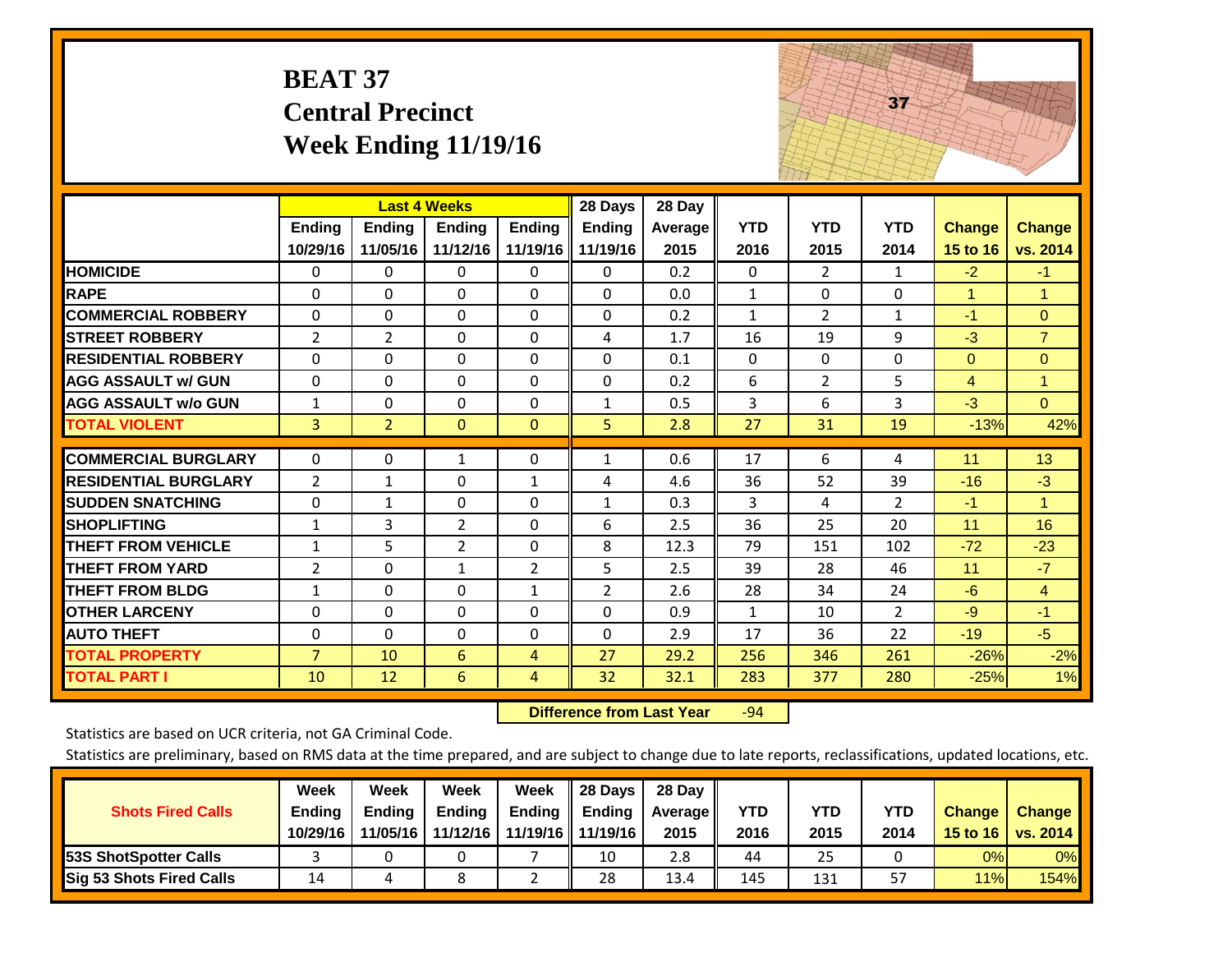

#### **COMPSTATSOUTHSIDE PRECINCT CAPT. ASHLEY BROWNWeek Ending 11/19/16**

**PRECINCT COMMANDER:**



|                             | Week           | Week           | <b>Weekly</b>  | $28$ -Day      | $28-Day$       | Avg            |            |            |            |                |               |
|-----------------------------|----------------|----------------|----------------|----------------|----------------|----------------|------------|------------|------------|----------------|---------------|
|                             | <b>Ending</b>  | <b>Ending</b>  | Avg            | <b>Ending</b>  | <b>Ending</b>  | $28-Day$       | <b>YTD</b> | <b>YTD</b> | <b>YTD</b> | <b>Change</b>  | <b>Change</b> |
|                             | 11/19/16       | 11/12/16       | 2015           | 11/19/16       | 10/29/16       | 2015           | 2016       | 2015       | 2014       | 15 to 16       | vs. 2014      |
| <b>HOMICIDE</b>             | 0              |                | 0              |                |                |                | 6          | 6          | 2          | 0              | 4             |
| <b>RAPE</b>                 | 0              | $\Omega$       | 0              | 0              |                |                | 10         | 8          | 9          | $\overline{2}$ |               |
| <b>COMMERCIAL ROBBERY</b>   | 0              | $\Omega$       | $\Omega$       | 1              |                | 2              | 29         | 15         | 29         | 14             | $\Omega$      |
| <b>STREET ROBBERY</b>       | $\overline{2}$ | 0              |                | 3              | 3              | 3              | 25         | 39         | 48         | $-14$          | $-23$         |
| <b>RESIDENTIAL ROBBERY</b>  | 0              | $\Omega$       | $\Omega$       | $\bf{0}$       | $\Omega$       |                | 6          | 13         | 10         | $-7$           | $-4$          |
| <b>AGG ASSAULT w/ GUN</b>   | $\bf{0}$       | 0              |                | 0              | $\Omega$       | $\overline{2}$ | 18         | 28         | 13         | $-10$          | 5             |
| <b>AGG ASSAULT w/o GUN</b>  | 0              | 0              |                | $\mathbf{2}$   |                | $\overline{2}$ | 35         | 26         | 18         | 9              | 17            |
| <b>TOTAL VIOLENT</b>        | $\overline{2}$ |                | 3              | $\overline{7}$ | $\overline{7}$ | 12             | 129        | 135        | 129        | $-4%$          | 0%            |
|                             |                |                |                |                |                |                |            |            |            |                |               |
| <b>COMMERCIAL BURGLARY</b>  | $\mathbf{2}$   | 2              |                | 6              | 8              | 4              | 55         | 49         | 36         | 6              | 19            |
| <b>RESIDENTIAL BURGLARY</b> | 3              | 4              | 6              | 12             | 14             | 24             | 201        | 283        | 211        | $-82$          | $-10$         |
| <b>SUDDEN SNATCHING</b>     | $\bf{0}$       | $\Omega$       | $\Omega$       | 0              | $\Omega$       | 1              | 10         | 14         | 11         | $-4$           | $-1$          |
| <b>SHOPLIFTING</b>          | 14             | 13             | 15             | 53             | 49             | 59             | 550        | 654        | 573        | $-104$         | $-23$         |
| <b>THEFT FROM VEHICLE</b>   | 9              | 6              | 8              | 28             | 24             | 32             | 260        | 367        | 331        | $-107$         | $-71$         |
| <b>THEFT FROM YARD</b>      | $\mathbf{2}$   | $\overline{2}$ | $\overline{2}$ | 11             | 9              | 10             | 130        | 107        | 108        | 23             | 22            |
| <b>THEFT FROM BLDG</b>      | 5              | 5              | 5              | 19             | 18             | 19             | 161        | 227        | 198        | $-66$          | $-37$         |
| <b>OTHER LARCENY</b>        | $\bf{3}$       | 0              | 0              | 4              | 6              | $\overline{2}$ | 23         | 20         | 27         | 3              | $-4$          |
| <b>AUTO THEFT</b>           | 5              | 5              | 4              | 16             | 13             | 15             | 103        | 179        | 83         | $-76$          | 20            |
| <b>TOTAL PROPERTY</b>       | 43             | 37             | 41             | 149            | 141            | 165            | 1493       | 1900       | 1578       | $-21%$         | $-5%$         |
| <b>TOTAL PART I</b>         | 45             | 38             | 44             | 156            | 148            | 177            | 1622       | 2035       | 1707       | $-20%$         | $-5%$         |

Statistics are based on UCR criteria, not GA Criminal Code. **Difference from Last Year** -413 Statistics are preliminary, based on RMS data at the time prepared, and are subject to change due to late reports, reclassifications, updated locations, etc.

Cell Shading: white is within 0.6 standard deviation of the mean; red is above; green is below

| <b>Citizen Initiated Calls</b>  | Week<br><b>Ending</b><br>11/19/16 | Week<br><b>Ending</b><br>11/12/16 | Weekly<br>Avg<br>2015 | 28-Day<br><b>Ending</b><br>11/19/16 | $28$ -Dav<br><b>Ending</b><br>10/29/16 | Avg<br>$28-Dav$<br>2015 | YTD<br>2016 | YTD<br>2015 | YTD<br>2014 | <b>Change</b><br><b>15 to 16</b> | <b>Change</b><br>vs. 2014 |
|---------------------------------|-----------------------------------|-----------------------------------|-----------------------|-------------------------------------|----------------------------------------|-------------------------|-------------|-------------|-------------|----------------------------------|---------------------------|
| <b>Midnight Shift</b>           | 81                                | 82                                | 100                   | 347                                 | 364                                    | 399                     | 4362        | 4645        | 4401        | $-283$                           | $-39$                     |
| Day Shift                       | 247                               | 254                               | 273                   | 1046                                | 1069                                   | 1090                    | 12188       | 12695       | 12285       | $-507$                           | $-97$                     |
| <b>Afternoon Shift</b>          | 226                               | 206                               | 269                   | 989                                 | 1059                                   | 1077                    | 12018       | 12397       | 12121       | $-379$                           | $-103$                    |
| <b>TOTAL CITIZEN CFS</b>        | 554                               | 542                               | 641                   | 2382                                | 2492                                   | 2566                    | 28568       | 29737       | 28807       | $-3.9%$                          | $-0.8%$                   |
| <b>53S ShotSpotter Calls</b>    |                                   |                                   |                       |                                     |                                        |                         |             | 83          |             | -82                              |                           |
| <b>Sig 53 Shots Fired Calls</b> |                                   |                                   | 10                    | 36                                  | 37                                     | 38                      | 422         | 364         | 227         | 58                               | 195                       |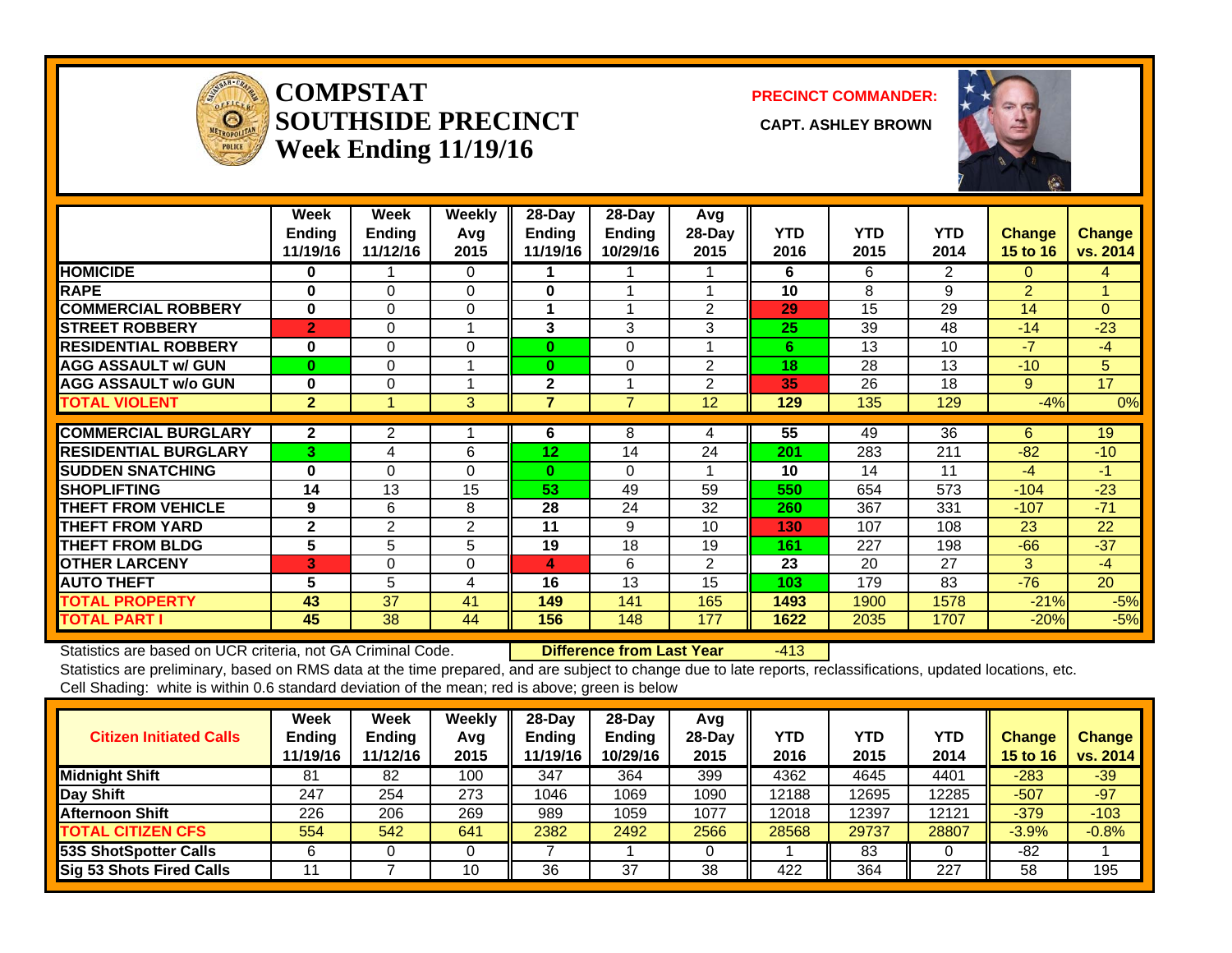# **BEAT 41 Southside Precinct Week Ending 11/19/16**



|                             |                | <b>Last 4 Weeks</b> |                |                | 28 Days        | 28 Day  |                |                |                |                |                |
|-----------------------------|----------------|---------------------|----------------|----------------|----------------|---------|----------------|----------------|----------------|----------------|----------------|
|                             | Ending         | Ending              | <b>Ending</b>  | <b>Ending</b>  | <b>Ending</b>  | Average | <b>YTD</b>     | <b>YTD</b>     | <b>YTD</b>     | <b>Change</b>  | <b>Change</b>  |
|                             | 10/29/16       | 11/05/16            | 11/12/16       | 11/19/16       | 11/19/16       | 2015    | 2016           | 2015           | 2014           | 15 to 16       | vs. 2014       |
| <b>HOMICIDE</b>             | 0              | 0                   | $\mathbf 0$    | $\Omega$       | 0              | 0.1     | $\Omega$       | 1              | $\Omega$       | $-1$           | $\overline{0}$ |
| <b>RAPE</b>                 | $\Omega$       | 0                   | $\Omega$       | $\Omega$       | $\Omega$       | 0.0     | 3              | $\Omega$       | $\mathbf{1}$   | 3              | $\overline{2}$ |
| <b>COMMERCIAL ROBBERY</b>   | $\Omega$       | $\Omega$            | $\Omega$       | $\Omega$       | $\Omega$       | 0.4     | 5              | 4              | 10             | $\overline{1}$ | $-5$           |
| <b>STREET ROBBERY</b>       | $\mathbf 0$    | $\Omega$            | $\Omega$       | $\Omega$       | $\Omega$       | 0.5     | 3              | 6              | 5              | $-3$           | $-2$           |
| <b>IRESIDENTIAL ROBBERY</b> | $\Omega$       | $\Omega$            | $\mathbf{0}$   | $\Omega$       | $\Omega$       | 0.2     | $\mathbf{1}$   | $\overline{3}$ | $\overline{2}$ | $-2$           | $-1$           |
| <b>AGG ASSAULT w/ GUN</b>   | $\Omega$       | $\Omega$            | $\mathbf{0}$   | $\Omega$       | 0              | 0.0     | 4              | 0              | 2              | $\overline{4}$ | $\overline{2}$ |
| <b>AGG ASSAULT w/o GUN</b>  | 0              | 1                   | $\mathbf{0}$   | $\Omega$       | $\mathbf{1}$   | 0.1     | 5              | 1              | 0              | $\overline{4}$ | 5 <sup>5</sup> |
| <b>TOTAL VIOLENT</b>        | $\mathbf{0}$   | 1                   | $\overline{0}$ | $\mathbf{0}$   | $\mathbf{1}$   | 1.3     | 21             | 15             | 20             | 40%            | 5%             |
|                             |                |                     |                |                |                |         |                |                |                |                |                |
| <b>COMMERCIAL BURGLARY</b>  | $\Omega$       | $\Omega$            | $\mathbf{0}$   | $\mathbf{1}$   | $\mathbf{1}$   | 0.8     | 20             | 11             | 8              | 9              | 12             |
| <b>RESIDENTIAL BURGLARY</b> | $\Omega$       | $\Omega$            | $\mathbf{0}$   | $\Omega$       | $\Omega$       | 0.8     | 15             | 8              | 6              | $\overline{7}$ | 9              |
| <b>SUDDEN SNATCHING</b>     | $\Omega$       | $\Omega$            | $\mathbf{0}$   | $\Omega$       | 0              | 0.2     | $\mathbf{0}$   | 3              | $\mathbf{1}$   | $-3$           | $-1$           |
| <b>SHOPLIFTING</b>          | 1              | 2                   | 1              | $\Omega$       | 4              | 1.6     | 25             | 17             | 19             | 8              | 6              |
| <b>THEFT FROM VEHICLE</b>   | $\overline{2}$ | 3                   | $\mathbf{1}$   | $\mathbf{1}$   | $\overline{7}$ | 5.9     | 54             | 69             | 94             | $-15$          | $-40$          |
| <b>THEFT FROM YARD</b>      | $\Omega$       | $\Omega$            | $\Omega$       | $\Omega$       | $\Omega$       | 3.0     | 21             | 34             | 18             | $-13$          | 3              |
| <b>THEFT FROM BLDG</b>      | 0              | $\Omega$            | $\mathbf{1}$   | $\Omega$       | $\mathbf{1}$   | 4.4     | 25             | 52             | 39             | $-27$          | $-14$          |
| <b>OTHER LARCENY</b>        | $\Omega$       | $\mathbf{1}$        | $\Omega$       | $\Omega$       | $\mathbf{1}$   | 0.3     | $\overline{2}$ | 4              | 4              | $-2$           | $-2$           |
| <b>AUTO THEFT</b>           | 1              | $\Omega$            | $\Omega$       | $\Omega$       | $\mathbf{1}$   | 2.3     | 14             | 28             | $\overline{7}$ | $-14$          | $\overline{7}$ |
| <b>TOTAL PROPERTY</b>       | 4              | 6                   | 3              | $\overline{2}$ | 15             | 19.4    | 176            | 226            | 196            | $-22%$         | $-10%$         |
| <b>TOTAL PART I</b>         | $\overline{4}$ | $\overline{7}$      | $\overline{3}$ | $\overline{2}$ | 16             | 20.7    | 197            | 241            | 216            | $-18%$         | $-9%$          |

 **Difference from Last Year**r -44

Statistics are based on UCR criteria, not GA Criminal Code.

| <b>Shots Fired Calls</b>        | Week<br><b>Ending</b><br>10/29/16 | Week<br><b>Endina</b><br>11/05/16 | Week<br><b>Ending</b><br>11/12/16 | Week<br>Ending | 28 Days<br><b>Ending</b><br>11/19/16   11/19/16 | 28 Day<br>Average II<br>2015 | YTD<br>2016 | YTD<br>2015 | <b>YTD</b><br>2014 | <b>Change</b><br>15 to $16$ | <b>Change</b><br>vs. 2014 |
|---------------------------------|-----------------------------------|-----------------------------------|-----------------------------------|----------------|-------------------------------------------------|------------------------------|-------------|-------------|--------------------|-----------------------------|---------------------------|
| <b>153S ShotSpotter Calls</b>   |                                   |                                   |                                   |                |                                                 | 0.0                          |             | 74          |                    | 0%                          | 0%                        |
| <b>Sig 53 Shots Fired Calls</b> |                                   |                                   |                                   |                | 4                                               | 1.8                          | 23          | 19          |                    | 21%                         | 53%                       |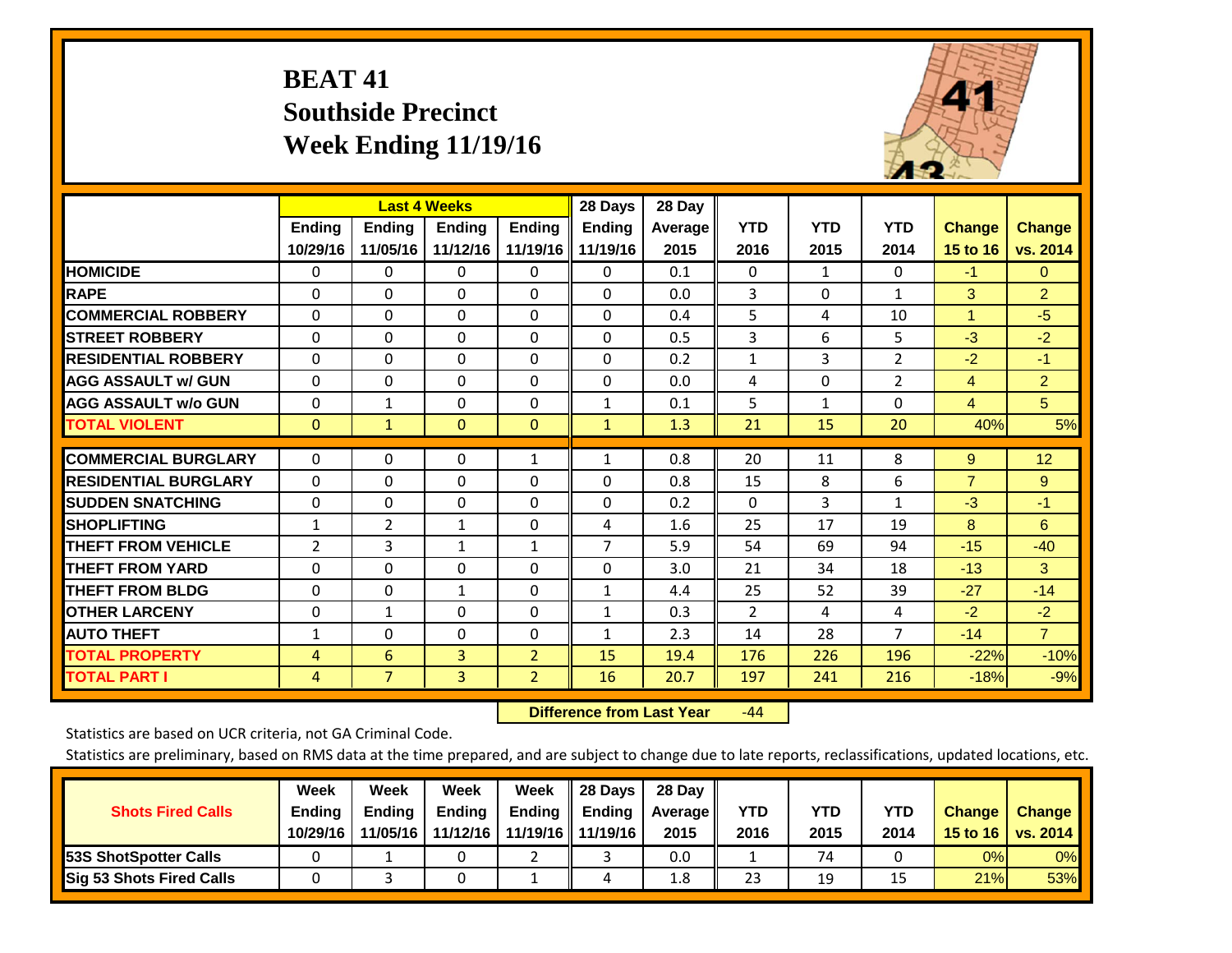# **BEAT 42 Southside Precinct Week Ending 11/19/16**



|                             |                           | <b>Last 4 Weeks</b>       |                           |                           | 28 Days                   | 28 Day             |                    |                    |                    |                           |                           |
|-----------------------------|---------------------------|---------------------------|---------------------------|---------------------------|---------------------------|--------------------|--------------------|--------------------|--------------------|---------------------------|---------------------------|
|                             | <b>Ending</b><br>10/29/16 | <b>Endina</b><br>11/05/16 | <b>Endina</b><br>11/12/16 | <b>Ending</b><br>11/19/16 | <b>Ending</b><br>11/19/16 | Average   <br>2015 | <b>YTD</b><br>2016 | <b>YTD</b><br>2015 | <b>YTD</b><br>2014 | <b>Change</b><br>15 to 16 | <b>Change</b><br>vs. 2014 |
| <b>HOMICIDE</b>             | 0                         | $\Omega$                  | $\mathbf{1}$              | $\Omega$                  | $\mathbf{1}$              | 0.1                | 1                  | $\mathbf{1}$       | $\mathbf{1}$       | $\mathbf{0}$              | $\Omega$                  |
| <b>RAPE</b>                 | 0                         | 0                         | $\Omega$                  | 0                         | 0                         | 0.0                | $\overline{2}$     | 0                  | 5                  | 2                         | $-3$                      |
| <b>COMMERCIAL ROBBERY</b>   | $\Omega$                  | $\Omega$                  | $\mathbf{0}$              | $\Omega$                  | $\Omega$                  | 0.6                | 8                  | $\overline{2}$     | 6                  | 6                         | $\overline{2}$            |
| <b>STREET ROBBERY</b>       | $\mathbf 0$               | $\Omega$                  | $\Omega$                  | $\overline{2}$            | $\overline{2}$            | 1.0                | 11                 | 12                 | 17                 | $-1$                      | $-6$                      |
| <b>RESIDENTIAL ROBBERY</b>  | $\Omega$                  | $\Omega$                  | $\mathbf{0}$              | $\Omega$                  | $\Omega$                  | 0.5                | 3                  | 5                  | 4                  | $-2$                      | $-1$                      |
| <b>AGG ASSAULT w/ GUN</b>   | $\Omega$                  | $\Omega$                  | $\Omega$                  | $\Omega$                  | $\Omega$                  | 0.9                | $\overline{7}$     | 9                  | 2                  | $-2$                      | 5                         |
| <b>AGG ASSAULT w/o GUN</b>  | $\Omega$                  | $\Omega$                  | $\mathbf{0}$              | 0                         | $\Omega$                  | 0.8                | 9                  | 10                 | 4                  | $-1$                      | 5                         |
| <b>TOTAL VIOLENT</b>        | $\mathbf 0$               | $\mathbf{0}$              | $\mathbf{1}$              | $\overline{2}$            | 3                         | 3.8                | 41                 | 39                 | 39                 | 5%                        | 5%                        |
| <b>COMMERCIAL BURGLARY</b>  | $\Omega$                  | 1                         | $\overline{2}$            | $\mathbf{1}$              | 4                         | 1.2                | 12                 | 15                 | 15                 | $-3$                      | $-3$                      |
| <b>RESIDENTIAL BURGLARY</b> | $\Omega$                  | $\Omega$                  | $\Omega$                  | $\mathbf{1}$              | $\mathbf{1}$              | 5.9                | 51                 | 70                 | 62                 | $-19$                     | $-11$                     |
| <b>ISUDDEN SNATCHING</b>    | $\Omega$                  | $\Omega$                  | $\Omega$                  | $\Omega$                  | $\Omega$                  | 0.3                | $\Omega$           | 4                  | 1                  | $-4$                      | -1                        |
| <b>SHOPLIFTING</b>          | 3                         | 2                         | 7                         | 4                         | 16                        | 13.7               | 97                 | 161                | 100                | $-64$                     | $-3$                      |
| <b>THEFT FROM VEHICLE</b>   | $\Omega$                  | $\mathbf{1}$              | $\mathbf{1}$              | $\Omega$                  | $\overline{2}$            | 9.6                | 63                 | 110                | 76                 | $-47$                     | $-13$                     |
| <b>THEFT FROM YARD</b>      | 0                         | $\mathbf{1}$              | 1                         | 0                         | $\overline{2}$            | 2.3                | 25                 | 25                 | 26                 | $\mathbf{0}$              | $-1$                      |
| <b>THEFT FROM BLDG</b>      | 2                         | $\overline{2}$            | $\Omega$                  | $\Omega$                  | 4                         | 4.3                | 33                 | 50                 | 42                 | $-17$                     | $-9$                      |
| <b>OTHER LARCENY</b>        | 0                         | $\Omega$                  | $\mathbf 0$               | 1                         | $\mathbf{1}$              | 0.4                | 5                  | 4                  | 5.                 | $\blacktriangleleft$      | $\Omega$                  |
| <b>AUTO THEFT</b>           | $\Omega$                  | $\Omega$                  | $\mathbf{1}$              | $\mathbf{1}$              | $\overline{2}$            | 5.1                | 24                 | 59                 | 21                 | $-35$                     | 3                         |
| <b>TOTAL PROPERTY</b>       | 5                         | $\overline{7}$            | 12                        | 8                         | 32                        | 42.7               | 310                | 498                | 348                | $-38%$                    | $-11%$                    |
| <b>TOTAL PART I</b>         | 5.                        | $\overline{7}$            | 13                        | 10                        | 35                        | 46.5               | 351                | 537                | 387                | $-35%$                    | $-9%$                     |

 **Difference from Last Year**‐186

Statistics are based on UCR criteria, not GA Criminal Code.

| <b>Shots Fired Calls</b>        | Week<br><b>Ending</b><br>10/29/16 | Week<br><b>Endina</b><br>11/05/16 | Week<br>Ending<br>11/12/16 | Week<br>Ending | 28 Days<br><b>Ending</b><br>11/19/16   11/19/16 | 28 Day<br>Average II<br>2015 | YTD<br>2016 | YTD<br>2015 | <b>YTD</b><br>2014 | <b>Change</b><br>15 to $16$ | <b>Change</b><br>vs. 2014 |
|---------------------------------|-----------------------------------|-----------------------------------|----------------------------|----------------|-------------------------------------------------|------------------------------|-------------|-------------|--------------------|-----------------------------|---------------------------|
| <b>153S ShotSpotter Calls</b>   |                                   |                                   |                            |                |                                                 | 0.0                          |             |             |                    | 0%                          | 0%                        |
| <b>Sig 53 Shots Fired Calls</b> |                                   |                                   |                            | ,              |                                                 | ט.                           | 91          | 78          | 43                 | 17%                         | <b>112%</b>               |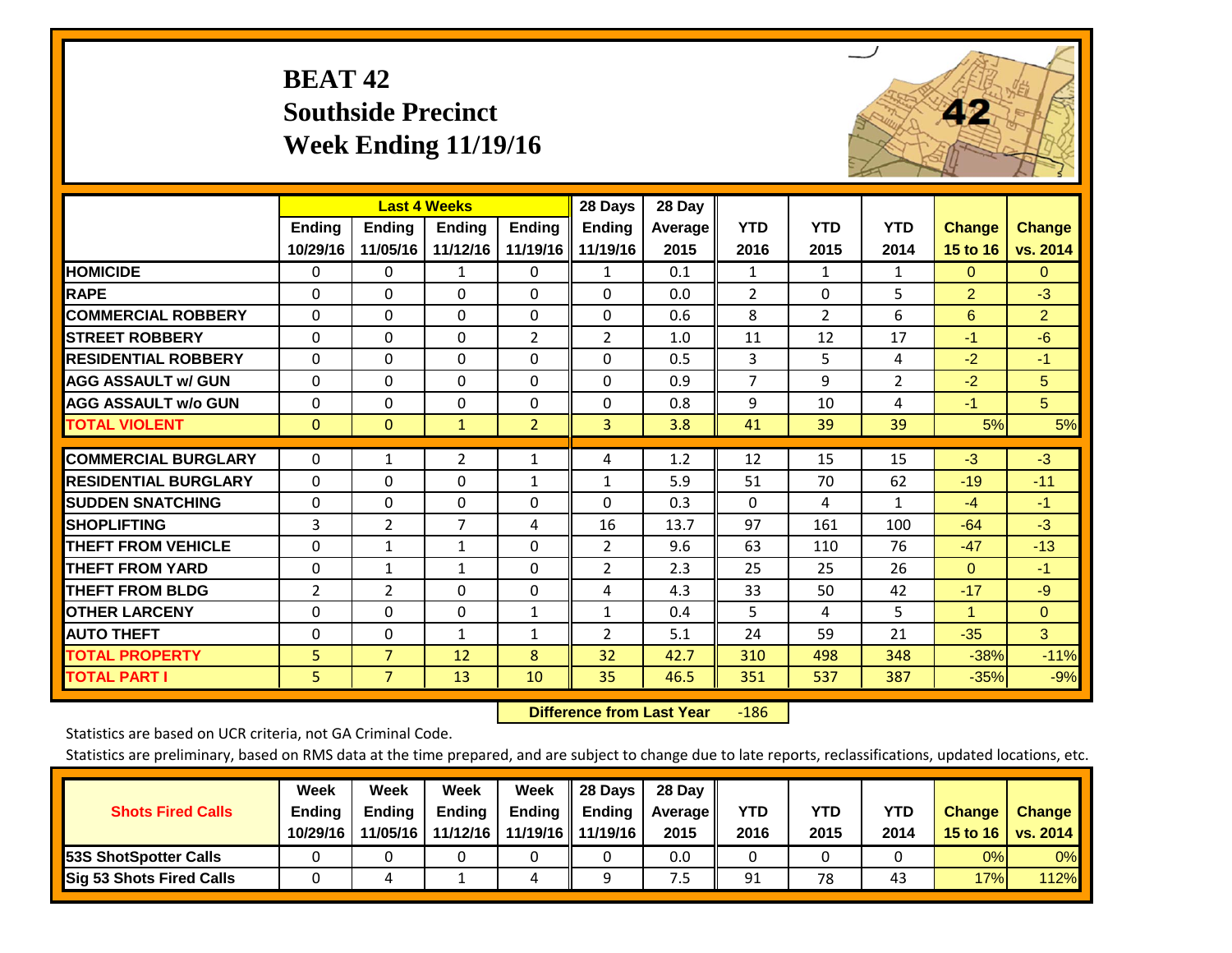# **BEAT 43 Southside Precinct Week Ending 11/19/16**



|                             |                | <b>Last 4 Weeks</b> |               |                | 28 Days             | 28 Day         |              |                |              |                |                |
|-----------------------------|----------------|---------------------|---------------|----------------|---------------------|----------------|--------------|----------------|--------------|----------------|----------------|
|                             | <b>Ending</b>  | <b>Ending</b>       | <b>Endina</b> | <b>Endina</b>  | <b>Ending</b>       | <b>Average</b> | <b>YTD</b>   | <b>YTD</b>     | <b>YTD</b>   | <b>Change</b>  | <b>Change</b>  |
|                             | 10/29/16       | 11/05/16            | 11/12/16      |                | 11/19/16   11/19/16 | 2015           | 2016         | 2015           | 2014         | 15 to 16       | vs. 2014       |
| <b>HOMICIDE</b>             | $\mathbf{0}$   | 0                   | $\Omega$      | $\Omega$       | 0                   | 0.2            | 3            | $\mathbf{1}$   | $\mathbf{1}$ | $\overline{2}$ | $\overline{2}$ |
| <b>RAPE</b>                 | $\Omega$       | $\Omega$            | $\Omega$      | $\Omega$       | $\Omega$            | 0.0            | $\mathbf{1}$ | 0              | $\Omega$     | 1              | $\mathbf{1}$   |
| <b>COMMERCIAL ROBBERY</b>   | $\mathbf{1}$   | $\Omega$            | $\Omega$      | $\Omega$       | $\mathbf{1}$        | 0.5            | 11           | 5              | 9            | 6              | $\overline{2}$ |
| <b>STREET ROBBERY</b>       | 0              | $\Omega$            | $\Omega$      | 0              | $\Omega$            | 0.8            | 6            | 10             | 8            | $-4$           | $-2$           |
| <b>RESIDENTIAL ROBBERY</b>  | $\Omega$       | $\Omega$            | $\Omega$      | 0              | $\Omega$            | 0.1            | $\mathbf{1}$ | $\mathbf{1}$   | $\mathbf{1}$ | $\mathbf{0}$   | $\Omega$       |
| <b>AGG ASSAULT w/ GUN</b>   | $\Omega$       | $\Omega$            | $\Omega$      | 0              | $\Omega$            | 0.6            | $\mathbf{1}$ | 8              | 3            | $-7$           | $-2$           |
| <b>AGG ASSAULT w/o GUN</b>  | 1              | $\Omega$            | $\Omega$      | 0              | 1                   | 0.3            | 9            | 4              | 3            | 5              | 6              |
| <b>TOTAL VIOLENT</b>        | $\overline{2}$ | $\mathbf{0}$        | $\mathbf{0}$  | $\mathbf{0}$   | $\overline{2}$      | 2.4            | 32           | 29             | 25           | 10%            | 28%            |
| <b>COMMERCIAL BURGLARY</b>  | 0              | 1                   | $\Omega$      | 0              |                     | 1.2            | 18           | 15             | 10           | 3              | 8              |
|                             |                |                     |               |                | 1                   |                |              |                |              |                |                |
| <b>RESIDENTIAL BURGLARY</b> | $\Omega$       | $\Omega$            | $\Omega$      | 0              | $\Omega$            | 2.3            | 28           | 26             | 31           | $\overline{2}$ | $-3$           |
| <b>ISUDDEN SNATCHING</b>    | $\Omega$       | $\Omega$            | $\mathbf{0}$  | 0              | $\Omega$            | 0.2            | 4            | $\overline{2}$ | 4            | $\overline{2}$ | $\Omega$       |
| <b>SHOPLIFTING</b>          | 8              | 3                   | 4             | 7              | 22                  | 28.4           | 283          | 321            | 335          | $-38$          | $-52$          |
| <b>THEFT FROM VEHICLE</b>   | $\mathbf 0$    | $\Omega$            | $\mathbf{1}$  | 0              | 1                   | 4.0            | 28           | 47             | 52           | $-19$          | $-24$          |
| <b>THEFT FROM YARD</b>      | $\mathbf{1}$   | $\Omega$            | $\Omega$      | $\mathbf{1}$   | $\overline{2}$      | 1.2            | 18           | 14             | 14           | $\overline{4}$ | $\overline{4}$ |
| <b>THEFT FROM BLDG</b>      | 0              | $\mathbf{1}$        | $\mathbf{1}$  | $\overline{2}$ | 4                   | 2.9            | 34           | 37             | 34           | $-3$           | $\Omega$       |
| <b>OTHER LARCENY</b>        | $\Omega$       | $\Omega$            | $\Omega$      | 1              | 1                   | 0.4            | 4            | 3              | 6            | $\mathbf{1}$   | $-2$           |
| <b>AUTO THEFT</b>           | $\mathbf{1}$   | $\mathbf{1}$        | $\Omega$      | $\Omega$       | 2                   | 2.3            | 15           | 28             | 12           | $-13$          | 3              |
| <b>TOTAL PROPERTY</b>       | 10             | 6                   | 6             | 11             | 33                  | 42.9           | 432          | 493            | 498          | $-12%$         | $-13%$         |
| <b>TOTAL PART I</b>         | 12             | 6                   | 6             | 11             | 35                  | 45.3           | 464          | 522            | 523          | $-11%$         | $-11%$         |

 **Difference from Last Year**‐58

Statistics are based on UCR criteria, not GA Criminal Code.

| <b>Shots Fired Calls</b>        | Week<br><b>Ending</b><br>10/29/16 | Week<br><b>Endina</b><br>11/05/16 | Week<br><b>Ending</b><br>11/12/16 | Week<br>Ending | 28 Days<br><b>Ending</b><br>11/19/16   11/19/16 | 28 Day<br>Average II<br>2015 | YTD<br>2016 | YTD<br>2015 | <b>YTD</b><br>2014 | <b>Change</b><br>15 to 16 $\vert$ | <b>Change</b><br>vs. 2014 |
|---------------------------------|-----------------------------------|-----------------------------------|-----------------------------------|----------------|-------------------------------------------------|------------------------------|-------------|-------------|--------------------|-----------------------------------|---------------------------|
| <b>153S ShotSpotter Calls</b>   |                                   |                                   |                                   |                |                                                 | 0.1                          |             |             |                    | 0%                                | 0%                        |
| <b>Sig 53 Shots Fired Calls</b> |                                   |                                   |                                   |                |                                                 | 5.6                          | 61          | 52          | 59                 | 17%                               | 3%                        |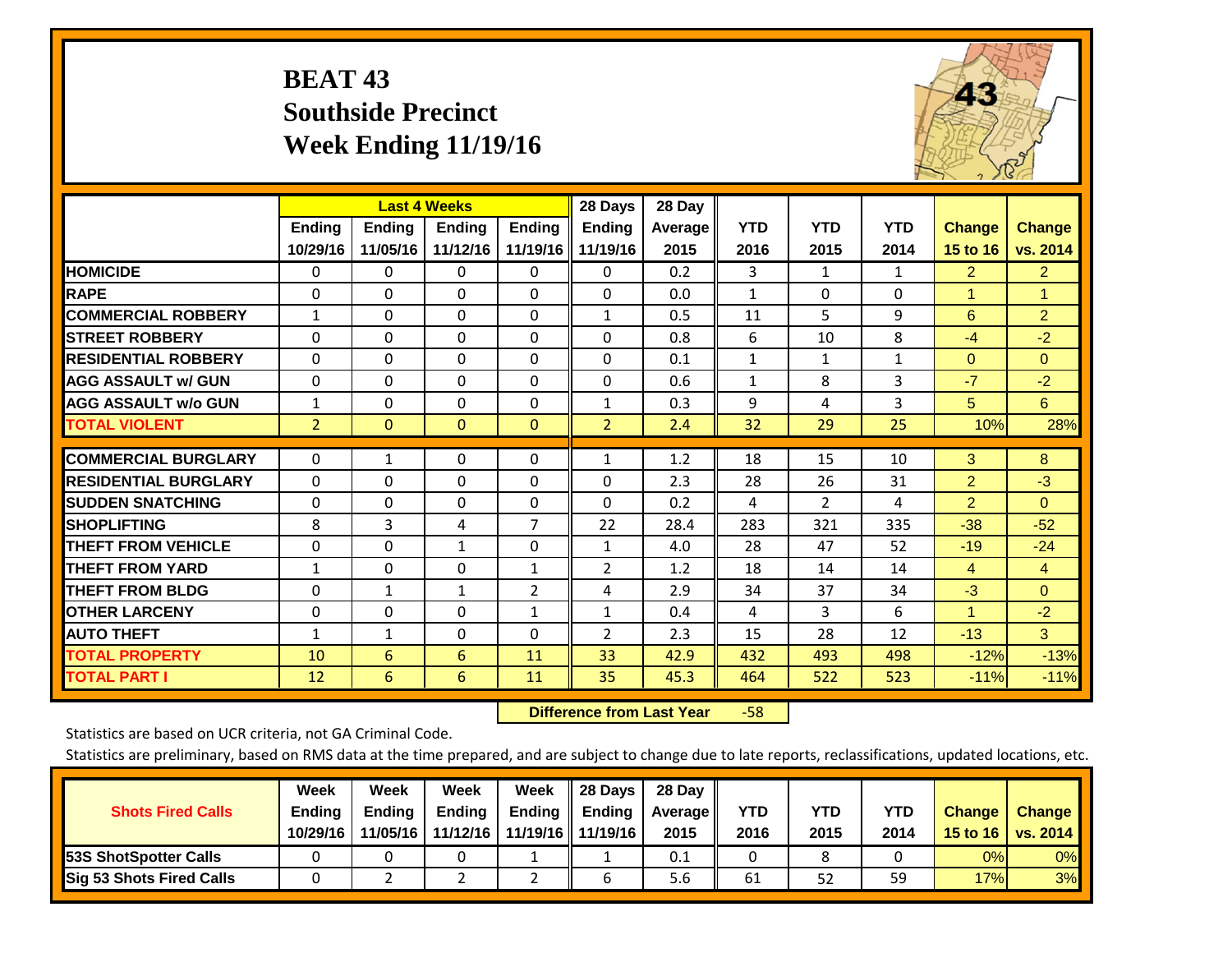# **BEAT 44 Southside Precinct Week Ending 11/19/16**



|                             |               |                | <b>Last 4 Weeks</b> |                | 28 Days        | 28 Day    |                |                |                |                |                |
|-----------------------------|---------------|----------------|---------------------|----------------|----------------|-----------|----------------|----------------|----------------|----------------|----------------|
|                             | <b>Ending</b> | <b>Ending</b>  | Ending              | <b>Ending</b>  | <b>Endina</b>  | Average I | <b>YTD</b>     | <b>YTD</b>     | <b>YTD</b>     | <b>Change</b>  | <b>Change</b>  |
|                             | 10/29/16      | 11/05/16       | 11/12/16            | 11/19/16       | 11/19/16       | 2015      | 2016           | 2015           | 2014           | 15 to 16       | vs. 2014       |
| <b>HOMICIDE</b>             | 0             | 0              | 0                   | 0              | $\Omega$       | 0.1       | 1              | 1              | 0              | $\Omega$       | 1.             |
| <b>RAPE</b>                 | $\Omega$      | 0              | $\Omega$            | $\Omega$       | $\Omega$       | 0.3       | 3              | 4              | 3              | $-1$           | $\mathbf{0}$   |
| <b>COMMERCIAL ROBBERY</b>   | $\Omega$      | 0              | $\Omega$            | $\Omega$       | $\Omega$       | 0.4       | 3              | 3              | $\overline{2}$ | $\Omega$       | 1              |
| <b>STREET ROBBERY</b>       | $\Omega$      | $\Omega$       | $\Omega$            | $\Omega$       | $\Omega$       | 0.6       | $\mathbf{1}$   | 7              | 8              | $-6$           | $-7$           |
| <b>RESIDENTIAL ROBBERY</b>  | $\Omega$      | 0              | $\Omega$            | $\Omega$       | 0              | 0.2       | $\mathbf{1}$   | 3              | 3              | $-2$           | $-2$           |
| <b>AGG ASSAULT w/ GUN</b>   | 0             | $\Omega$       | $\Omega$            | $\Omega$       | 0              | 0.5       | 4              | 6              | $\overline{2}$ | $-2$           | 2 <sup>1</sup> |
| <b>AGG ASSAULT w/o GUN</b>  | 0             | $\Omega$       | $\Omega$            | $\Omega$       | $\Omega$       | 0.5       | 8              | 6              | 6              | $\overline{2}$ | $\overline{2}$ |
| <b>TOTAL VIOLENT</b>        | $\mathbf{0}$  | $\Omega$       | $\Omega$            | $\mathbf{0}$   | $\mathbf{0}$   | 2.7       | 21             | 30             | 24             | $-30%$         | $-13%$         |
|                             |               |                |                     |                |                |           |                |                |                |                |                |
| <b>COMMERCIAL BURGLARY</b>  | 0             | 0              | 0                   | 0              | $\Omega$       | 0.4       | 2              | 5              | $\overline{2}$ | $-3$           | $\mathbf{0}$   |
| <b>RESIDENTIAL BURGLARY</b> | 2             | 1              | 3                   | $\Omega$       | 6              | 8.1       | 42             | 93             | 55             | $-51$          | $-13$          |
| <b>SUDDEN SNATCHING</b>     | 0             | $\Omega$       | $\Omega$            | $\Omega$       | 0              | 0.2       | 2              | $\overline{2}$ | $\overline{2}$ | $\Omega$       | $\Omega$       |
| <b>SHOPLIFTING</b>          | $\Omega$      | $\Omega$       | $\Omega$            | $\Omega$       | $\Omega$       | 0.7       | 13             | 9              | 16             | $\overline{4}$ | $-3$           |
| <b>THEFT FROM VEHICLE</b>   | $\Omega$      | $\Omega$       | $\Omega$            | $\overline{2}$ | $\overline{2}$ | 5.6       | 44             | 70             | 61             | $-26$          | $-17$          |
| <b>THEFT FROM YARD</b>      | $\mathbf{1}$  | 1              | 0                   | $\Omega$       | 2              | 1.4       | 20             | 13             | 22             | $\overline{7}$ | $-2$           |
| <b>THEFT FROM BLDG</b>      | 0             | $\overline{2}$ | $\overline{2}$      | 1              | 5              | 3.0       | 31             | 36             | 33             | $-5$           | $-2$           |
| <b>OTHER LARCENY</b>        | 0             | 0              | $\Omega$            | $\Omega$       | 0              | 0.5       | $\overline{2}$ | 6              | 3              | $-4$           | $-1$           |
| <b>AUTO THEFT</b>           | 1             | $\mathbf{1}$   | 3                   | $\Omega$       | 5              | 3.1       | 24             | 39             | 24             | $-15$          | $\mathbf{0}$   |
| <b>TOTAL PROPERTY</b>       | 4             | 5              | 8                   | $\overline{3}$ | 20             | 22.9      | 180            | 273            | 218            | $-34%$         | $-17%$         |
| <b>TOTAL PART I</b>         | 4             | 5.             | 8                   | 3              | 20             | 25.6      | 201            | 303            | 242            | $-34%$         | $-17%$         |

 **Difference from Last Year**r -102

Statistics are based on UCR criteria, not GA Criminal Code.

| <b>Shots Fired Calls</b>        | Week<br><b>Ending</b><br>10/29/16 | Week<br><b>Endina</b><br>11/05/16 | Week<br><b>Ending</b><br>11/12/16 | Week<br>Ending | 28 Days<br><b>Ending</b><br>11/19/16   11/19/16 | 28 Day<br>Average II<br>2015 | YTD<br>2016 | YTD<br>2015 | YTD<br>2014             | <b>Change</b><br>15 to 16 $\vert$ | <b>Change</b><br>vs. 2014 |
|---------------------------------|-----------------------------------|-----------------------------------|-----------------------------------|----------------|-------------------------------------------------|------------------------------|-------------|-------------|-------------------------|-----------------------------------|---------------------------|
| <b>153S ShotSpotter Calls</b>   |                                   |                                   |                                   |                |                                                 | 0.0                          |             |             |                         | 0%                                | 0%                        |
| <b>Sig 53 Shots Fired Calls</b> |                                   |                                   |                                   |                |                                                 | 8.0                          | 87          | 71          | $\mathbin{\lnot}$<br>3, | 23%                               | 135%                      |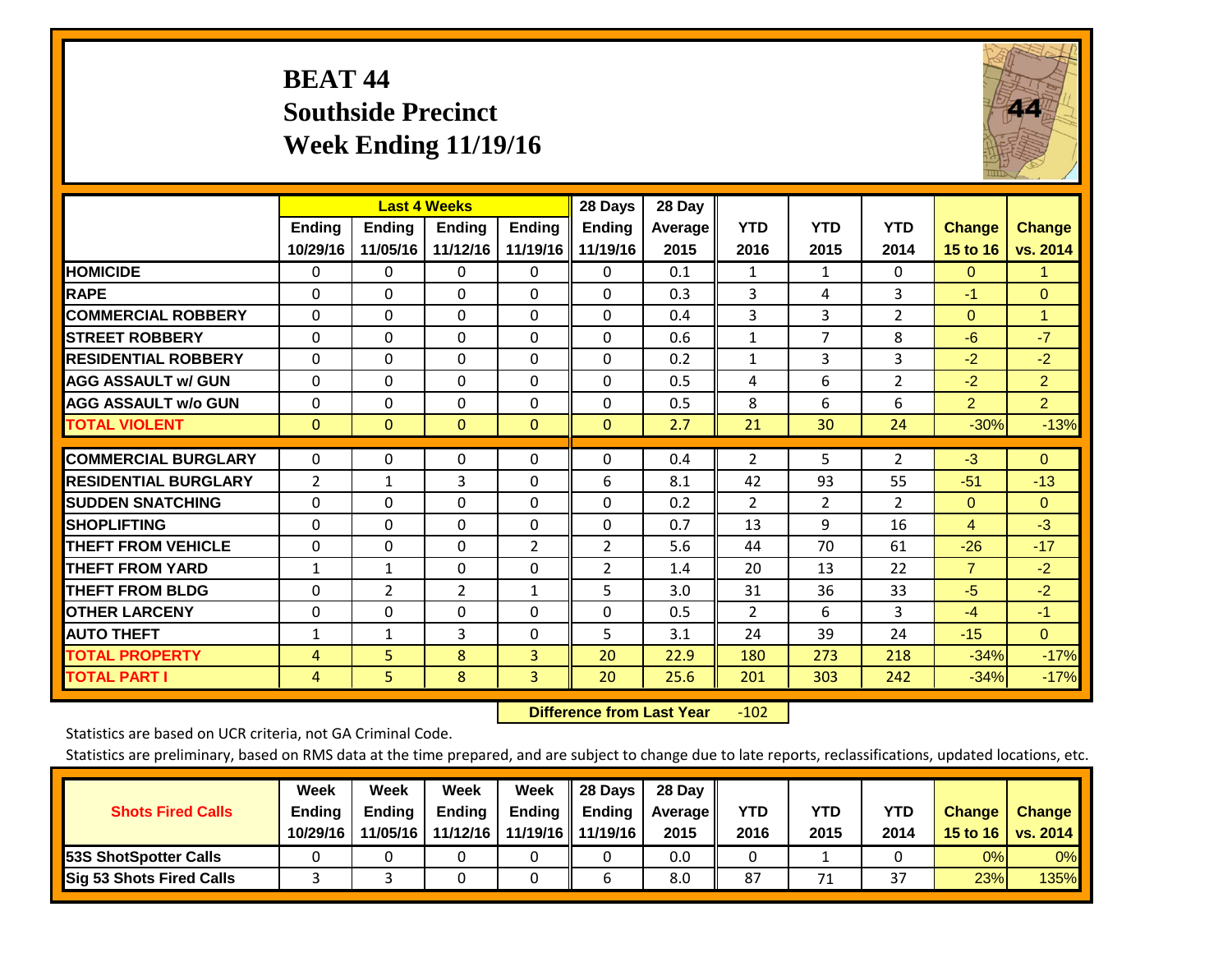# **BEAT 45 Southside Precinct Week Ending 11/19/16**



|                             |                           | <b>Last 4 Weeks</b>       |                           |                           | 28 Days                   | 28 Day             |                    |                    |                    |                           |                           |
|-----------------------------|---------------------------|---------------------------|---------------------------|---------------------------|---------------------------|--------------------|--------------------|--------------------|--------------------|---------------------------|---------------------------|
|                             | <b>Ending</b><br>10/29/16 | <b>Ending</b><br>11/05/16 | <b>Endina</b><br>11/12/16 | <b>Ending</b><br>11/19/16 | <b>Ending</b><br>11/19/16 | Average   <br>2015 | <b>YTD</b><br>2016 | <b>YTD</b><br>2015 | <b>YTD</b><br>2014 | <b>Change</b><br>15 to 16 | <b>Change</b><br>vs. 2014 |
| <b>HOMICIDE</b>             | 0                         | $\mathbf{0}$              | $\Omega$                  | $\Omega$                  | 0                         | 0.1                | $\mathbf{1}$       | $\mathbf{1}$       | $\Omega$           | $\Omega$                  | $\mathbf{1}$              |
| <b>RAPE</b>                 | $\Omega$                  | 0                         | $\Omega$                  | $\Omega$                  | 0                         | 0.2                | $\Omega$           | 3                  | 0                  | $-3$                      | $\Omega$                  |
| <b>COMMERCIAL ROBBERY</b>   | $\Omega$                  | $\Omega$                  | $\Omega$                  | $\Omega$                  | $\Omega$                  | 0.0                | $\Omega$           | $\Omega$           | $\Omega$           | $\mathbf{0}$              | $\Omega$                  |
| <b>STREET ROBBERY</b>       | $\Omega$                  | $\mathbf{1}$              | $\Omega$                  | $\Omega$                  | $\mathbf{1}$              | 0.2                | $\mathbf{1}$       | 2                  | 5                  | $-1$                      | $-4$                      |
| <b>RESIDENTIAL ROBBERY</b>  | $\Omega$                  | $\Omega$                  | $\Omega$                  | 0                         | $\Omega$                  | 0.1                | $\Omega$           | 1                  | 0                  | $-1$                      | $\Omega$                  |
| <b>AGG ASSAULT w/ GUN</b>   | $\Omega$                  | $\Omega$                  | $\Omega$                  | $\mathbf{0}$              | $\Omega$                  | 0.2                | $\Omega$           | $\overline{2}$     | $\overline{2}$     | $-2$                      | $-2$                      |
| <b>AGG ASSAULT w/o GUN</b>  | $\mathbf 0$               | 0                         | $\Omega$                  | 0                         | $\Omega$                  | 0.2                | 4                  | 2                  | 3                  | $\overline{2}$            | $\mathbf{1}$              |
| <b>TOTAL VIOLENT</b>        | $\mathbf{0}$              | $\mathbf{1}$              | $\mathbf{0}$              | $\mathbf{0}$              | $\mathbf{1}$              | 0.8                | 6                  | 11                 | 10                 | $-45%$                    | $-40%$                    |
|                             |                           |                           |                           |                           |                           |                    |                    |                    |                    |                           |                           |
| <b>COMMERCIAL BURGLARY</b>  | $\Omega$                  | 0                         | $\Omega$                  | $\mathbf{0}$              | $\Omega$                  | 0.2                | 3                  | 3                  | 0                  | $\mathbf{0}$              | 3                         |
| <b>RESIDENTIAL BURGLARY</b> | $\mathbf{0}$              | 2                         | 1                         | $\overline{2}$            | 5                         | 5.2                | 45                 | 63                 | 34                 | $-18$                     | 11                        |
| <b>SUDDEN SNATCHING</b>     | $\Omega$                  | 0                         | $\Omega$                  | $\Omega$                  | 0                         | 0.1                | $\overline{2}$     | $\mathbf{1}$       | $\mathbf{1}$       | 1                         | $\mathbf{1}$              |
| <b>SHOPLIFTING</b>          | $\mathbf{1}$              | $\Omega$                  | $\Omega$                  | 0                         | $\mathbf{1}$              | 0.1                | 6                  | $\Omega$           | $\mathbf{1}$       | 6                         | 5                         |
| <b>THEFT FROM VEHICLE</b>   | 4                         | 1                         | 3                         | 6                         | 14                        | 2.9                | 53                 | 27                 | 19                 | 26                        | 34                        |
| <b>THEFT FROM YARD</b>      | $\mathbf{1}$              | 1                         | $\Omega$                  | 1                         | 3                         | 1.2                | 28                 | 15                 | 19                 | 13                        | 9                         |
| <b>THEFT FROM BLDG</b>      | 2                         | $\Omega$                  | $\Omega$                  | $\overline{2}$            | 4                         | 2.7                | 21                 | 30                 | 26                 | $-9$                      | $-5$                      |
| <b>OTHER LARCENY</b>        | 0                         | 0                         | $\Omega$                  | $\Omega$                  | $\Omega$                  | 0.2                | 5                  | $\overline{2}$     | 5                  | 3                         | $\mathbf{0}$              |
| <b>AUTO THEFT</b>           | $\mathbf{1}$              | 0                         | $\mathbf 0$               | $\overline{2}$            | 3                         | 0.6                | 13                 | 7                  | 10                 | 6                         | 3                         |
| <b>TOTAL PROPERTY</b>       | 9                         | 4                         | 4                         | 13                        | 30                        | 13.1               | 176                | 148                | 115                | 19%                       | 53%                       |
| <b>TOTAL PART I</b>         | 9                         | 5                         | 4                         | 13                        | 31                        | 14.0               | 182                | 159                | 125                | 14%                       | 46%                       |

 **Difference from Last Year**r 23

Statistics are based on UCR criteria, not GA Criminal Code.

| <b>Shots Fired Calls</b>        | Week<br><b>Ending</b><br>10/29/16 | Week<br><b>Endina</b><br>11/05/16 | Week<br><b>Ending</b><br>11/12/16 | Week<br>Ending | 28 Days<br><b>Ending</b><br>11/19/16   11/19/16 | 28 Day<br>Average II<br>2015 | YTD<br>2016 | YTD<br>2015 | YTD<br>2014              | <b>Change</b><br>15 to 16 $\vert$ | <b>Change</b><br>vs. 2014 |
|---------------------------------|-----------------------------------|-----------------------------------|-----------------------------------|----------------|-------------------------------------------------|------------------------------|-------------|-------------|--------------------------|-----------------------------------|---------------------------|
| <b>153S ShotSpotter Calls</b>   |                                   |                                   |                                   |                |                                                 | 0.0                          |             |             |                          | 0%                                | 0%                        |
| <b>Sig 53 Shots Fired Calls</b> |                                   |                                   |                                   |                |                                                 | 7.9                          | 70          | 75          | $\mathbin{\lnot}$<br>، ب | $-7%$                             | 89%                       |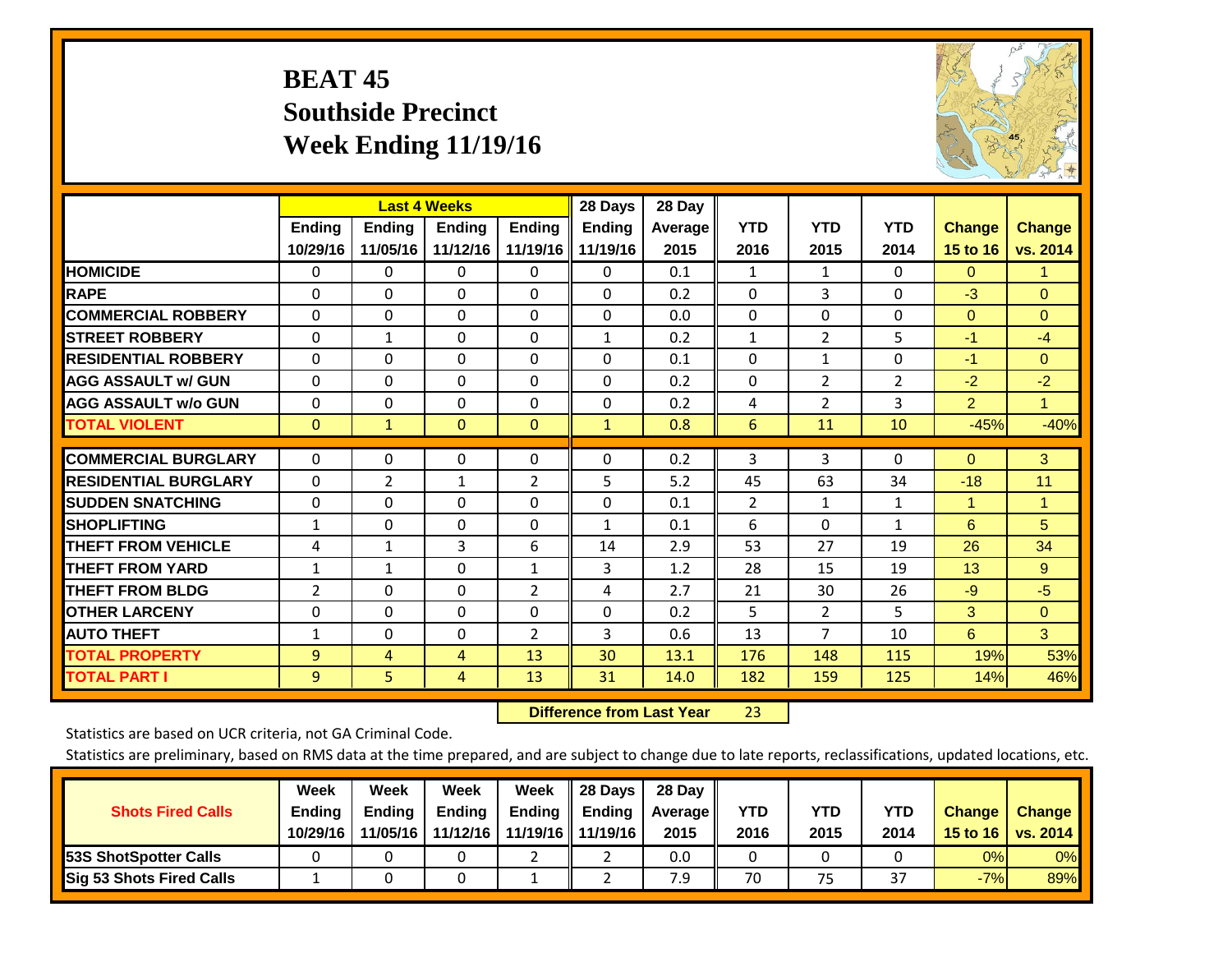# **BEAT 46 Southside Precinct Week Ending 11/19/16**



|                             |              | <b>Last 4 Weeks</b> |              |                | 28 Days        | 28 Day  |                |                |                |                |                |
|-----------------------------|--------------|---------------------|--------------|----------------|----------------|---------|----------------|----------------|----------------|----------------|----------------|
|                             | Ending       | <b>Ending</b>       | Ending       | <b>Ending</b>  | <b>Ending</b>  | Average | <b>YTD</b>     | <b>YTD</b>     | <b>YTD</b>     | <b>Change</b>  | <b>Change</b>  |
|                             | 10/29/16     | 11/05/16            | 11/12/16     | 11/19/16       | 11/19/16       | 2015    | 2016           | 2015           | 2014           | 15 to 16       | vs. 2014       |
| <b>HOMICIDE</b>             | $\Omega$     | 0                   | 0            | $\Omega$       | $\mathbf{0}$   | 0.1     | $\Omega$       | $\mathbf{1}$   | 0              | $-1$           | $\mathbf{0}$   |
| <b>RAPE</b>                 | $\Omega$     | $\Omega$            | $\Omega$     | $\Omega$       | $\Omega$       | 0.1     | $\mathbf{1}$   | 1              | 0              | $\Omega$       | $\mathbf{1}$   |
| <b>COMMERCIAL ROBBERY</b>   | $\Omega$     | 0                   | $\Omega$     | 0              | $\Omega$       | 0.2     | $\overline{2}$ | $\mathbf{1}$   | 2              | $\mathbf{1}$   | $\mathbf{0}$   |
| <b>ISTREET ROBBERY</b>      | $\mathbf{0}$ | $\Omega$            | $\Omega$     | $\Omega$       | $\Omega$       | 0.2     | 3              | $\overline{2}$ | 5              | $\overline{1}$ | $-2$           |
| <b>RESIDENTIAL ROBBERY</b>  | $\Omega$     | $\Omega$            | $\Omega$     | $\mathbf{0}$   | $\Omega$       | 0.0     | $\mathbf{0}$   | $\Omega$       | 0              | $\Omega$       | $\mathbf{0}$   |
| <b>AGG ASSAULT w/ GUN</b>   | $\Omega$     | 0                   | $\Omega$     | 0              | $\mathbf{0}$   | 0.2     | 2              | 3              | $\overline{2}$ | $-1$           | $\mathbf{0}$   |
| <b>AGG ASSAULT w/o GUN</b>  | $\Omega$     | $\Omega$            | $\Omega$     | $\Omega$       | $\Omega$       | 0.2     | $\Omega$       | 3              | $\overline{2}$ | $-3$           | $-2$           |
| <b>TOTAL VIOLENT</b>        | $\mathbf{0}$ | $\Omega$            | $\mathbf{0}$ | $\mathbf{0}$   | $\Omega$       | 1.0     | 8              | 11             | 11             | $-27%$         | $-27%$         |
|                             |              |                     |              |                |                |         |                |                |                |                |                |
| <b>COMMERCIAL BURGLARY</b>  | $\Omega$     | $\Omega$            | $\Omega$     | $\mathbf{0}$   | $\Omega$       | 0.0     | $\mathbf{0}$   | $\mathbf{0}$   | 1              | $\Omega$       | $-1$           |
| <b>RESIDENTIAL BURGLARY</b> | $\Omega$     | $\Omega$            | $\Omega$     | $\Omega$       | $\Omega$       | 1.8     | 20             | 23             | 23             | $-3$           | $-3$           |
| <b>SUDDEN SNATCHING</b>     | $\Omega$     | $\Omega$            | $\Omega$     | $\Omega$       | $\Omega$       | 0.2     | $\overline{2}$ | $\overline{2}$ | $\overline{2}$ | $\Omega$       | $\Omega$       |
| <b>SHOPLIFTING</b>          | 4            | $\overline{2}$      | $\mathbf{1}$ | 3              | 10             | 14.6    | 126            | 146            | 102            | $-20$          | 24             |
| <b>THEFT FROM VEHICLE</b>   | $\mathbf{1}$ | $\mathbf{1}$        | $\Omega$     | $\Omega$       | $\overline{2}$ | 3.6     | 18             | 44             | 29             | $-26$          | $-11$          |
| <b>THEFT FROM YARD</b>      | $\mathbf{1}$ | 0                   | $\mathbf{1}$ | $\mathbf{0}$   | $\overline{2}$ | 0.6     | 18             | 6              | 9              | 12             | 9              |
| <b>THEFT FROM BLDG</b>      | $\Omega$     | $\Omega$            | $\mathbf{1}$ | $\Omega$       | $\mathbf{1}$   | 1.8     | 17             | 22             | 24             | $-5$           | $-7$           |
| <b>IOTHER LARCENY</b>       | $\Omega$     | $\Omega$            | $\Omega$     | $\mathbf{1}$   | $\mathbf{1}$   | 0.2     | 5              | $\mathbf{1}$   | 4              | 4              | 1              |
| <b>AUTO THEFT</b>           | 0            | $\Omega$            | $\mathbf{1}$ | $\overline{2}$ | 3              | 1.5     | 13             | 18             | 9              | $-5$           | $\overline{4}$ |
| <b>TOTAL PROPERTY</b>       | 6            | 3                   | 4            | 6              | 19             | 24.2    | 219            | 262            | 203            | $-16%$         | 8%             |
| <b>TOTAL PART I</b>         | 6            | 3                   | 4            | 6              | 19             | 25.2    | 227            | 273            | 214            | $-17%$         | 6%             |

 **Difference from Last Year**r -46

Statistics are based on UCR criteria, not GA Criminal Code.

| <b>Shots Fired Calls</b>        | Week<br><b>Ending</b><br>10/29/16 | Week<br><b>Endina</b><br>11/05/16 | <b>Week</b><br>Ending<br>11/12/16 | Week<br>Ending | 28 Days<br><b>Ending</b><br>11/19/16   11/19/16 | 28 Day<br>Average II<br>2015 | YTD<br>2016 | YTD<br>2015 | YTD<br>2014 | <b>Change</b><br>15 to $16$ | <b>Change</b><br>vs. 2014 |
|---------------------------------|-----------------------------------|-----------------------------------|-----------------------------------|----------------|-------------------------------------------------|------------------------------|-------------|-------------|-------------|-----------------------------|---------------------------|
| <b>153S ShotSpotter Calls</b>   |                                   |                                   |                                   |                |                                                 | 0.0                          |             |             |             | 0%                          | 0%                        |
| <b>Sig 53 Shots Fired Calls</b> |                                   |                                   |                                   |                |                                                 | 7.3                          | 90          | 69          | 36          | 30%                         | 150%                      |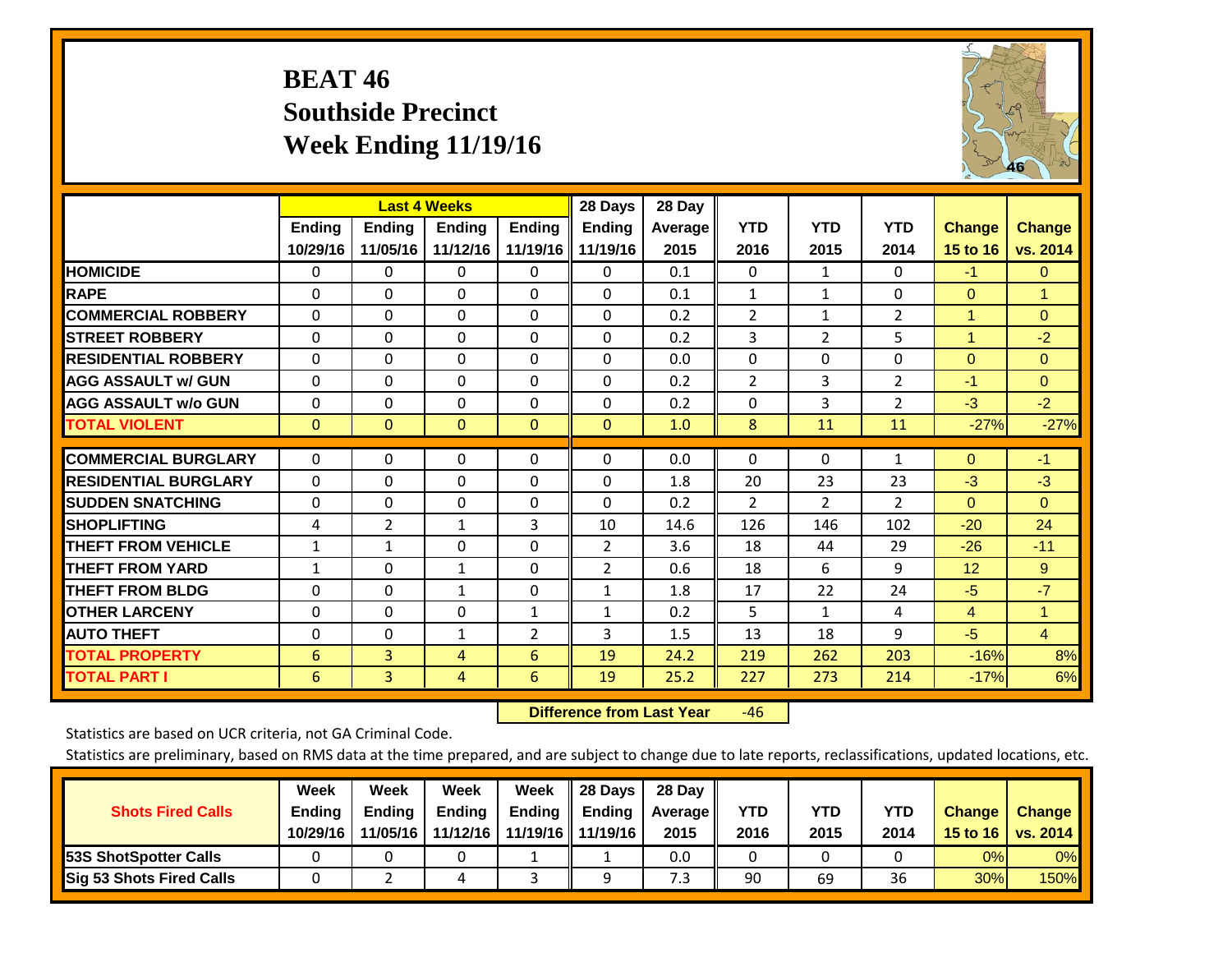

#### **COMPSTATISLANDS PRECINCT** CAPT. CARY HILL **Week Ending 11/19/16**

**PRECINCT COMMANDER:**



|                             | Week<br><b>Ending</b>    | Week<br><b>Ending</b> | <b>Weekly</b><br>Avg     | 28-Day<br>Ending | 28-Day<br>Ending        | Avg<br>28-Day  | <b>YTD</b> | <b>YTD</b> | <b>YTD</b> | <b>Change</b>   | <b>Change</b>  |
|-----------------------------|--------------------------|-----------------------|--------------------------|------------------|-------------------------|----------------|------------|------------|------------|-----------------|----------------|
|                             | 11/19/16                 | 11/12/16              | 2015                     | 11/19/16         | 10/29/16                | 2015           | 2016       | 2015       | 2014       | <b>15 to 16</b> | vs. 2014       |
| <b>HOMICIDE</b>             | 0                        |                       | $\Omega$                 |                  |                         |                | 9          | 10         | 5          | $-1$            | 4              |
| <b>RAPE</b>                 | $\bf{0}$                 | $\Omega$              | 0                        | 0                | $\Omega$                |                | 5          | 9          | 15         | $-4$            | $-10$          |
| <b>COMMERCIAL ROBBERY</b>   |                          | $\Omega$              |                          |                  | 4                       | 3              | 15         | 30         | 14         | $-15$           | 1              |
| <b>STREET ROBBERY</b>       | $\mathbf{2}$             |                       |                          | 6                | 5                       | 5              | 46         | 56         | 41         | $-10$           | 5              |
| <b>RESIDENTIAL ROBBERY</b>  | $\bf{0}$                 | 0                     | $\Omega$                 | 1                | $\overline{\mathbf{A}}$ |                | 8          | 8          | 6          | $\Omega$        | $\overline{2}$ |
| <b>AGG ASSAULT w/ GUN</b>   |                          | $\overline{2}$        |                          | 5                | 5                       | 6              | 60         | 69         | 41         | $-9$            | 19             |
| <b>AGG ASSAULT w/o GUN</b>  | $\bf{0}$                 | 0                     |                          |                  | 3                       | 4              | 39         | 47         | 38         | $-8$            | 4              |
| <b>TOTAL VIOLENT</b>        | 4                        | 4                     | 5                        | 15               | 19                      | 20             | 182        | 229        | 160        | $-21%$          | 14%            |
| <b>COMMERCIAL BURGLARY</b>  |                          | 0                     |                          | 4                | 4                       | 2              | 42         | 28         | 36         | 14              | 6              |
| <b>RESIDENTIAL BURGLARY</b> | 3                        | $\overline{ }$        | $\overline{7}$           | 27               | 26                      | 30             | 410        | 349        | 318        | 61              | 92             |
| <b>SUDDEN SNATCHING</b>     | $\bf{0}$                 | 0                     | 0                        |                  |                         |                | 14         | 10         | 10         | 4               | 4              |
| <b>SHOPLIFTING</b>          | 4                        | 5                     | 9                        | 26               | 20                      | 36             | 355        | 434        | 447        | $-79$           | $-92$          |
| <b>THEFT FROM VEHICLE</b>   | $\overline{\phantom{a}}$ | 6                     | $\overline{\phantom{a}}$ | 23               | 19                      | 29             | 299        | 348        | 285        | $-49$           | 14             |
| <b>THEFT FROM YARD</b>      | 3                        | 3                     | 3                        | 11               | 11                      | 13             |            | 149        | 162        | $-18$           | $-31$          |
|                             |                          |                       |                          |                  |                         |                | 131        |            |            | $\overline{7}$  |                |
| <b>THEFT FROM BLDG</b>      | 4                        | 5                     | 5                        | 24               | 17                      | 19             | 235        | 228        | 198        |                 | 37             |
| <b>OTHER LARCENY</b>        | 4                        |                       | $\Omega$                 | 6                | 5                       | $\overline{2}$ | 34         | 20         | 30         | 14              | $\overline{4}$ |
| <b>AUTO THEFT</b>           |                          | 4                     | 4                        | 14               | 9                       | 14             | 158        | 159        | 113        | $-1$            | 45             |
| <b>TOTAL PROPERTY</b>       | 27                       | 31                    | 37                       | 136              | 112                     | 146            | 1678       | 1725       | 1599       | $-3%$           | 5%             |
| <b>TOTAL PART I</b>         | 31                       | 35                    | 42                       | 151              | 131                     | 167            | 1860       | 1954       | 1759       | $-5%$           | 6%             |

Statistics are based on UCR criteria, not GA Criminal Code. **Difference from Last Year** -94 Statistics are preliminary, based on RMS data at the time prepared, and are subject to change due to late reports, reclassifications, updated locations, etc. Cell Shading: white is within 0.6 standard deviation of the mean; red is above; green is below.

| <b>Citizen Initiated Calls</b>  | Week<br><b>Ending</b><br>11/19/16 | Week<br><b>Ending</b><br>11/12/16 | Weekly<br>Avg<br>2015 | 28-Dav<br><b>Ending</b><br>11/19/16 | 28-Day<br>Ending<br>10/29/16 | Avg<br>$28-Dav$<br>2015 | YTD<br>2016 | <b>YTD</b><br>2015 | YTD<br>2014 | <b>Change</b><br><b>15 to 16</b> | <b>Change</b><br>vs. 2014 |
|---------------------------------|-----------------------------------|-----------------------------------|-----------------------|-------------------------------------|------------------------------|-------------------------|-------------|--------------------|-------------|----------------------------------|---------------------------|
| <b>Midnight Shift</b>           | 95                                | 93                                | 108                   | 404                                 | 416                          | 432                     | 4865        | 4979               | 4834        | $-114$                           | 31                        |
| Day Shift                       | 262                               | 257                               | 265                   | 1030                                | 1046                         | 1060                    | 12503       | 12280              | 12340       | 223                              | 163                       |
| <b>Afternoon Shift</b>          | 233                               | 259                               | 297                   | 1088                                | '194                         | 1188                    | 14006       | 13678              | 13697       | 328                              | 309                       |
| <b>TOTAL CITIZEN CFS</b>        | 590                               | 609                               | 670                   | 2522                                | 2656                         | 2680                    | 31374       | 30937              | 30871       | 1.4%                             | $1.6\%$                   |
| <b>53S ShotSpotter Calls</b>    |                                   |                                   | ົ                     |                                     | 10                           |                         | 143         |                    |             | 143                              | 143                       |
| <b>Sig 53 Shots Fired Calls</b> | 14                                | 22                                | 20                    | 73                                  | 75                           | 81                      | 885         | 784                | 536         | 101                              | 349                       |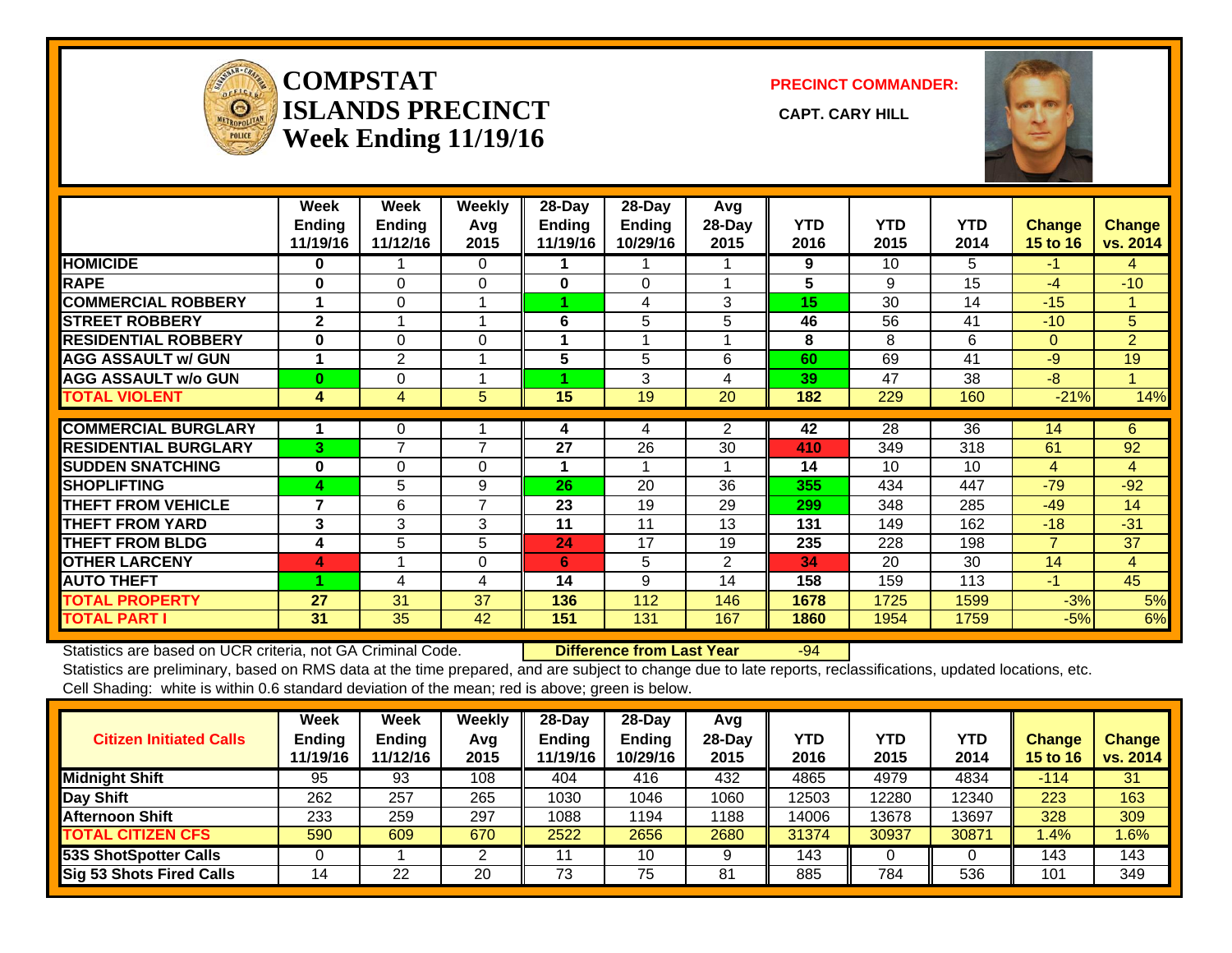# **BEAT 51 Islands Precinct Week Ending 11/19/16**



|                             |                | <b>Last 4 Weeks</b> |                |                | 28 Days        | 28 Day  |                |            |                |                 |                |
|-----------------------------|----------------|---------------------|----------------|----------------|----------------|---------|----------------|------------|----------------|-----------------|----------------|
|                             | <b>Ending</b>  | <b>Ending</b>       | <b>Endina</b>  | <b>Ending</b>  | <b>Ending</b>  | Average | <b>YTD</b>     | <b>YTD</b> | <b>YTD</b>     | <b>Change</b>   | <b>Change</b>  |
|                             | 10/29/16       | 11/05/16            | 11/12/16       | 11/19/16       | 11/19/16       | 2015    | 2016           | 2015       | 2014           | 15 to 16        | vs. 2014       |
| <b>HOMICIDE</b>             | 0              | 0                   | $\Omega$       | $\Omega$       | 0              | 0.2     | $\overline{2}$ | 1          | 1              | 1               | 1.             |
| <b>RAPE</b>                 | 0              | $\Omega$            | $\Omega$       | $\Omega$       | $\Omega$       | 0.1     | 1              | 1          | $\mathbf{1}$   | $\Omega$        | $\Omega$       |
| <b>COMMERCIAL ROBBERY</b>   | $\Omega$       | 0                   | $\Omega$       | 1              | 1              | 0.7     | 3              | 8          | 3              | $-5$            | $\Omega$       |
| <b>ISTREET ROBBERY</b>      | $\Omega$       | $\Omega$            | $\Omega$       | $\mathbf{1}$   | $\mathbf{1}$   | 2.2     | 19             | 22         | 15             | $-3$            | $\overline{4}$ |
| <b>RESIDENTIAL ROBBERY</b>  | $\Omega$       | $\Omega$            | $\Omega$       | $\Omega$       | $\Omega$       | 0.2     | 4              | 2          | $\overline{2}$ | $\overline{2}$  | $\overline{2}$ |
| <b>AGG ASSAULT w/ GUN</b>   | $\Omega$       | 0                   | 1              | $\Omega$       | $\mathbf{1}$   | 1.5     | 20             | 18         | 11             | $\overline{2}$  | 9              |
| <b>AGG ASSAULT w/o GUN</b>  | $\Omega$       | $\mathbf{1}$        | $\Omega$       | $\Omega$       | $\mathbf{1}$   | 0.8     | 8              | 10         | $\overline{7}$ | $-2$            | $\mathbf{1}$   |
| <b>TOTAL VIOLENT</b>        | $\mathbf{0}$   | $\mathbf{1}$        | $\mathbf{1}$   | $\overline{2}$ | 4              | 5.6     | 57             | 62         | 40             | $-8%$           | 43%            |
|                             |                |                     |                |                |                |         |                |            |                |                 |                |
| <b>COMMERCIAL BURGLARY</b>  | $\Omega$       | $\overline{2}$      | $\Omega$       | $\Omega$       | 2              | 0.9     | 15             | 10         | 10             | 5               | 5 <sup>5</sup> |
| <b>RESIDENTIAL BURGLARY</b> | 2              | 1                   | 2              | $\Omega$       | 5              | 6.1     | 81             | 69         | 61             | 12 <sup>2</sup> | 20             |
| <b>SUDDEN SNATCHING</b>     | 0              | 0                   | $\Omega$       | $\Omega$       | 0              | 0.4     | 1              | 4          | 1              | $-3$            | $\mathbf{0}$   |
| <b>SHOPLIFTING</b>          | 8              | 4                   | 3              | 1              | 16             | 17.9    | 156            | 216        | 149            | $-60$           | $\overline{7}$ |
| <b>THEFT FROM VEHICLE</b>   | $\mathbf{1}$   | $\mathbf{1}$        | $\mathbf{1}$   | 2              | 5              | 6.9     | 66             | 79         | 76             | $-13$           | $-10$          |
| <b>THEFT FROM YARD</b>      | 0              | 1                   | 1              | $\mathbf 0$    | $\overline{2}$ | 2.9     | 22             | 34         | 42             | $-12$           | $-20$          |
| <b>THEFT FROM BLDG</b>      | 4              | $\Omega$            | $\Omega$       | $\mathbf{1}$   | 5              | 5.2     | 49             | 64         | 43             | $-15$           | 6              |
| <b>OTHER LARCENY</b>        | $\mathbf{0}$   | $\Omega$            | $\Omega$       | 1              | $\mathbf{1}$   | 0.3     | 6              | 4          | $\overline{7}$ | 2               | $-1$           |
| <b>AUTO THEFT</b>           | $\overline{2}$ | $\mathbf{1}$        | $\mathbf{1}$   | 1              | 5              | 3.8     | 36             | 44         | 21             | $-8$            | 15             |
| <b>TOTAL PROPERTY</b>       | 17             | 10                  | 8              | 6              | 41             | 44.4    | 432            | 524        | 410            | $-18%$          | 5%             |
| <b>TOTAL PART I</b>         | 17             | 11                  | $\overline{9}$ | 8              | 45             | 50.0    | 489            | 586        | 450            | $-17%$          | 9%             |

 **Difference from Last Year**‐97

Statistics are based on UCR criteria, not GA Criminal Code.

| <b>Shots Fired Calls</b>        | Week<br><b>Ending</b><br>10/29/16 | Week<br><b>Endina</b><br>11/05/16 | <b>Week</b><br>Ending<br>11/12/16 | Week<br>Ending | 28 Days<br><b>Ending</b><br>11/19/16   11/19/16 | 28 Day<br>Average II<br>2015 | YTD<br>2016 | YTD<br>2015 | <b>YTD</b><br>2014 | <b>Change</b><br>15 to 16 | <b>Change</b><br>vs. 2014 |
|---------------------------------|-----------------------------------|-----------------------------------|-----------------------------------|----------------|-------------------------------------------------|------------------------------|-------------|-------------|--------------------|---------------------------|---------------------------|
| <b>153S ShotSpotter Calls</b>   |                                   |                                   |                                   |                | a                                               | 7.8                          | 134         |             |                    | 0%                        | 0%                        |
| <b>Sig 53 Shots Fired Calls</b> |                                   |                                   |                                   |                | 16                                              | 19.9                         | 248         | 182         | 144                | 36%                       | 72%                       |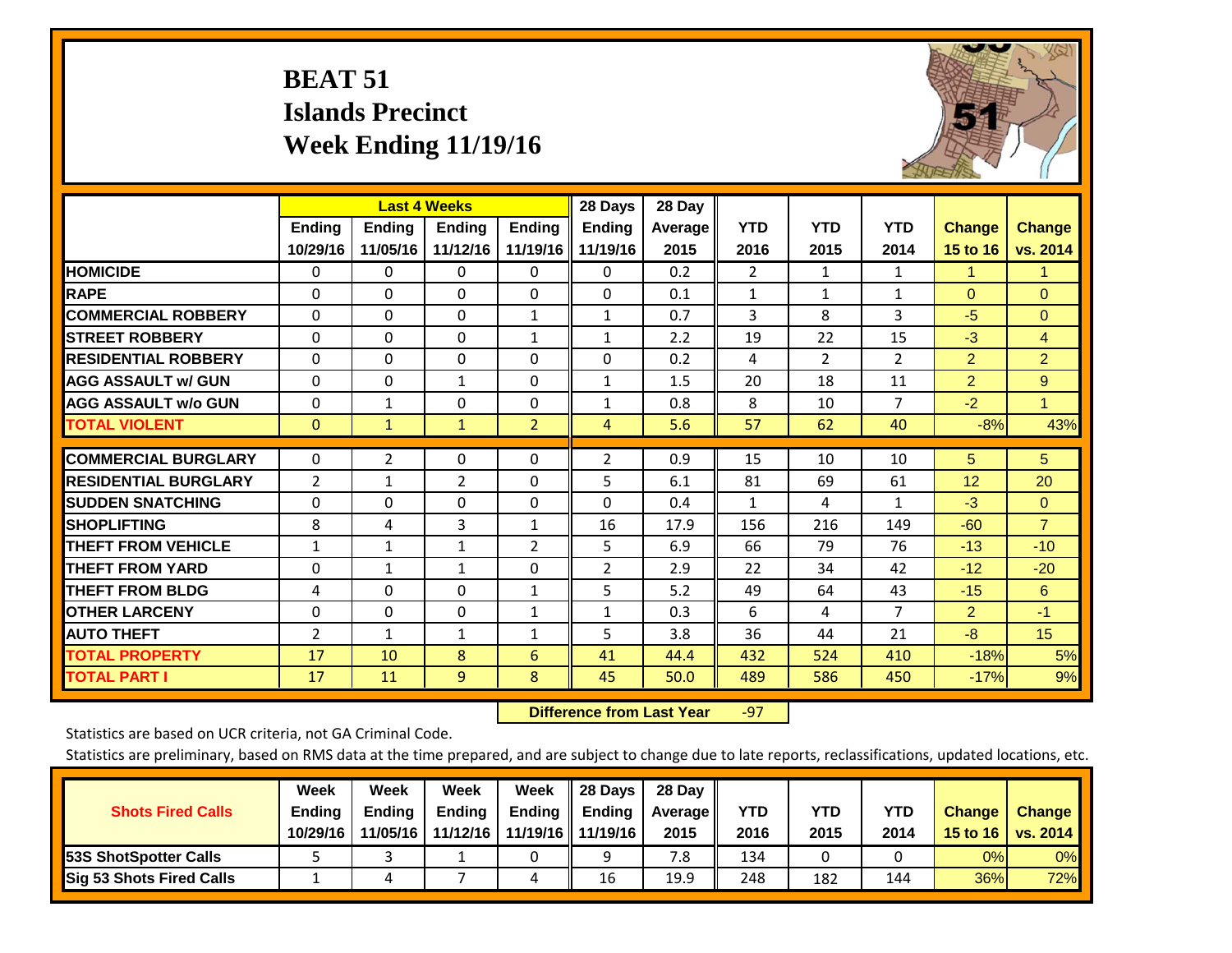# **BEAT 52 Islands Precinct Week Ending 11/19/16**



|                             |                           | <b>Last 4 Weeks</b>       |                           |                           | 28 Days                   | 28 Day          |                    |                    |                    |                           |                           |
|-----------------------------|---------------------------|---------------------------|---------------------------|---------------------------|---------------------------|-----------------|--------------------|--------------------|--------------------|---------------------------|---------------------------|
|                             | <b>Ending</b><br>10/29/16 | <b>Ending</b><br>11/05/16 | <b>Endina</b><br>11/12/16 | <b>Ending</b><br>11/19/16 | <b>Endina</b><br>11/19/16 | Average<br>2015 | <b>YTD</b><br>2016 | <b>YTD</b><br>2015 | <b>YTD</b><br>2014 | <b>Change</b><br>15 to 16 | <b>Change</b><br>vs. 2014 |
| <b>HOMICIDE</b>             | 0                         | 0                         | 1                         | 0                         | $\mathbf{1}$              | 0.0             | 5                  | $\Omega$           | 0                  | 5                         | 5                         |
| <b>RAPE</b>                 | 0                         | 0                         | $\Omega$                  | $\Omega$                  | $\Omega$                  | 0.2             | $\mathbf{1}$       | $\overline{2}$     | 5                  | $-1$                      | $-4$                      |
| <b>COMMERCIAL ROBBERY</b>   | $\Omega$                  | $\Omega$                  | $\Omega$                  | $\Omega$                  | $\Omega$                  | 0.2             | $\overline{2}$     | 3                  | $\overline{2}$     | $-1$                      | $\Omega$                  |
| <b>ISTREET ROBBERY</b>      | $\Omega$                  | 1                         | $\Omega$                  | $\Omega$                  | $\mathbf{1}$              | 0.3             | 9                  | 4                  | $\overline{7}$     | 5                         | $\overline{2}$            |
| <b>RESIDENTIAL ROBBERY</b>  | $\Omega$                  | 0                         | 0                         | $\Omega$                  | $\Omega$                  | 0.1             | $\overline{2}$     | $\mathbf{1}$       | $\mathbf{1}$       | 4                         | 1                         |
| <b>AGG ASSAULT w/ GUN</b>   | $\Omega$                  | 0                         | $\Omega$                  | $\mathbf{1}$              | $\mathbf{1}$              | 1.7             | 6                  | 20                 | 11                 | $-14$                     | $-5$                      |
| <b>AGG ASSAULT w/o GUN</b>  | $\Omega$                  | 0                         | $\Omega$                  | $\mathbf{0}$              | $\Omega$                  | 1.2             | 8                  | 13                 | 11                 | $-5$                      | $-3$                      |
| <b>TOTAL VIOLENT</b>        | $\mathbf{0}$              | $\mathbf{1}$              | $\mathbf{1}$              | $\mathbf{1}$              | 3                         | 3.6             | 33                 | 43                 | 37                 | $-23%$                    | $-11%$                    |
| <b>COMMERCIAL BURGLARY</b>  | $\Omega$                  | 0                         | 0                         | 1                         | $\mathbf{1}$              | 0.3             | $\overline{7}$     | 3                  | 7                  | 4                         | $\Omega$                  |
| <b>RESIDENTIAL BURGLARY</b> | 1                         | 2                         | 2                         | $\Omega$                  | 5                         | 5.3             | 86                 | 64                 | 67                 | 22                        | 19                        |
| <b>SUDDEN SNATCHING</b>     | $\Omega$                  | $\mathbf{1}$              | $\Omega$                  | $\Omega$                  | 1                         | 0.2             | 4                  | 2                  | 3                  | $\overline{2}$            | 1                         |
| <b>SHOPLIFTING</b>          | 0                         | 0                         | 0                         | $\Omega$                  | $\Omega$                  | 0.4             | 8                  | 5                  | 10                 | 3                         | $-2$                      |
| <b>THEFT FROM VEHICLE</b>   | $\Omega$                  | $\mathbf{1}$              | $\mathbf{1}$              | $\Omega$                  | $\overline{2}$            | 6.0             | 44                 | 71                 | 69                 | $-27$                     | $-25$                     |
| <b>THEFT FROM YARD</b>      | $\Omega$                  | $\mathbf{1}$              | $\Omega$                  | $\Omega$                  | $\mathbf{1}$              | 2.4             | 20                 | 30                 | 35                 | $-10$                     | $-15$                     |
| <b>THEFT FROM BLDG</b>      | 1                         | 0                         | $\mathbf{1}$              | $\Omega$                  | $\overline{2}$            | 4.1             | 54                 | 50                 | 55                 | 4                         | $-1$                      |
| <b>OTHER LARCENY</b>        | 0                         | $\Omega$                  | $\Omega$                  | 1                         | $\mathbf{1}$              | 0.1             | 3                  | $\mathbf{1}$       | 6                  | $\overline{2}$            | $-3$                      |
| <b>AUTO THEFT</b>           | 3                         | 1                         | $\Omega$                  | $\Omega$                  | 4                         | 2.6             | 32                 | 29                 | 24                 | 3                         | 8 <sup>°</sup>            |
| <b>TOTAL PROPERTY</b>       | 5                         | 6                         | 4                         | $\overline{2}$            | 17                        | 21.2            | 258                | 255                | 276                | 1%                        | $-7%$                     |
| <b>TOTAL PART I</b>         | 5.                        | $\overline{7}$            | 5                         | $\overline{3}$            | 20                        | 24.9            | 291                | 298                | 313                | $-2%$                     | $-7%$                     |

 **Difference from Last Year**‐7

Statistics are based on UCR criteria, not GA Criminal Code.

| <b>Shots Fired Calls</b>        | Week<br><b>Ending</b><br>10/29/16 | Week<br><b>Endina</b><br>11/05/16 | <b>Week</b><br>Ending<br>11/12/16 | Week<br>Ending | 28 Days<br><b>Ending</b><br>11/19/16   11/19/16 | 28 Day<br>Average II<br>2015 | YTD<br>2016 | YTD<br>2015 | YTD<br>2014 | <b>Change</b><br>15 to 16 | <b>Change</b><br>vs. 2014 |
|---------------------------------|-----------------------------------|-----------------------------------|-----------------------------------|----------------|-------------------------------------------------|------------------------------|-------------|-------------|-------------|---------------------------|---------------------------|
| <b>153S ShotSpotter Calls</b>   |                                   |                                   |                                   |                |                                                 | 0.0                          |             |             |             | 0%                        | 0%                        |
| <b>Sig 53 Shots Fired Calls</b> |                                   |                                   |                                   |                | 20                                              | 15.4                         | 153         | 145         | 105         | 6%                        | 46%                       |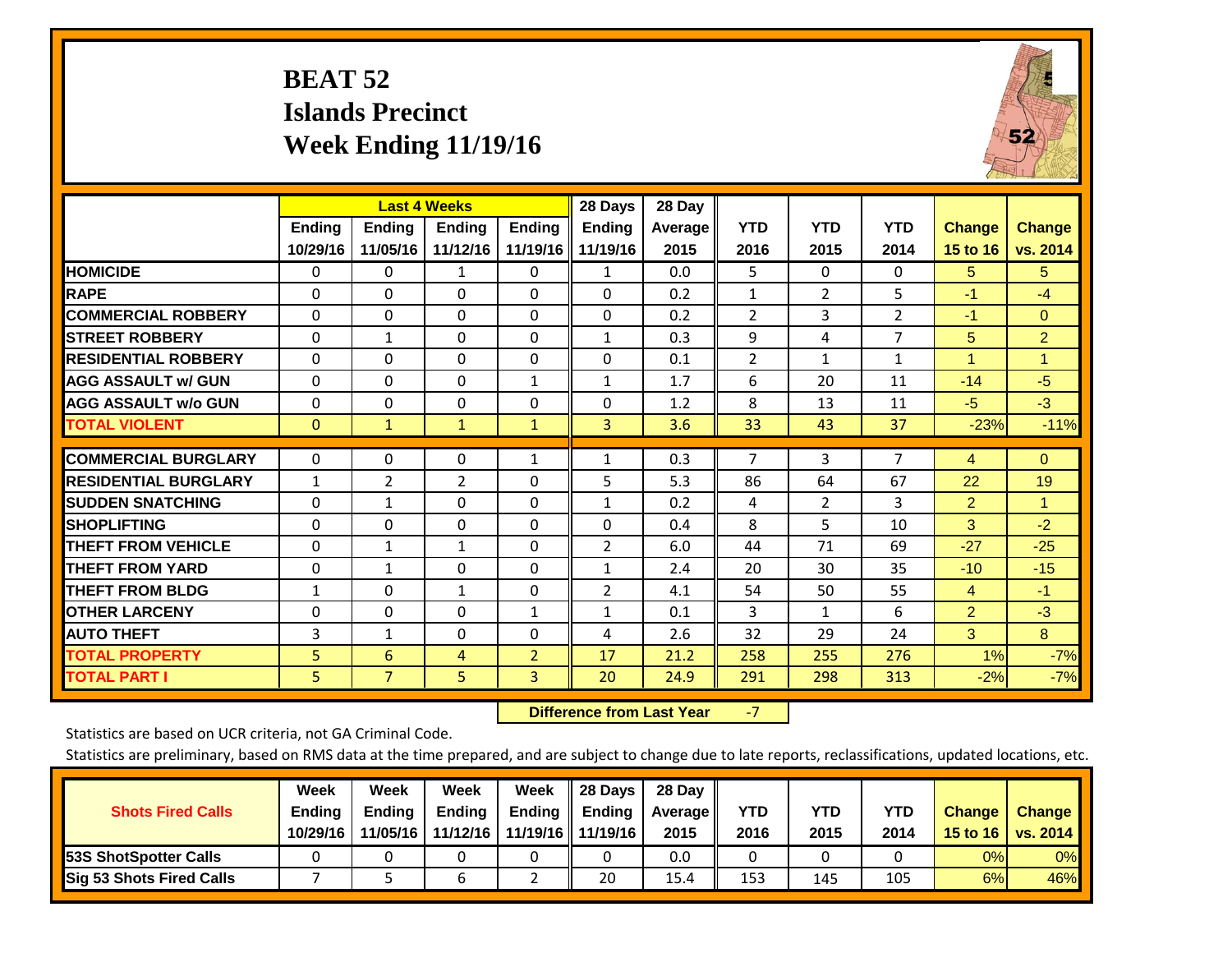# **BEAT 53 Islands Precinct Week Ending 11/19/16**



|                             |               | <b>Last 4 Weeks</b> |               |                | 28 Days        | 28 Day  |                |                |                |                      |                |
|-----------------------------|---------------|---------------------|---------------|----------------|----------------|---------|----------------|----------------|----------------|----------------------|----------------|
|                             | <b>Ending</b> | Ending              | <b>Ending</b> | <b>Ending</b>  | <b>Ending</b>  | Average | <b>YTD</b>     | <b>YTD</b>     | <b>YTD</b>     | <b>Change</b>        | <b>Change</b>  |
|                             | 10/29/16      | 11/05/16            | 11/12/16      | 11/19/16       | 11/19/16       | 2015    | 2016           | 2015           | 2014           | 15 to 16             | vs. 2014       |
| <b>HOMICIDE</b>             | 0             | 0                   | 0             | $\Omega$       | $\Omega$       | 0.2     | 1              | $\overline{2}$ | $\overline{2}$ | $-1$                 | $-1$           |
| <b>RAPE</b>                 | $\Omega$      | 0                   | $\Omega$      | 0              | 0              | 0.2     | $\Omega$       | $\overline{2}$ | 3              | $-2$                 | $-3$           |
| <b>COMMERCIAL ROBBERY</b>   | $\Omega$      | $\Omega$            | $\mathbf{0}$  | $\Omega$       | $\Omega$       | 0.2     | $\mathbf{1}$   | 3              | $\mathbf{1}$   | $-2$                 | $\Omega$       |
| <b>STREET ROBBERY</b>       | $\Omega$      | $\Omega$            | $\Omega$      | $\Omega$       | 0              | 0.4     | 4              | 5              | 6              | $-1$                 | $-2$           |
| <b>RESIDENTIAL ROBBERY</b>  | $\mathbf{1}$  | $\Omega$            | 0             | $\Omega$       | $\mathbf{1}$   | 0.1     | $\mathbf{1}$   | $\Omega$       | $\overline{2}$ | $\blacktriangleleft$ | $-1$           |
| <b>AGG ASSAULT w/ GUN</b>   | $\Omega$      | $\Omega$            | 1             | $\Omega$       | $\mathbf{1}$   | 0.9     | 11             | 10             | 9              | 1                    | $\overline{2}$ |
| <b>AGG ASSAULT w/o GUN</b>  | 0             | $\Omega$            | 0             | $\Omega$       | $\Omega$       | 1.2     | $\overline{7}$ | 11             | 3              | $-4$                 | $\overline{4}$ |
| <b>TOTAL VIOLENT</b>        | $\mathbf{1}$  | $\mathbf{0}$        | $\mathbf{1}$  | $\mathbf{0}$   | $\overline{2}$ | 3.1     | 25             | 33             | 26             | $-24%$               | $-4%$          |
|                             |               |                     |               |                |                |         |                |                |                |                      |                |
| <b>COMMERCIAL BURGLARY</b>  | $\Omega$      | 0                   | $\mathbf 0$   | 0              | $\Omega$       | 0.2     | 3              | $\overline{2}$ | $\overline{7}$ | 1                    | $-4$           |
| <b>RESIDENTIAL BURGLARY</b> | 2             | 2                   | 1             | 2              | 7              | 2.9     | 41             | 33             | 34             | 8                    | $\overline{7}$ |
| <b>SUDDEN SNATCHING</b>     | $\Omega$      | 0                   | $\Omega$      | 0              | 0              | 0.2     | 2              | $\overline{2}$ | 1              | $\Omega$             | $\mathbf{1}$   |
| <b>SHOPLIFTING</b>          | $\mathbf{1}$  | $\Omega$            | $\Omega$      | $\Omega$       | $\mathbf{1}$   | 0.5     | 9              | 6              | 5              | 3                    | $\overline{4}$ |
| <b>THEFT FROM VEHICLE</b>   | $\Omega$      | 0                   | 1             | 3              | 4              | 1.9     | 29             | 21             | 17             | 8                    | 12             |
| <b>THEFT FROM YARD</b>      | $\Omega$      | $\Omega$            | $\Omega$      | 1              | $\mathbf{1}$   | 1.8     | 19             | 20             | 22             | $-1$                 | $-3$           |
| <b>THEFT FROM BLDG</b>      | 1             | 2                   | 1             | 1              | 5              | 1.6     | 32             | 19             | 24             | 13                   | 8              |
| <b>OTHER LARCENY</b>        | $\Omega$      | $\Omega$            | $\Omega$      | 0              | 0              | 0.1     | $\overline{2}$ | 1              | 3              | 1                    | $-1$           |
| <b>AUTO THEFT</b>           | $\mathbf{1}$  | $\Omega$            | $\Omega$      | $\Omega$       | $\mathbf{1}$   | 1.7     | 18             | 18             | 20             | $\Omega$             | $-2$           |
| <b>TOTAL PROPERTY</b>       | 5             | 4                   | 3             | 7              | 19             | 10.8    | 155            | 122            | 133            | 27%                  | 17%            |
| <b>TOTAL PART I</b>         | 6             | 4                   | 4             | $\overline{7}$ | 21             | 14.0    | 180            | 155            | 159            | 16%                  | 13%            |

 **Difference from Last Year**25

Statistics are based on UCR criteria, not GA Criminal Code.

| <b>Shots Fired Calls</b>        | Week<br><b>Ending</b><br>10/29/16 | Week<br><b>Endina</b><br>11/05/16 | Week<br>Ending<br>11/12/16 | Week<br>Ending | 28 Days<br><b>Ending</b><br>11/19/16   11/19/16 | 28 Day<br>Average II<br>2015 | YTD<br>2016 | YTD<br>2015 | <b>YTD</b><br>2014 | <b>Change</b><br>15 to 16 | <b>Change</b><br>vs. 2014 |
|---------------------------------|-----------------------------------|-----------------------------------|----------------------------|----------------|-------------------------------------------------|------------------------------|-------------|-------------|--------------------|---------------------------|---------------------------|
| <b>153S ShotSpotter Calls</b>   |                                   |                                   |                            |                |                                                 | 1.0                          |             |             |                    | 0%                        | 0%                        |
| <b>Sig 53 Shots Fired Calls</b> |                                   |                                   |                            |                | 17                                              | 15.0                         | 172         | 153         | 101                | 12%                       | 70%                       |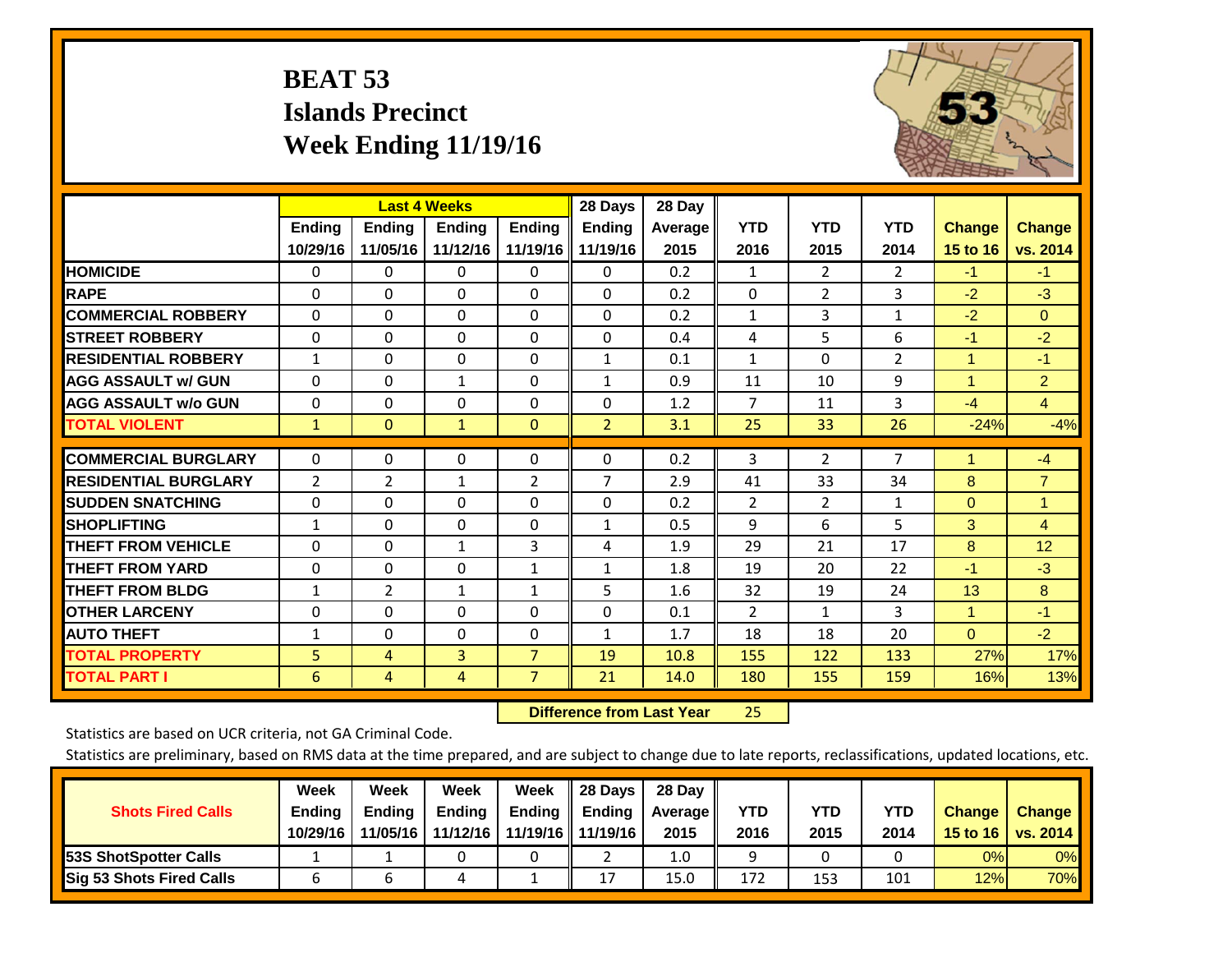# **BEAT 54 Islands Precinct Week Ending 11/19/16**



|                             |                | <b>Last 4 Weeks</b> |                |                | 28 Days        | 28 Day  |                |                |                |                 |                |
|-----------------------------|----------------|---------------------|----------------|----------------|----------------|---------|----------------|----------------|----------------|-----------------|----------------|
|                             | <b>Ending</b>  | Ending              | <b>Endina</b>  | Ending         | <b>Ending</b>  | Average | <b>YTD</b>     | <b>YTD</b>     | <b>YTD</b>     | <b>Change</b>   | <b>Change</b>  |
|                             | 10/29/16       | 11/05/16            | 11/12/16       | 11/19/16       | 11/19/16       | 2015    | 2016           | 2015           | 2014           | 15 to 16        | vs. 2014       |
| <b>HOMICIDE</b>             | 0              | 0                   | 0              | 0              | 0              | 0.3     | 1              | 4              | 1              | $-3$            | $\mathbf{0}$   |
| <b>RAPE</b>                 | $\Omega$       | $\Omega$            | $\Omega$       | $\Omega$       | 0              | 0.1     | $\mathbf{1}$   | 1              | 3              | $\Omega$        | $-2$           |
| <b>COMMERCIAL ROBBERY</b>   | $\Omega$       | $\Omega$            | $\Omega$       | 0              | 0              | 0.7     | $\overline{7}$ | $\overline{7}$ | $\overline{7}$ | $\mathbf{0}$    | $\Omega$       |
| <b>ISTREET ROBBERY</b>      | $\mathbf{1}$   | $\mathbf{1}$        | $\Omega$       | $\Omega$       | 2              | 0.8     | 9              | 11             | $\overline{7}$ | $-2$            | $\overline{2}$ |
| <b>RESIDENTIAL ROBBERY</b>  | $\Omega$       | $\Omega$            | $\Omega$       | $\Omega$       | 0              | 0.0     | $\mathbf{0}$   | $\Omega$       | 1              | $\mathbf{0}$    | $-1$           |
| <b>AGG ASSAULT w/ GUN</b>   | $\mathbf{1}$   | $\Omega$            | $\mathbf{0}$   | $\Omega$       | $\mathbf{1}$   | 1.0     | 8              | 10             | 6              | $-2$            | $\overline{2}$ |
| <b>AGG ASSAULT w/o GUN</b>  | $\Omega$       | 0                   | $\Omega$       | 0              | 0              | 0.4     | 6              | 4              | $\overline{7}$ | $\overline{2}$  | $-1$           |
| <b>TOTAL VIOLENT</b>        | $\overline{2}$ | $\mathbf{1}$        | $\mathbf{0}$   | $\mathbf{0}$   | 3              | 3.3     | 32             | 37             | 32             | $-14%$          | 0%             |
| <b>COMMERCIAL BURGLARY</b>  | $\Omega$       | $\Omega$            | $\Omega$       | $\Omega$       | 0              | 0.4     | $\overline{2}$ | 5              | $\mathbf{1}$   | $-3$            | 1              |
| <b>RESIDENTIAL BURGLARY</b> | $\mathbf{1}$   | 3                   | 1              | $\mathbf{1}$   | 6              | 3.1     | 67             | 35             | 50             | 32              | 17             |
| <b>SUDDEN SNATCHING</b>     | $\Omega$       | $\Omega$            | $\mathbf{0}$   | $\Omega$       | 0              | 0.1     | $\mathbf{0}$   | $\mathbf{1}$   | 3              | $-1$            | $-3$           |
| <b>SHOPLIFTING</b>          | $\Omega$       | 1                   | $\Omega$       | $\overline{2}$ | 3              | 1.2     | 22             | 12             | 14             | 10 <sup>1</sup> | 8              |
| <b>THEFT FROM VEHICLE</b>   | $\mathbf{1}$   | $\Omega$            | $\mathbf{1}$   | $\Omega$       | $\overline{2}$ | 5.0     | 57             | 61             | 36             | $-4$            | 21             |
| <b>THEFT FROM YARD</b>      | $\Omega$       | $\Omega$            | $\Omega$       | $\mathbf{1}$   | $\mathbf{1}$   | 1.5     | 10             | 17             | 17             | $-7$            | $-7$           |
| <b>THEFT FROM BLDG</b>      | $\Omega$       | $\overline{2}$      | $\overline{2}$ | $\Omega$       | 4              | 1.9     | 26             | 22             | 17             | $\overline{4}$  | 9              |
| <b>OTHER LARCENY</b>        | $\Omega$       | $\Omega$            | $\mathbf{1}$   | 0              | $\mathbf{1}$   | 0.4     | 3              | 4              | 3              | $-1$            | $\Omega$       |
| <b>AUTO THEFT</b>           | $\mathbf{1}$   | $\Omega$            | $\mathbf{1}$   | 0              | $\overline{2}$ | 2.5     | 33             | 25             | 28             | 8               | 5 <sup>5</sup> |
| <b>TOTAL PROPERTY</b>       | 3              | 6                   | 6              | 4              | 19             | 16.0    | 220            | 182            | 169            | 21%             | 30%            |
| <b>TOTAL PART I</b>         | 5              | $\overline{7}$      | 6              | 4              | 22             | 19.3    | 252            | 219            | 201            | 15%             | 25%            |

 **Difference from Last Year**r 33

Statistics are based on UCR criteria, not GA Criminal Code.

| <b>Shots Fired Calls</b>        | Week<br><b>Ending</b><br>10/29/16 | Week<br><b>Endina</b><br>11/05/16 | <b>Week</b><br>Ending<br>11/12/16 | Week<br>Ending | 28 Days<br><b>Ending</b><br>11/19/16   11/19/16 | 28 Day<br>Average II<br>2015 | YTD<br>2016 | YTD<br>2015 | YTD<br>2014 | <b>Change</b><br>15 to 16 | <b>Change</b><br>vs. 2014 |
|---------------------------------|-----------------------------------|-----------------------------------|-----------------------------------|----------------|-------------------------------------------------|------------------------------|-------------|-------------|-------------|---------------------------|---------------------------|
| <b>153S ShotSpotter Calls</b>   |                                   |                                   |                                   |                |                                                 | 0.1                          |             |             |             | 0%                        | 0%                        |
| <b>Sig 53 Shots Fired Calls</b> |                                   |                                   |                                   |                | 10                                              | 14.7                         | 118         | 138         | 79          | $-14%$                    | 49%                       |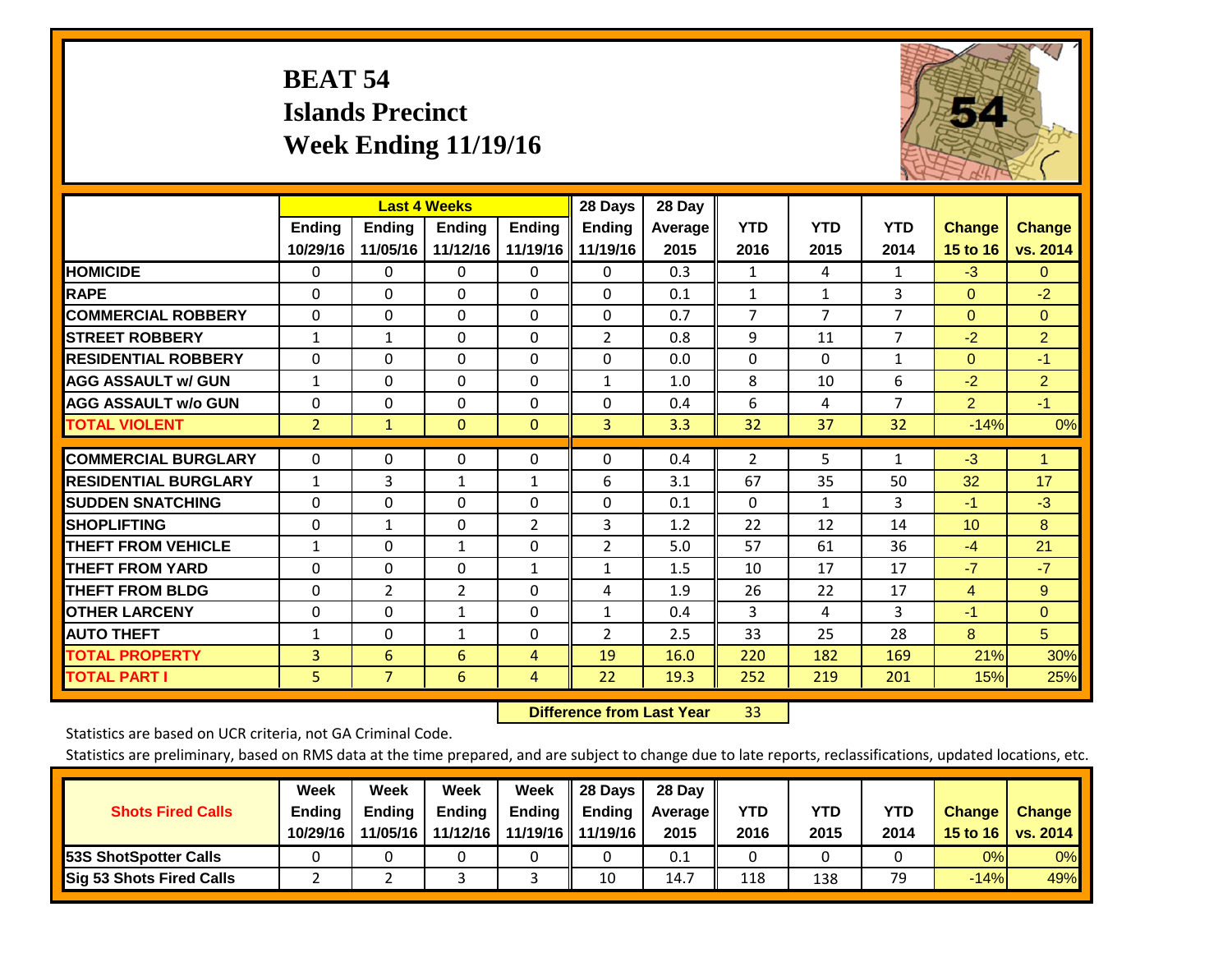# **BEAT 55 Islands Precinct Week Ending 11/19/16**



|                             | <b>Last 4 Weeks</b> |               |              |               | 28 Days        | 28 Day  |                |                |                |                |                      |
|-----------------------------|---------------------|---------------|--------------|---------------|----------------|---------|----------------|----------------|----------------|----------------|----------------------|
|                             | <b>Ending</b>       | <b>Ending</b> | Ending       | <b>Ending</b> | <b>Ending</b>  | Average | <b>YTD</b>     | <b>YTD</b>     | <b>YTD</b>     | <b>Change</b>  | <b>Change</b>        |
|                             | 10/29/16            | 11/05/16      | 11/12/16     | 11/19/16 II   | 11/19/16       | 2015    | 2016           | 2015           | 2014           | 15 to 16       | vs. 2014             |
| <b>HOMICIDE</b>             | 0                   | 0             | $\Omega$     | $\Omega$      | $\mathbf{0}$   | 0.1     | $\mathbf{0}$   | 1              | 1              | $-1$           | $-1$                 |
| <b>RAPE</b>                 | 0                   | $\Omega$      | $\Omega$     | $\Omega$      | $\Omega$       | 0.2     | 1              | 2              | $\overline{2}$ | $-1$           | $-1$                 |
| <b>COMMERCIAL ROBBERY</b>   | $\Omega$            | 0             | $\Omega$     | 0             | $\Omega$       | 0.2     | 1              | $\overline{2}$ | 0              | $-1$           | $\blacktriangleleft$ |
| <b>ISTREET ROBBERY</b>      | $\Omega$            | $\Omega$      | $\Omega$     | $\Omega$      | $\Omega$       | 0.4     | $\mathbf{1}$   | 5              | $\mathbf{1}$   | $-4$           | $\Omega$             |
| <b>RESIDENTIAL ROBBERY</b>  | $\Omega$            | 0             | $\Omega$     | $\Omega$      | $\Omega$       | 0.2     | $\Omega$       | $\overline{2}$ | 0              | $-2$           | $\Omega$             |
| <b>AGG ASSAULT w/ GUN</b>   | $\Omega$            | 0             | $\mathbf{0}$ | $\mathbf{0}$  | $\Omega$       | 0.1     | $\overline{2}$ | $\mathbf{1}$   | 1              | 1              | $\blacktriangleleft$ |
| <b>AGG ASSAULT w/o GUN</b>  | $\Omega$            | 0             | $\Omega$     | $\Omega$      | $\Omega$       | 0.2     | 4              | $\overline{2}$ | 3              | $\overline{2}$ | $\mathbf{1}$         |
| <b>TOTAL VIOLENT</b>        | $\mathbf{0}$        | $\mathbf{0}$  | $\mathbf{0}$ | $\mathbf{0}$  | $\mathbf{0}$   | 1.2     | 9              | 15             | 8              | $-40%$         | 13%                  |
| <b>COMMERCIAL BURGLARY</b>  |                     |               |              |               | $\Omega$       |         |                | 5              |                |                | $-3$                 |
|                             | $\mathbf 0$         | 0             | 0            | 0             |                | 0.4     | 3              |                | 6              | $-2$           |                      |
| <b>RESIDENTIAL BURGLARY</b> | 1                   | $\Omega$      | $\mathbf{0}$ | $\Omega$      | $\mathbf{1}$   | 4.9     | 50             | 56             | 37             | -6             | 13                   |
| <b>ISUDDEN SNATCHING</b>    | $\Omega$            | 0             | $\Omega$     | $\mathbf{0}$  | $\Omega$       | 0.0     | 4              | $\Omega$       | $\Omega$       | 4              | 4                    |
| <b>SHOPLIFTING</b>          | 0                   | 1             | $\Omega$     | 1             | $\overline{2}$ | 3.4     | 71             | 41             | 59             | 30             | 12                   |
| <b>THEFT FROM VEHICLE</b>   | 2                   | $\mathbf{1}$  | $\Omega$     | $\mathbf{1}$  | 4              | 5.1     | 50             | 58             | 57             | $-8$           | $-7$                 |
| <b>THEFT FROM YARD</b>      | $\mathbf{1}$        | 1             | 1            | 1             | 4              | 2.8     | 29             | 31             | 32             | $-2$           | $-3$                 |
| <b>THEFT FROM BLDG</b>      | 4                   | 0             | $\mathbf{0}$ | 2             | 6              | 3.3     | 44             | 42             | 38             | 2              | 6                    |
| <b>OTHER LARCENY</b>        | 1                   | 0             | $\Omega$     | 1             | $\overline{2}$ | 0.5     | 15             | 6              | 7              | 9              | 8                    |
| <b>AUTO THEFT</b>           | 0                   | 0             | $\Omega$     | 0             | $\Omega$       | 1.3     | 17             | 13             | 3              | $\overline{4}$ | 14                   |
| <b>TOTAL PROPERTY</b>       | 9                   | 3             | $\mathbf{1}$ | 6             | 19             | 21.6    | 283            | 252            | 239            | 12%            | 18%                  |
| <b>TOTAL PART I</b>         | 9                   | 3             | $\mathbf{1}$ | 6             | 19             | 22.8    | 292            | 267            | 247            | 9%             | 18%                  |

 **Difference from Last Year**25

Statistics are based on UCR criteria, not GA Criminal Code.

| <b>Shots Fired Calls</b>        | Week<br><b>Ending</b><br>10/29/16 | Week<br><b>Endina</b><br>11/05/16 | <b>Week</b><br>Ending<br>11/12/16 | Week<br>Ending | 28 Days<br><b>Ending</b><br>11/19/16   11/19/16 | 28 Day<br>Average II<br>2015 | YTD<br>2016 | YTD<br>2015 | <b>YTD</b><br>2014 | <b>Change</b><br>15 to 16 | <b>Change</b><br>vs. 2014 |
|---------------------------------|-----------------------------------|-----------------------------------|-----------------------------------|----------------|-------------------------------------------------|------------------------------|-------------|-------------|--------------------|---------------------------|---------------------------|
| <b>153S ShotSpotter Calls</b>   |                                   |                                   |                                   |                |                                                 | 0.0                          |             |             |                    | 0%                        | 0%                        |
| <b>Sig 53 Shots Fired Calls</b> |                                   |                                   |                                   |                |                                                 | 4.8                          | 58          | 54          | 44                 | 7%                        | 32%                       |